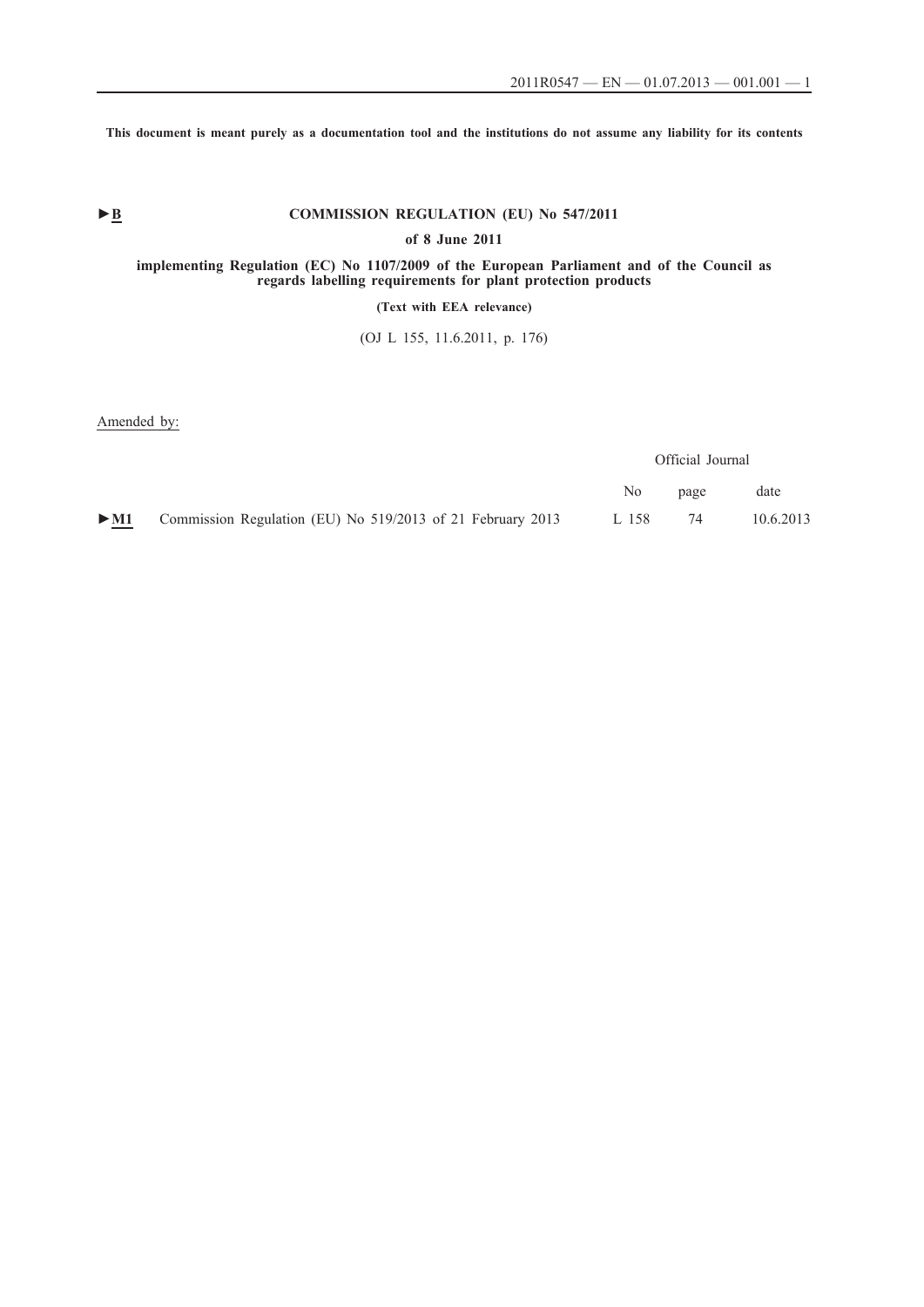#### **COMMISSION REGULATION (EU) No 547/2011**

#### **of 8 June 2011**

#### **implementing Regulation (EC) No 1107/2009 of the European Parliament and of the Council as regards labelling requirements for plant protection products**

#### **(Text with EEA relevance)**

THE EUROPEAN COMMISSION,

Having regard to the Treaty on the Functioning of the European Union,

Having regard to Regulation (EC) No 1107/2009 of the European Parliament and of the Council of 21 October 2009 concerning the placing of plant protection products on the market and repealing Council Directives 79/117/EEC and 91/414/EEC (1), and in particular Article 65(1) thereof,

#### Whereas:

- (1) In accordance with Regulation (EC) No 1107/2009 the labelling requirements set out in Article 16 of Directive 91/414/EEC of the Council of 15 July 1991 concerning the placing of plant protection products on the market (2) and in Annexes IV and V thereto, are to continue to apply under Regulation (EC) No 1107/2009.
- (2) It is therefore necessary for the implementation of Regulation (EC) No 1107/2009 to adopt a regulation incorporating those labelling requirements for plant protection products with any necessary modifications, such as updating references.
- (3) Provisions should be included concerning re-use of packaging and concerning plant protection products which are to be used for experiments or tests for research or development purposes.
- (4) The measures provided for in this Regulation are in accordance with the opinion of the Standing Committee on the Food Chain and Animal Health,

HAS ADOPTED THIS REGULATION:

#### *Article 1*

The labelling of plant protection products shall comply with the requirements, as set out in Annex I, and contain, where approriate, the standard phrases for special risks to human or animal health or to the environment, as set out in Annex II, and the standard phrases for safety precautions for the protection of human or animal health or of the environment, as set out in Annex III.

<sup>(1)</sup> OJ L 309, 24.11.2009, p. 1.

<sup>(2)</sup> OJ L 230, 19.8.1991, p. 1.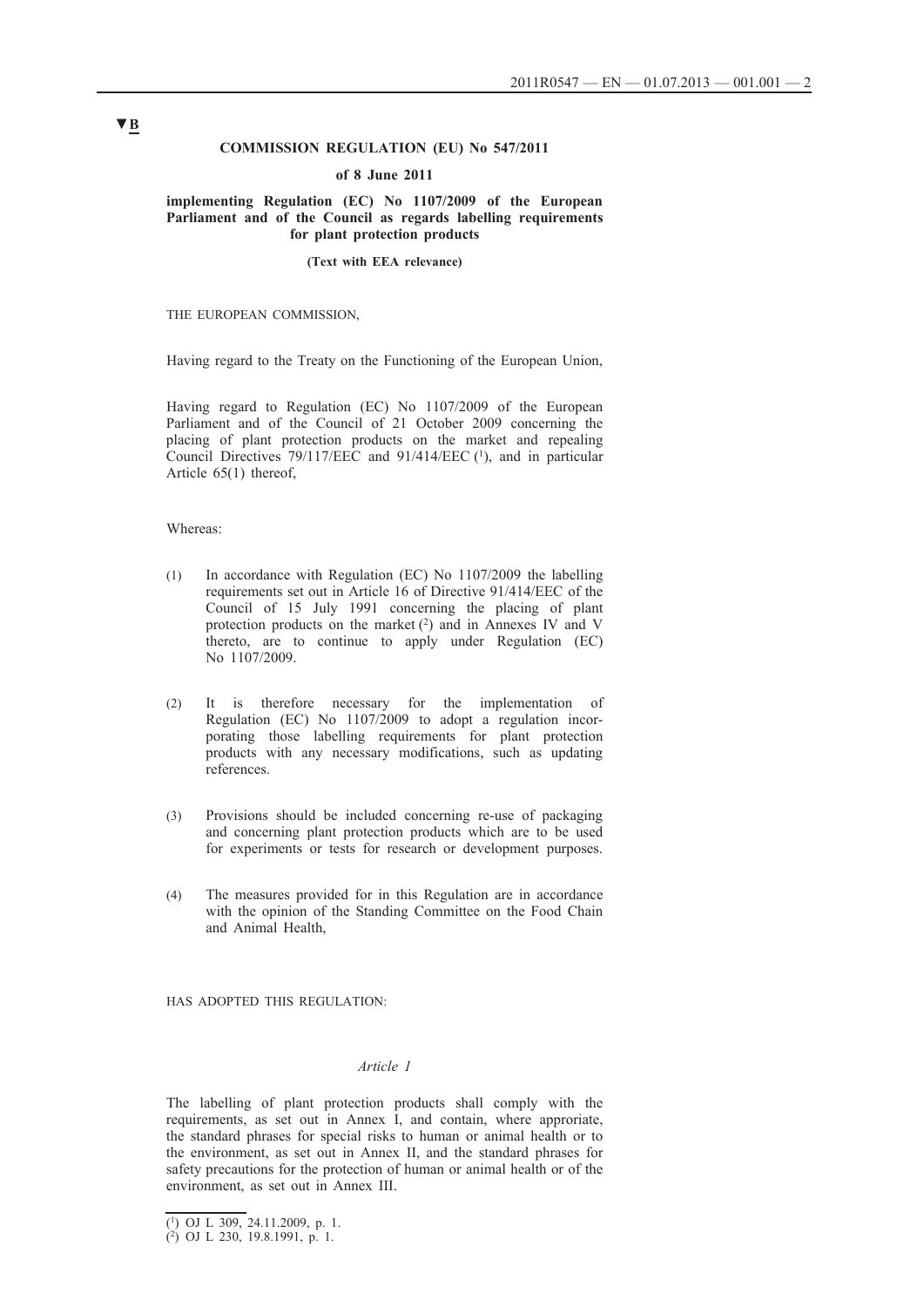### *Article 2*

This Regulation shall enter into force on the twentieth day following that of its publication in the *Official Journal of the European Union*.

It shall apply from 14 June 2011.

This Regulation shall be binding in its entirety and directly applicable in all Member States.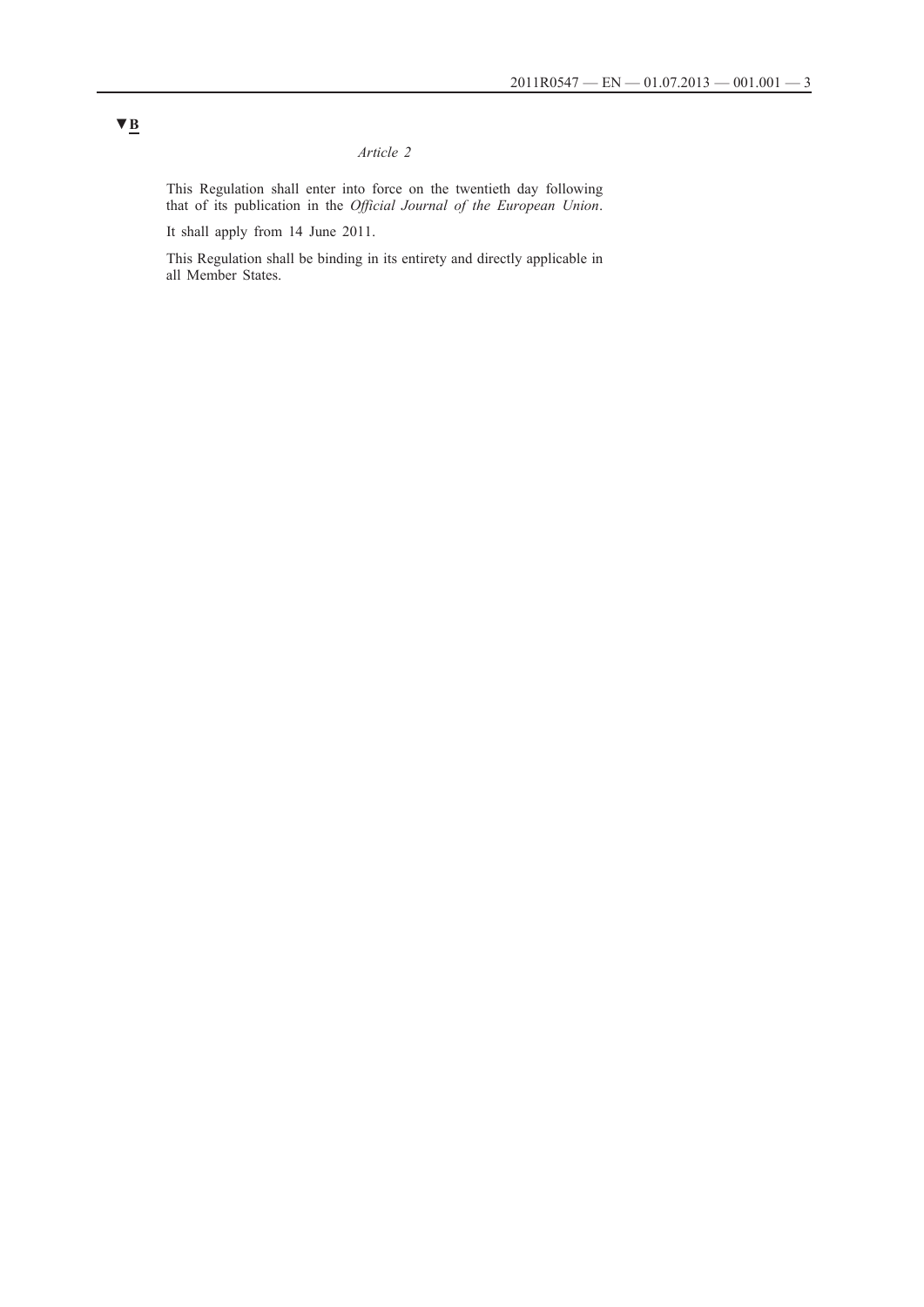#### *ANNEX I*

#### **LABELLING REQUIREMENTS AS REFERRED TO IN ARTICLE 1**

- (1) The following information shall be included clearly and indelibly on the packaging of plant protection products:
	- (a) the trade name or designation of the plant protection product;
	- (b) the name and address of the holder of the authorisation and the authorisation number of the plant protection product and, if different, the name and address of the person responsible for the final packaging and labelling or for the final labelling of the plant protection product on the market;
	- (c) the name of each active substance expressed as provided for in Article 10 (2.3) of Directive 1999/45/EC of the European Parliament and of the Council (1) with clear indication of the chemical form. The name must be as given in the list contained in Annex VI to Regulation (EC) No 1272/2008 of the European Parliament and of the Council  $(2)$  or, if not included therein, its ISO common name. If the latter is not available, the active substance shall be designated by its chemical designation according to IUPAC rules;
	- (d) the concentration of each active substance expressed as follows:
		- (i) for solids, aerosols, volatile liquids (maximum boiling point 50  $^{\circ}$ C) or viscous liquids (lower limit 1 Pa s at 20 °C), as % w/w and g/kg,
		- (ii) for other liquids/gel formulations, as  $\%$  w/w and g/l,
		- (iii) for gases, as%  $v/v$  and % w/w.

If the active substance is a micro-organism, its content shall be expressed as the number of active units per volume or weight or any other matter that is relevant to the micro-organism, e.g. colony forming units per gram  $(cfu/g)$ ;

- (e) the net quantity of plant protection product given in: g or kg for solid formulations, g, kg, ml or l for gases and ml or l for liquid formulations;
- (f) the formulation batch number and production date;
- (g) information on first aid;
- (h) the nature of any special risks to human or animal health or to the environment, by means of standard phrases selected by the competent authority, as appropriate, from those set out in Annex II;
- (i) safety precautions for the protection of human or animal health or of the environment, in the form of standard phrases selected by the competent authority, as appropriate, from those set out in Annex III;
- (j) the type of action of the plant protection product (e.g. insecticide, growth regulator, herbicide, fungicide, etc.) and the mode of action;
- (k) the type of preparation (e.g. wettable powder, emulsifiable concentrate, etc.);
- (l) the uses for which the plant protection product has been authorised and any specific agricultural, plant health and environmental conditions under which the product may be used or shall not be used;

<sup>(1)</sup> OJ L 200, 30.7.1999, p. 1.

<sup>(2)</sup> OJ L 353, 31.12.2008, p. 1.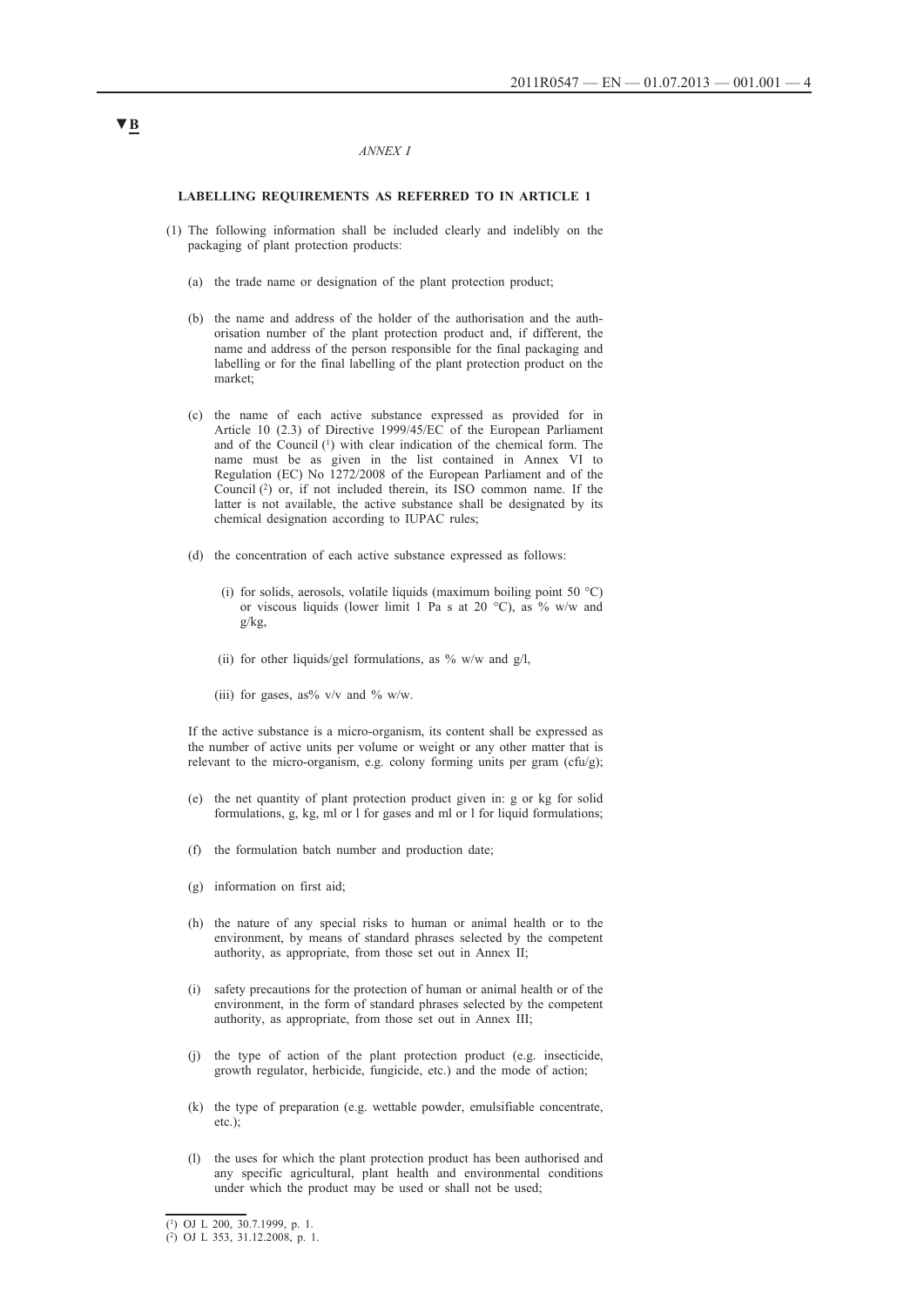- (m) directions for and conditions of use and the dose rate including where appropriate the maximum dose per hectare per application and the maximum number of applications per year. The dose rate is expressed in metric units, for each use provided for under the terms of the authorisation;
- (n) where appropriate, the safety interval for each use between the last application and:
	- (i) sowing or planting of the crop to be protected,
	- (ii) sowing or planting of succeeding crops,
	- (iii) access by humans or animals,
	- (iv) harvesting,
	- (v) use or consumption;
- (o) particulars of possible phytotoxicity, varietal susceptibility, and any other direct or indirect adverse side effects on plants or products of plant origin together with the intervals to be observed between application and sowing or planting of:
	- the crop in question, or
	- subsequent and adjacent crops;
- (p) if accompanied by a leaflet, as set out in point 2, the sentence 'Read accompanying instructions before use';
- (q) directions for appropriate conditions of storage, safe disposal of the plant protection product and of the packaging;
- (r) where necessary, the expiry date for normal conditions of storage;
- (s) a prohibition concerning the re-use of packaging, except by the authorisation holder and on condition that packaging has been specifically designed in order to allow re-use by the authorisation holder;
- (t) any information required by the authorisation in accordance with Articles 31, 36(3), 51(5) or 54 of Regulation (EC) No 1107/2009;
- (u) the categories of users allowed to use the plant protection product, where use is limited to certain categories.
- (2) The information required by points 1- $(m)$ ,  $(n)$ ,  $(0)$ ,  $(q)$ ,  $(r)$  and  $(t)$  may be indicated on a separate leaflet accompanying the package if the space available on the package is too small. Such a leaflet shall be regarded as part of the label.
- (3) In no circumstances may the label of the packaging of a plant protection product bear the indications 'non-toxic', 'harmless', or similar indications. However, information that the plant protection product may be used when bees or other non target species are active, or when crops or weeds are in flower or other such phrases to protect bees, or phrases with similar information concerning the protection of bees or of other non-target species, may be included in the label, if the authorisation explicitly allows use under such conditions.
- (4) Member States may make the placing of plant protection products on the market in their territories subject to their being labelled in their national language or languages.
- (5) By way of derogation from point (1), labelling and packaging of plant protection products to be used for experiments or tests for research or development purposes, as provided for in Article 54 of Regulation (EC) No  $1107/2009$ , need only comply with points  $(1)(b)$ ,  $(c)$ ,  $(d)$ ,  $(i)$ ,  $(k)$  of this Annex. The label shall include information required by the permit for trial purposes, provided for in Article 54(1) of Regulation (EC) No 1107/2009 and the words 'product intended for experimental use, not fully characterised, handle with extreme care'.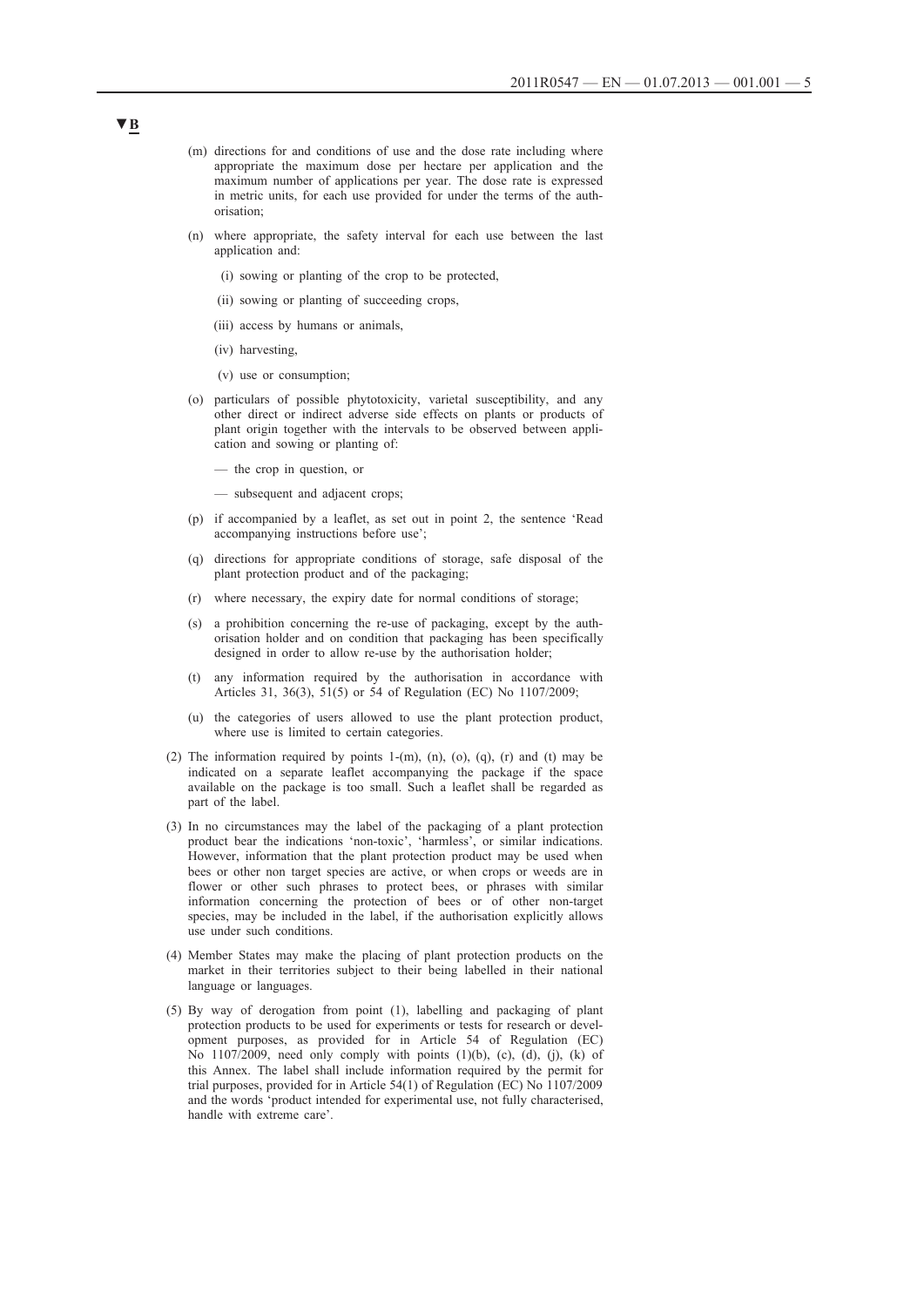#### *ANNEX II*

#### **STANDARD PHRASES FOR SPECIAL RISKS TO HUMAN OR ANIMAL HEALTH OR TO THE ENVIRONMENT AS REFERRED TO IN ARTICLE 1**

#### INTRODUCTION

The following additional standard phrases are defined to supplement the phrases provided for by Directive 1999/45/EC, which applies to plant protection products. The provisions of that Directive shall also be used for plant protection products containing micro-organisms, including viruses, as active substances. The labelling of products containing micro-organisms, including viruses, as active substances shall also reflect the provisions concerning dermal and respiratory sensitisation testing which are laid down in part B of the Annex to Commission Regulation (EU) No  $544/2011$  (<sup>1</sup>) and part B of the Annex to Commission Regulation (EU) No 545/2011 (2).

The standard phrases for special risks are without prejudice to Annex I.

#### 1. **Standard phrases for special risks**

1.1. *Special risks related to humans (RSh)*

### *RSh 1*

- BG: Токсичен при контакт с очите.
- ES: Tóxico en contacto con los ojos.
- CS: Toxický při styku s očima.
- DA: Giftig ved kontakt med øjnene.
- DE: Giftig bei Kontakt mit den Augen.
- ET: Mürgine silma sattumisel.
- EL: Τοξικό όταν έρθει σε επαφή με τα μάτια.
- EN: Toxic by eye contact.
- FR: Toxique par contact oculaire.

### **▼M1**

- HR: Otrovno u dodiru s očima.
- **▼B**
- IT: Tossico per contatto oculare.
- LV: Toksisks nonākot saskarē ar acīm.
- LT: Toksiška patekus į akis.
- HU: Szemmel érintkezve mérgező.
- MT: Tossiku meta jmiss ma' l-għajnejn.
- NL: Giftig bij oogcontact.
- PL: Działa toksycznie w kontakcie z oczami.
- PT: Tóxico por contacto com os olhos.
- RO: Toxic în contact cu ochii!
- SK: Jedovatý pri kontakte s očami.
- SL: Strupeno v stiku z očmi.
- FI: Myrkyllistä joutuessaan silmään.
- SV: Giftigt vid kontakt med ögonen.

<sup>(1)</sup> See page 1 of this Official Journal.

<sup>(2)</sup> See page 67 of this Official Journal.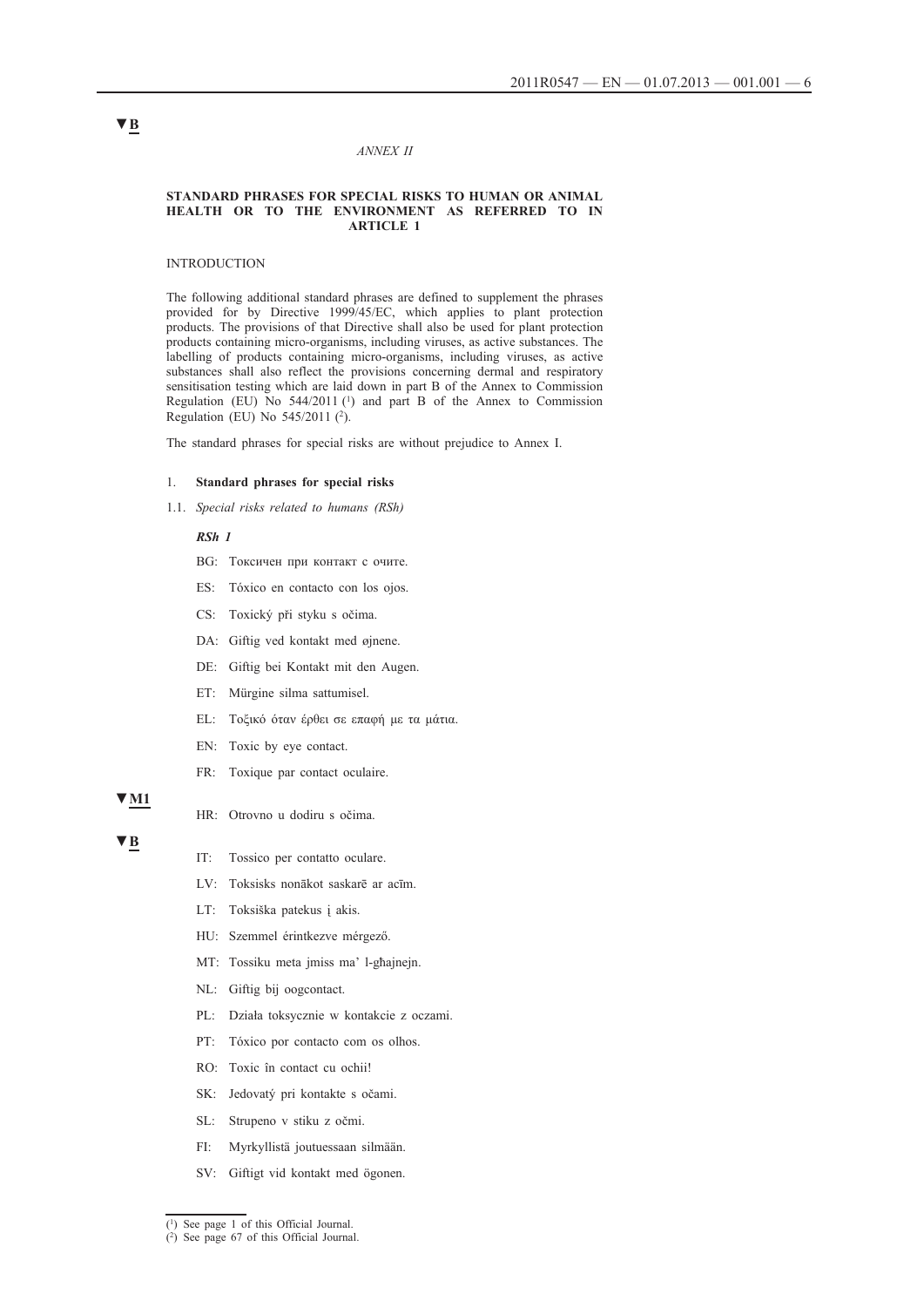*RSh 2* BG: Може да причини фотосенсибилизация. ES: Puede causar fotosensibilización. CS: Může vyvolat fotosenzibilizaci. DA: Kan give overfølsomhed over for sollys/UV-stråling. DE: Sensibilisierung durch Licht möglich. ET: Võib põhjustada valgussensibiliseerimist. EL: Μπορεί να προκαλέσει φωτοευαισθητοποίηση. EN: May cause photosensitisation. FR: Peut entraîner une photosensibilisation. HR: Može uzrokovati fotosenzibilizaciju. IT: Può causare fotosensibilizzazione. LV: Var izraisīt fotosensibilizāciju. LT: Gali sukelti fotosensibilizaciją. HU: Fényérzékenységet okozhat. MT: Jista' jikkawża fotosensitiżżazzjoni. NL: Kan fotosensibilisatie veroorzaken. PL: Może powodować nadwrażliwość na światło. PT: Pode causar fotossensibilização. RO: Poate cauza fotosensibilitate! SK: Môže spôsobiť fotosenzibilizáciu. SL: Lahko povzroči preobčutljivost na svetlobo. FI: Voi aiheuttaa herkistymistä valolle. SV: Kan orsaka överkänslighet för solljus/UV-strålning. *RSh 3* BG: Контактът с парите причинява изгаряния на кожата и очите, контактът с течността причинява измръзвания. ES: El contacto con los vapores provoca quemaduras de la piel y de los ojos; el contacto con el producto líquido provoca congelación. CS: Při styku s parami způsobuje poleptání kůže a očí a při styku s kapalinou způsobuje omrzliny. DA: Kontakt med dampe giver ætsninger på hud og øjne, og kontakt med væske giver forfrysninger. DE: Kontakt mit Dämpfen verursacht Verätzungen an Haut und Augen und Kontakt mit der Flüssigkeit verursacht Erfrierungen. ET: Kokkupuude auruga põhjustab põletushaavu nahale ja silmadele ning kokkupuude vedelikuga põhjustab külmumist. EL: Οι ατμοί μπορεί να προκαλέσουν εγκαύματα στο δέρμα και στα μάτια·η επαφή με το υγρό μπορεί να προκαλέσει κρυο-παγήματα.

EN: Contact with vapour causes burns to skin and eyes and contact with liquid causes freezing.

### **▼M1**

**▼B**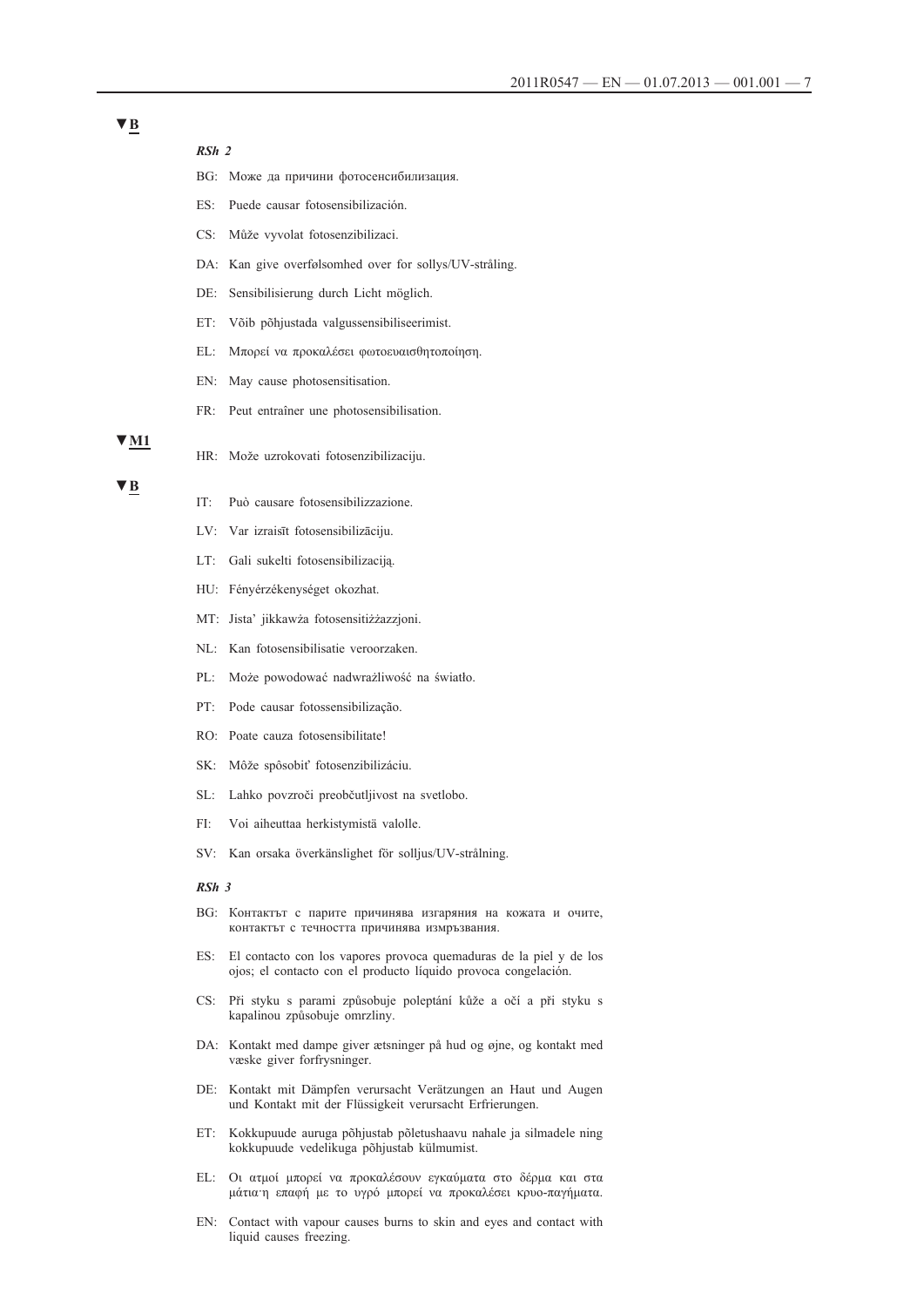| , R                     |    |                                                                  |                                                                                                                                                  |  |  |  |
|-------------------------|----|------------------------------------------------------------------|--------------------------------------------------------------------------------------------------------------------------------------------------|--|--|--|
|                         |    |                                                                  | FR: Le contact avec les vapeurs peut provoquer des brûlures de la peau et<br>des yeux; le contact avec le gaz liquide peut causer des engelures. |  |  |  |
| $\blacktriangledown$ M1 |    |                                                                  | HR: U dodiru s parama uzrokuje opekline kože i očiju, a dodir s<br>tekućinom uzrokuje ozebline.                                                  |  |  |  |
| $\blacktriangledown$ B  |    | IT:                                                              | Il contatto con il vapore può causare ustioni della pelle e bruciori agli<br>occhi; il contatto con il liquido può causare congelamento.         |  |  |  |
|                         |    |                                                                  | LV: Saskare ar tvaikiem izraisa ādas un acu apdegumus un saskare ar<br>šķidrumu izraisa apsaldējumus.                                            |  |  |  |
|                         |    | LT:                                                              | Garai sukelia odos ir akių nudegimą, skystis- nušalimą.                                                                                          |  |  |  |
|                         |    |                                                                  | HU: Az anyag gőzével való érintkezés a bőr és a szem égési sérülését<br>okozhatja, illetve a folyadékkal való érintkezés fagyást okozhat.        |  |  |  |
|                         |    |                                                                  | MT: Kuntatt mal-fwar jikkawża hruq fil-gilda u fl-ghajnejn filwaqt li<br>kuntatt mal-likwidu jikkawża iffriżar.                                  |  |  |  |
|                         |    |                                                                  | NL: Contact met de damp veroorzaakt brandwonden aan huid en ogen;<br>contact met de vloeistof veroorzaakt bevriezing.                            |  |  |  |
|                         |    | PL:                                                              | Kontakt z oparami powoduje poparzenia skóry i oczu, kontakt z<br>cieczą powoduje zamarzanie.                                                     |  |  |  |
|                         |    |                                                                  | PT: O contacto com vapores do produto provoca queimadura na pele e<br>nos olhos; o contacto com o produto líquido provoca congelação.            |  |  |  |
|                         |    |                                                                  | RO: Contactul cu vaporii cauzează arsuri ale pielii și ochilor, iar contactul<br>cu lichidul cauzează degerături!                                |  |  |  |
|                         |    |                                                                  | SK: Pri kontakte s parou spôsobuje popáleniny pokožky a očí a kontakt s<br>kvapalinou spôsobuje omrzliny.                                        |  |  |  |
|                         |    | SL:                                                              | Stik s hlapi povzroča opekline kože in oči, stik s tekočino povzroča<br>ozebline.                                                                |  |  |  |
|                         |    | FI:                                                              | Kosketus höyryyn voi aiheuttaa palovammoja iholle ja silmiin ja<br>kosketus nesteeseen paleltumavammoja.                                         |  |  |  |
|                         |    | SV:                                                              | Kontakt med ångor orsakar frätskador på hud och ögon, kontakt med<br>vätska orsakar förfrysningsskador.                                          |  |  |  |
|                         |    | 1.2. Special risks related to the environment (RSe)              |                                                                                                                                                  |  |  |  |
|                         |    | None.                                                            |                                                                                                                                                  |  |  |  |
|                         | 2. | Attribution criteria for standard phrases for special risks      |                                                                                                                                                  |  |  |  |
|                         |    | 2.1. Attribution criteria for standard phrases related to humans |                                                                                                                                                  |  |  |  |
|                         |    | RSh 1                                                            |                                                                                                                                                  |  |  |  |

Toxic by eye contact.

The phrase shall be assigned where an eye irritation test according to point 7.1.5 of part A of the Annex to Regulation (EU) No 545/2011 has resulted in overt signs of systemic toxicity (e.g. related to cholinesterase inhibition) or mortality among the animals tested, which is likely to be attributable to absorption of the active substance through the mucous membranes of the eye. The risk phrase shall also be applied if there is evidence in humans for systemic toxicity after eye contact.

Eye protection shall be specified in these cases, as outlined in the general provisions of Annex III.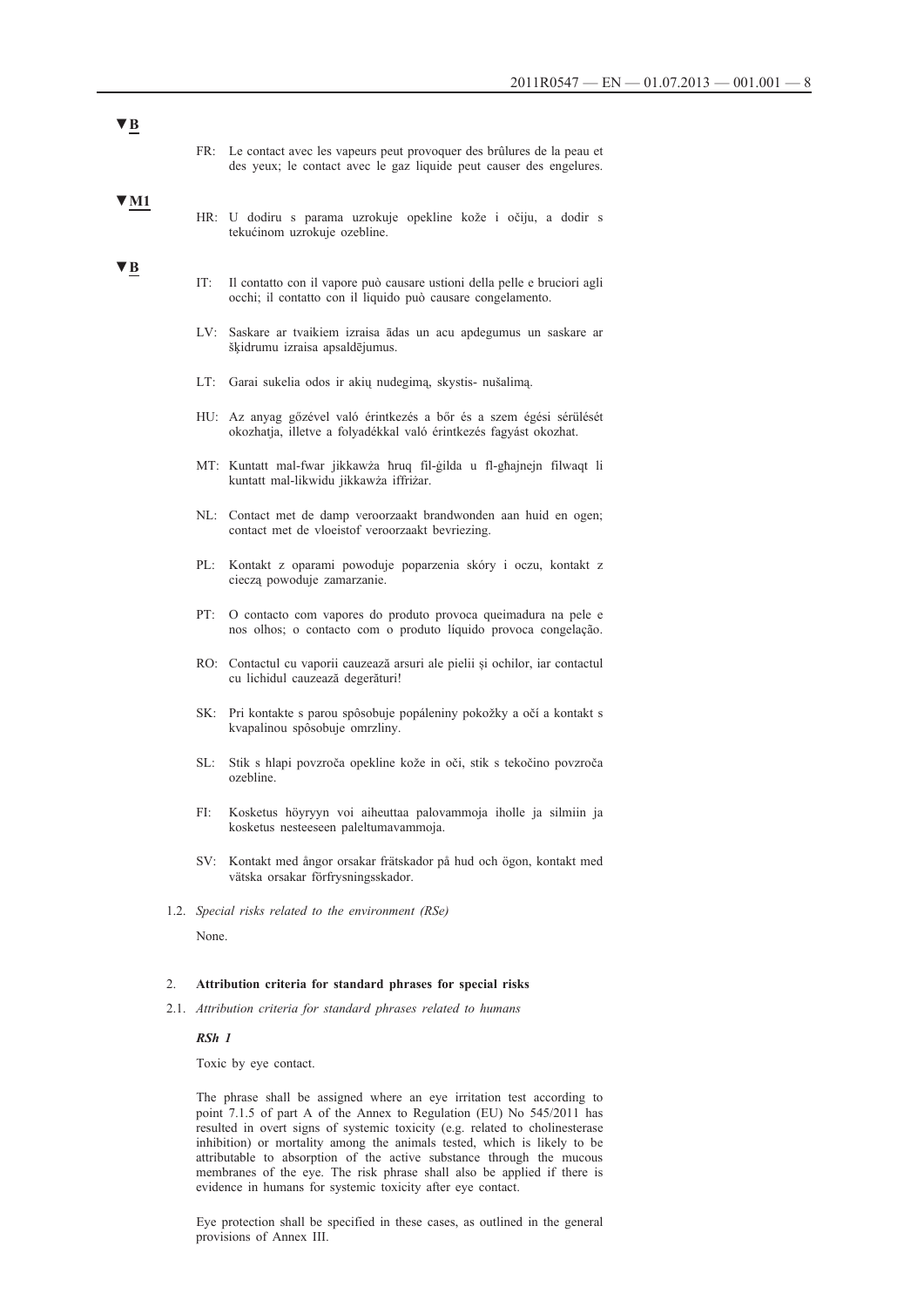#### *RSh 2*

May cause photosensitisation.

The phrase shall be assigned where there is clear evidence from experimental systems or documented human exposure that products show photosensitising effects. The phrase shall also be applied to products containing a given active substance or formulation ingredient, which shows photosensitising effects in humans if the product contains this photosensitising component at a concentration of  $1\frac{6}{10}$  (w/w) or higher.

Personal protective measures shall be specified in these cases, as outlined in the general provisions of Annex III.

#### *RSh 3*

Contact with vapour causes burns to skin and eyes and contact with liquid causes freezing.

The phrase shall be assigned to plant-protection products being formulated as liquefied gas, where appropriate (e.g. preparations of methyl bromide). Personal protective measures shall be specified in these cases, as outlined in the general provisions of Annex III.

This phrase shall not be used in cases where risk phrases R34 or R35, as set out in Directive 1999/45/EC, are applied.

2.2. *Attribution criteria for standard phrases related to the environment*

None.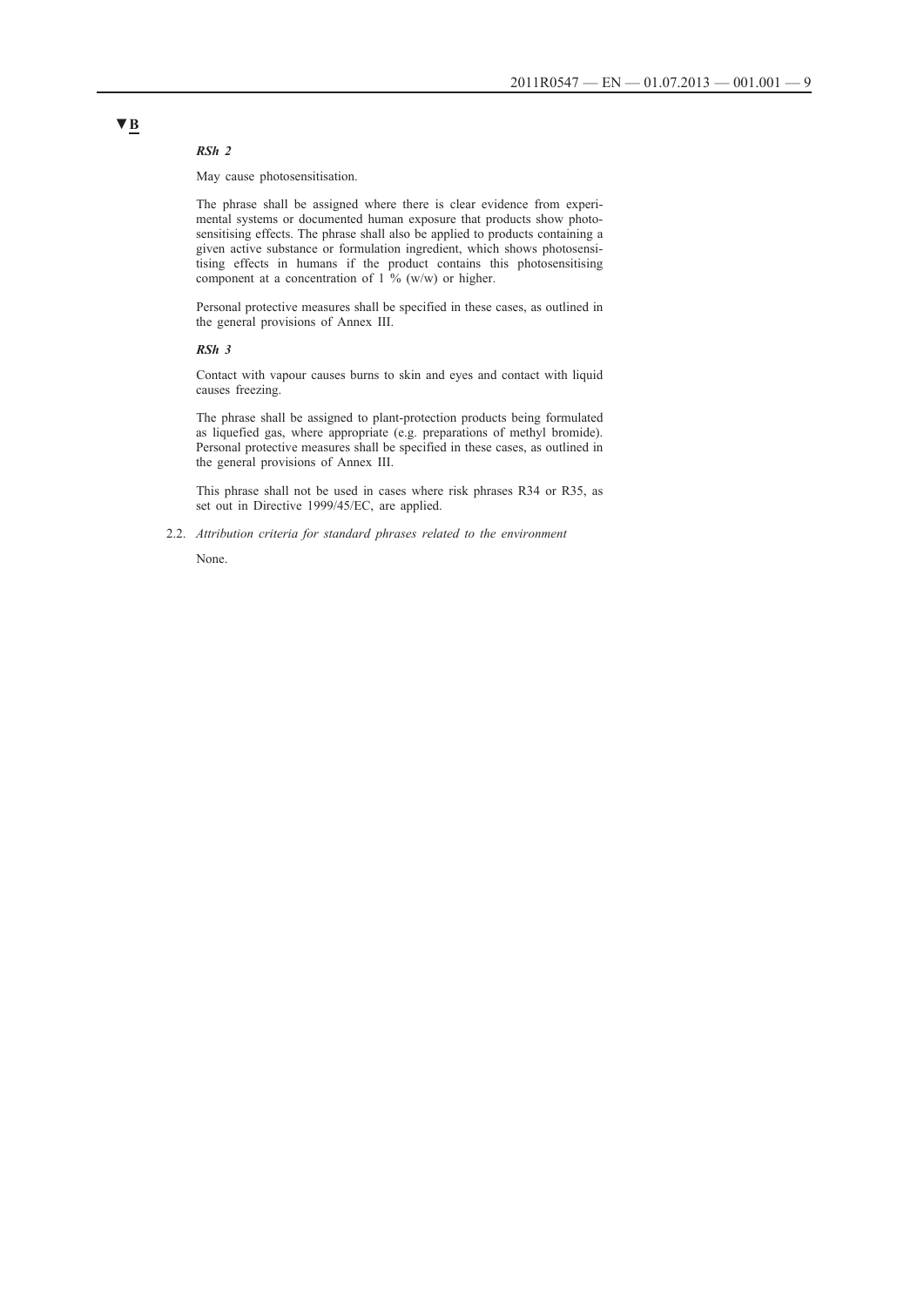#### *ANNEX III*

#### **STANDARD PHRASES FOR SAFETY PRECAUTIONS FOR THE PROTECTION OF HUMAN OR ANIMAL HEALTH OR TO THE ENVIRONMENT, AS REFERRED TO IN ARTICLE 1**

#### **INTRODUCTION**

The following additional standard phrases are defined to supplement the phrases provided for by Directive 1999/45/EC, which applies to plant-protection products. The provisions of that Directive shall also be used for plant-protection products containing micro-organisms, including viruses, as active substances. The labelling of products containing micro-organisms, including viruses, as active substances shall also reflect the provisions concerning dermal and respiratory sensitisation testing which are laid down in part B of the Annex to Regulation (EU) No 544/2011 and part B of the Annex to Regulation (EU) No 545/2011.

The standard phrases for safety precautions are without prejudice to Annex I.

#### 1. **General provisions**

All plant-protection products shall be labelled with the following phrase, which shall be supplemented by the text in parentheses, as appropriate:

### *SP 1*

- BG: Да не се замърсяват водите с този продукт или с неговата опаковка. (Да не се почиства използваната техника в близост до повърхностни води/Да се избягва замърсяване чрез отточни канали на ферми или пътища.).
- ES: No contaminar el agua con el producto ni con su envase. [No limpiar el equipo de aplicación del producto cerca de aguas superficiales/ Evítese la contaminación a través de los sistemas de evacuación de aguas de las explotaciones o de los caminos.]
- CS: Neznečišťujte vody přípravkem nebo jeho obalem. (Nečistěte aplikační zařízení v blízkosti povrchových vod/Zabraňte kontaminaci vod splachem z farem a z cest).
- DA: Undgå forurening af vandmiljøet med produktet eller med beholdere, der har indeholdt produktet. [Rens ikke sprøjteudstyr nær overfladevand/Undgå forurening via dræn fra gårdspladser og veje].
- DE: Mittel und/oder dessen Behälter nicht in Gewässer gelangen lassen. (Ausbringungsgeräte nicht in unmittelbarer Nähe von Oberflächengewässern reinigen/Indirekte Einträge über Hofund Straßenabläufe verhindern.)
- ET: Vältida vahendi või selle pakendi vette sattumist (Seadmeid pinnavee lähedal mitte puhastada/Vältida saastamist läbi lauda ja teede drenaazhide).
- EL: Μην μολύνετε το νερό με το προϊόν ή τη συσκευασία του. [Να μην πλένετε τον εξοπλισμό εφαρμογής κοντά σε επιφανειακά ύδατα/Να αποφευχθεί η μόλυνση μέσω των συστημάτων αποχέτευσης από τις λιθόστρωτες επιφάνειες και τους δρόμους.]
- EN: Do not contaminate water with the product or its container (Do not clean application equipment near surface water/Avoid contamination via drains from farmyards and roads).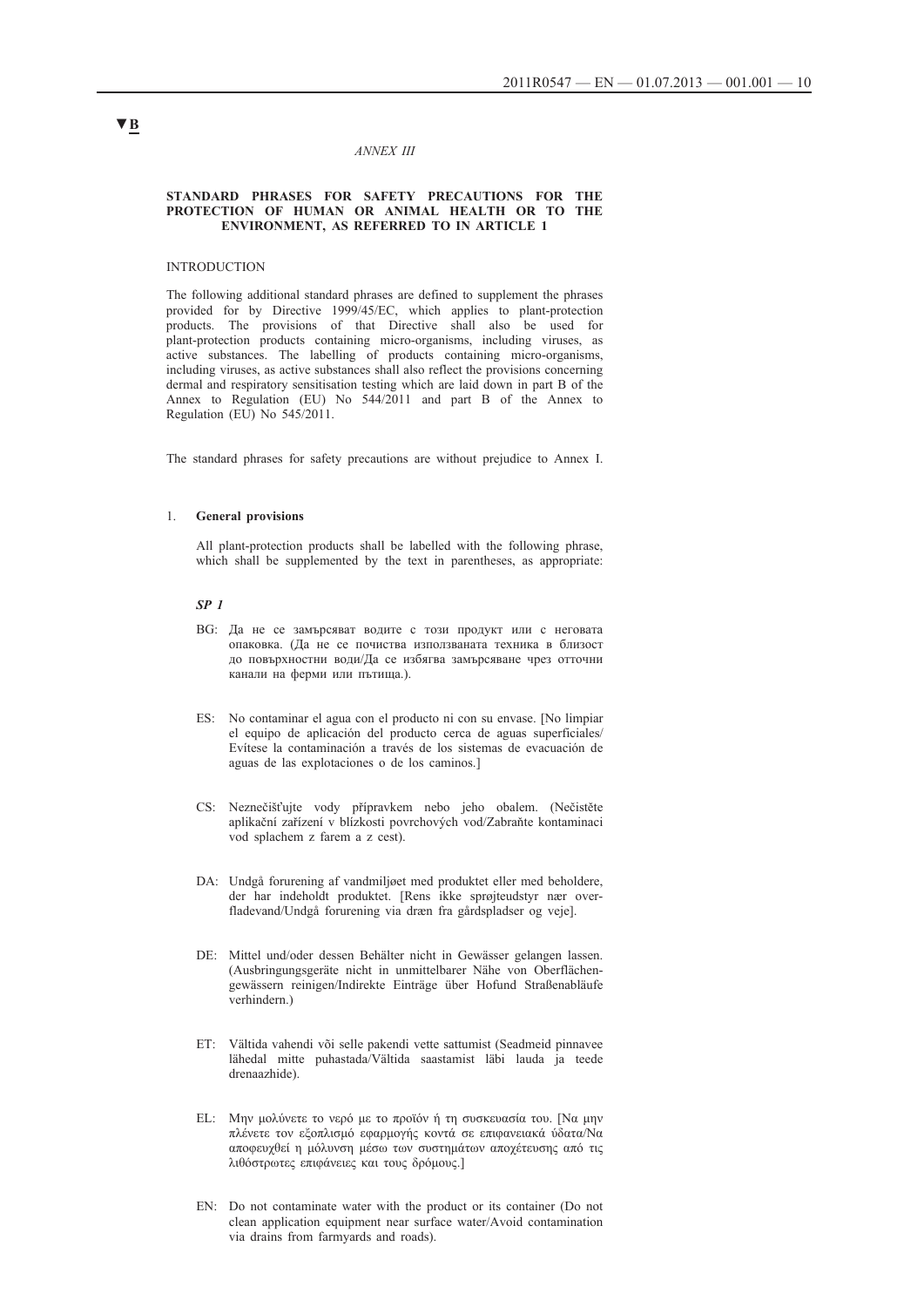FR: Ne pas polluer l'eau avec le produit ou son emballage. [Ne pas nettoyer le matériel d'application près des eaux de surface./ Éviter la contamination via les systèmes d'évacuation des eaux à partir des cours de ferme ou des routes.]

#### **▼M1**

- HR: Spriječiti onečišćenje voda sredstvom ili njegovom ambalažom (Uređaje za primjenu sredstva ne čistiti u blizini površinskih voda/ Spriječiti onečišćenje odvodnih kanala s poljoprivrednih gospodarstava i cesta).
- IT: Non contaminare l'acqua con il prodotto o il suo contenitore. [Non pulire il materiale d'applicazione in prossimità delle acque di superficie./Evitare la contaminazione attraverso i sistemi di scolo delle acque dalle aziende agricole e dalle strade.]
- LV: Nepiesārņot ūdeni ar augu aizsardzības līdzekli un tā iepakojumu/ netīrīt smidzināšanas tehniku ūdenstilpju un ūdensteču tuvumā/ izsargāties no piesārņošanas caur drenāžu no pagalmiem un ceļiem.
- LT: Neužteršti vandens augalų apsaugos produktu ar jo pakuote (Neplauti purškimo įrenginių šalia paviršinio vandens telkinių/ vengti taršos per drenažą iš sodybų ar nuo kelių).
- HU: A termékkel vagy annak tartályával ne szennyezze a vizeket. (A berendezést vagy annak részeit ne tisztítsa felszíni vizek közelében/ kerülje a gazdaságban vagy az utakon lévő vízelvezetőkön keresztül való szennyeződést).
- MT: Tikkontaminax ilma bil-prodott jew il-kontenitur tiegħu (Tnaddafx apparat li jintuża għall-applikazzjoni qrib ilma tax-xita/Ara li ma jkunx hemm kontaminazzjoni minn btieħi u toroq).
- NL: Zorg ervoor dat u met het product of zijn verpakking geen water verontreinigt. [Reinig de apparatuur niet in de buurt van oppervlaktewater/Zorg ervoor dat het water niet via de afvoer van erven of wegen kan worden verontreinigd.]
- PL: Nie zanieczyszczać wód produktem lub jego opakowaniem (Nie myć aparatury w pobliżu wód powierzchniowych/Unikać zanieczyszczania wód poprzez rowy odwadniające z gospodarstw i dróg).
- PT: Não poluir a água com este produto ou com a sua embalagem. [Não limpar o equipamento de aplicação perto de águas de superfície./ Evitar contaminações pelos sistemas de evacuação de águas das explorações agrícolas e estradas.]
- RO: A nu se contamina apa cu produsul sau cu ambalajul său (a nu se curăța echipamentele de aplicare în apropierea apelor de suprafață/a se evita contaminarea prin sistemele de evacuare a apelor din ferme sau drumuri)!
- SK: Neznečisťujte vodu prípravkom alebo jeho obalom (Nečistite aplikačné zariadenie v blízkosti povrchových vôd/Zabráňte kontaminácii prostredníctvom odtokových kanálov z poľnohospodárskych dvorov a vozoviek).
- SL: S sredstvom ali njegovo embalažo ne onesnaževati vode. (Naprav za nanašanje ne čistiti ali izplakovati v bližini površinskih voda./ Preprečiti onesnaženje preko drenažnih in odtočnih jarkov na kmetijskih zemljiščih in cestah.)
- FI: Älä saastuta vettä tuotteella tai sen pakkauksella. (Älä puhdista levityslaitteita pintaveden lähettyvillä./Vältä saastumista piha- ja maantieojien kautta.)
- SV: Förorena inte vatten med produkten eller dess behållare. (Rengör inte sprututrustning i närheten av vattendrag/Undvik förorening via avrinning från gårdsplaner och vägar.)

## **▼B**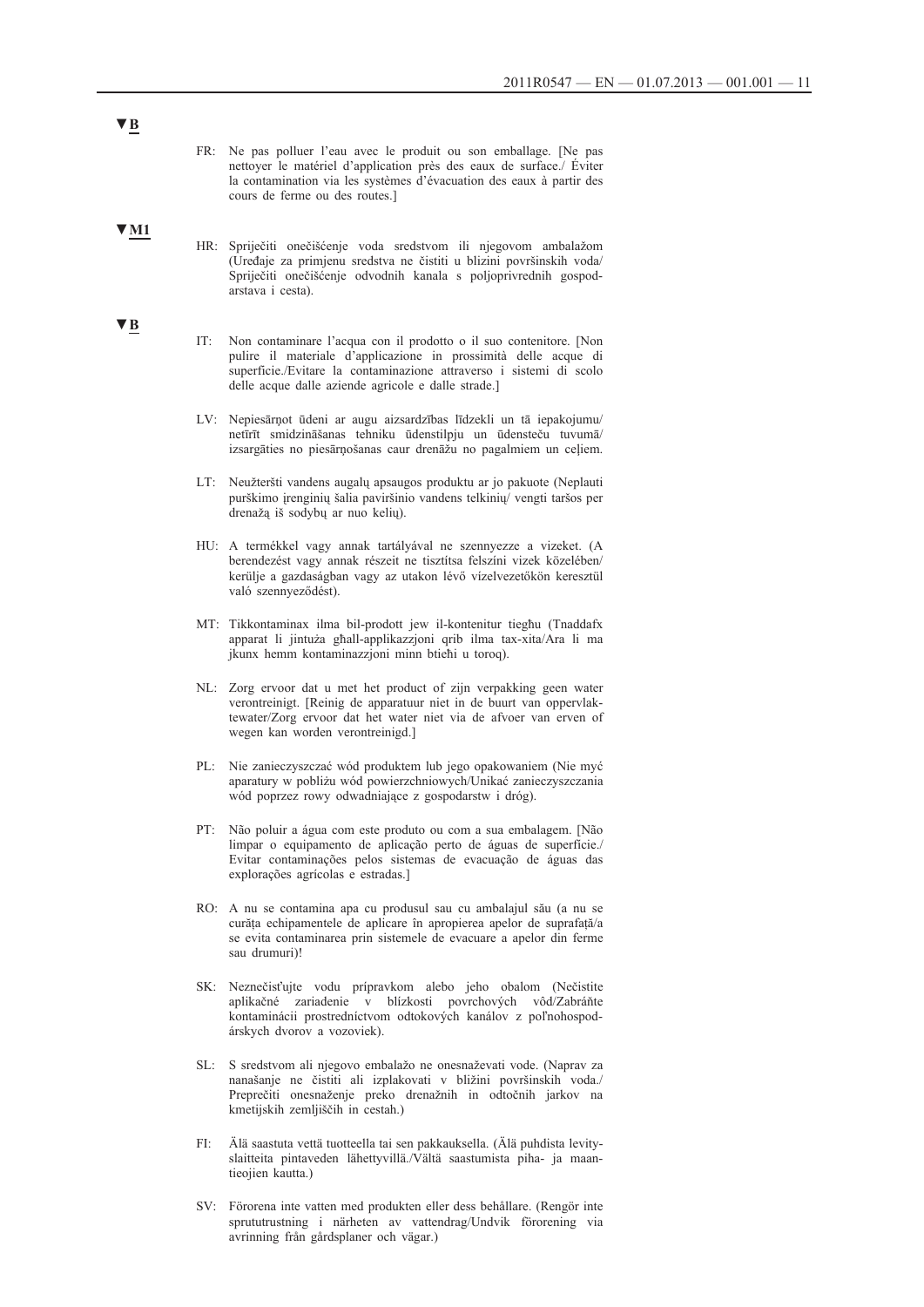#### 2. **Specific safety precautions**

2.1. *Safety precautions for operators (SPo)*

General provisions

- 1. Member States may identify suitable personal protective equipment for operators and prescribe specific elements of this equipment (e.g. coveralls, apron, gloves, sturdy shoes, rubber boots, face protection, face shield, tightly fitting glasses, hat, hood or respirator of a specified type). Such supplementary safety precautions shall be without prejudice to the standard phrases applicable according to Directive 1999/45/EC.
- 2. Member States may further identify the specific tasks which require particular protective equipment, such as mixing, loading or handling the undiluted product, applying or spraying the diluted product, handling recently treated materials like plants or soil or entering recently treated areas.
- 3. Member States may add specifications of engineering controls, such as:
	- a closed transfer system must be used when transferring the pesticide from the product container to the spray tank,
	- the operator must work within a closed cabin (with an air conditioning/air filtration system) during spraying,
	- engineering controls may replace personal protective equipment if they provide an equal or higher standard of protection.

#### Specific provisions

#### *SPo 1*

- BG: При контакт с кожата, първо да се отстрани продукта със суха кърпа и след това кожата да се измие обилно с вода.
- ES: En caso de contacto con la piel, elimínese primero el producto con un paño seco y después lávese la piel con agua abundante.
- CS: Po zasažení kůže přípravek nejdříve odstraňte pomocí suché látky a poté kůži opláchněte velkým množstvím vody.
- DA: Efter kontakt med huden, fjern først produktet med en tør klud og vask derefter med rigeligt vand.
- DE: Nach Kontakt mit der Haut zuerst das Mittel mit einem trockenen Tuch entfernen und dann die Haut mit reichlich Wasser abspülen.
- ET: Nahaga kokkupuutel kõigepealt eemaldada vahend kuiva lapiga ning seejärel pesta nahka rohke veega.
- EL: Ύστερα από επαφή με το δέρμα, αφαιρέστε πρώτα το προϊό ν με ένα στεγνό πανί και στη συνέχεια ξεπλύνετε το δέρμα με άφθονο νερό.
- EN: After contact with skin, first remove product with a dry cloth and then wash the skin with plenty of water.
- FR: Après contact avec la peau, éliminer d'abord le produit avec un chiffon sec, puis laver la peau abondamment à l'eau.

#### **▼M1**

**▼B**

- HR: U slučaju dodira s kožom odstraniti sredstvo suhom krpom i isprati kožu većom količinom vode.
- IT: Dopo il contatto con la pelle, rimuovere il prodotto con un panno asciutto e quindi lavare abbondantemente con acqua.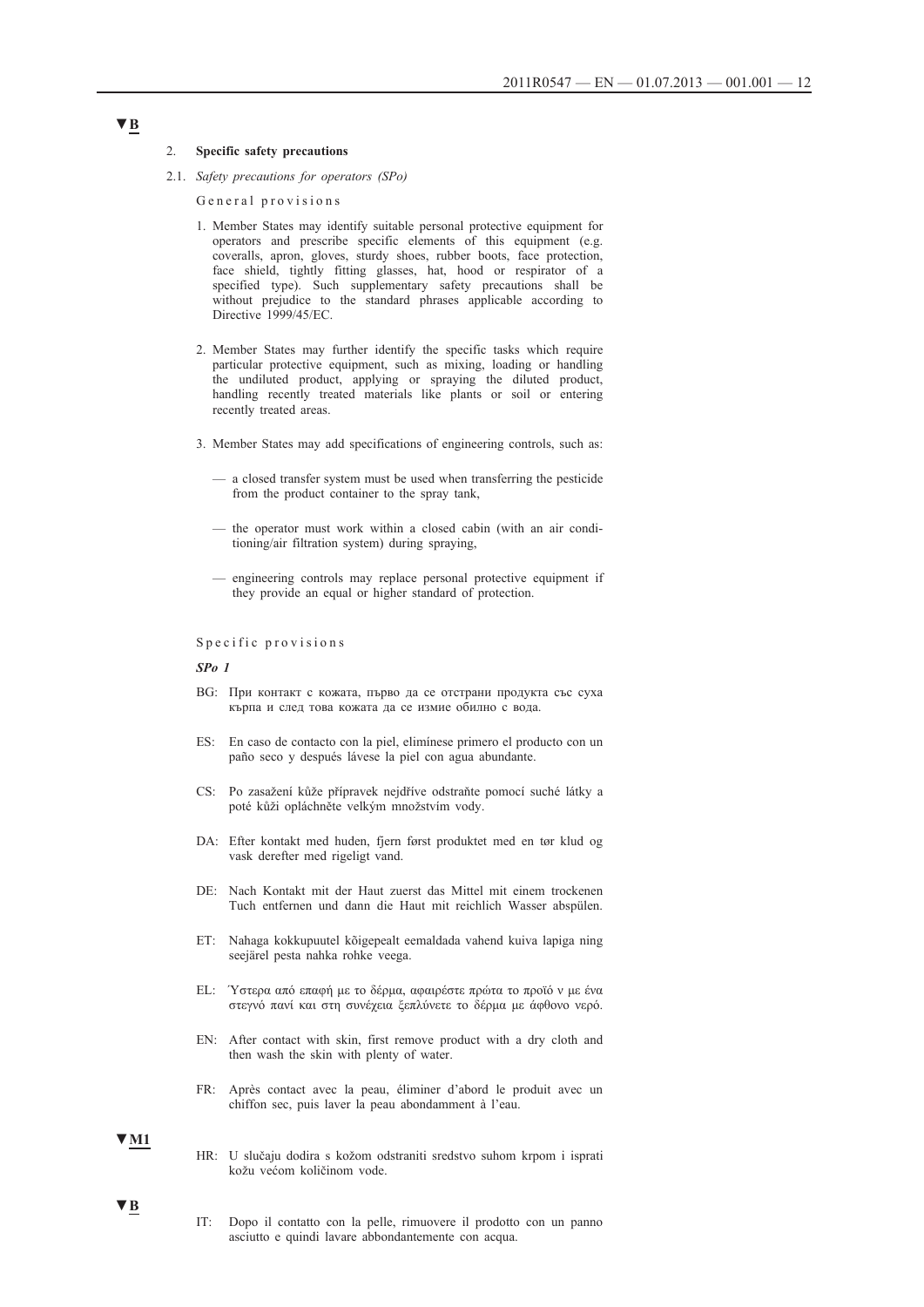- LV: Pēc saskares ar ādu, vispirms notīrīt augu aizsardzības līdzekli no ādas ar sausu drānu un pēc tam mazgāt ādu ar lielu ūdens daudzumu.
- LT: Patekus ant odos, pirmiausia nuvalyti sausu audiniu, po to gerai nuplauti vandeniu.
- HU: Bőrrel való érintkezés esetén először száraz ruhával távolítsa el a terméket, majd a szennyeződött bőrt bő vízzel mossa le.
- MT: Wara kuntatt mal-ġilda, l-ewwel neħħi l-prodott b'xoqqa niexfa u mbgħad aħsel il-ġilda b'ħafna ilma.
- NL: Na contact met de huid moet u eerst het gewasbeschermingsmiddel met een droge doek verwijderen en daarna de huid met veel water wassen.
- PL: Po kontakcie ze skórą najpierw usunąć produkt suchą szmatką, a następnie przemyć skórę dużą ilością wody.
- PT: Em caso de contacto com a pele, remover primeiro o produto com um pano seco e, em seguida, lavar a pele com muita água.
- RO: Dacă produsul vine în contact cu pielea, îndepărtați produsul cu un material uscat și apoi spălați cu multă apă!
- SK: Po kontakte s pokožkou najskôr odstráňte prípravok suchou tkaninou a potom opláchnite veľkým množstvom vody.
- SL: Ob stiku s kožo odstraniti sredstvo s suho krpo in sprati kožo z obilo vode.
- FI: Ihokosketuksen jälkeen tuote pyyhitään aluksi pois kuivalla kankaalla ja sitten iho pestään runsaalla vedellä.
- SV: Efter kontakt med huden, avlägsna först produkten med en torr trasa och tvätta sedan med mycket vatten.

#### *SPo 2*

- BG: Цялото защитно облекло да се изпере след употреба.
- ES: Lávese toda la ropa de protección después de usarla.
- CS: Veškerý ochranný oděv po použití vyperte.
- DA: Vask alle personlige værnemidler efter brug.
- DE: Die gesamte Schutzkleidung muss nach Gebrauch gewaschen werden.
- ET: Peale kasutamist kogu kaitseriietus pesta.
- EL: Ξεπλύνετε όλες τις προστατευτικές ενδυμασίες μετά τη χρήση.
- EN: Wash all protective clothing after use.
- FR: Laver tous les équipements de protection après utilisation.

#### **▼M1**

HR: Nakon uporabe sredstva oprati zaštitnu odjeću.

#### **▼B**

- IT: Lavare tutto l'equipaggiamento di protezione dopo l'impiego.
- LV: Pēc lietošanas izmazgāt visu aizsargtērpu.
- LT: Po darbo išskalbti visus apsauginius drabužius.
- HU: Használat után minden védőruházatot ki kell mosni.
- MT: Aħsel l-ilbies protettiv wara li-tuża.
- NL: Was alle beschermende kleding na gebruik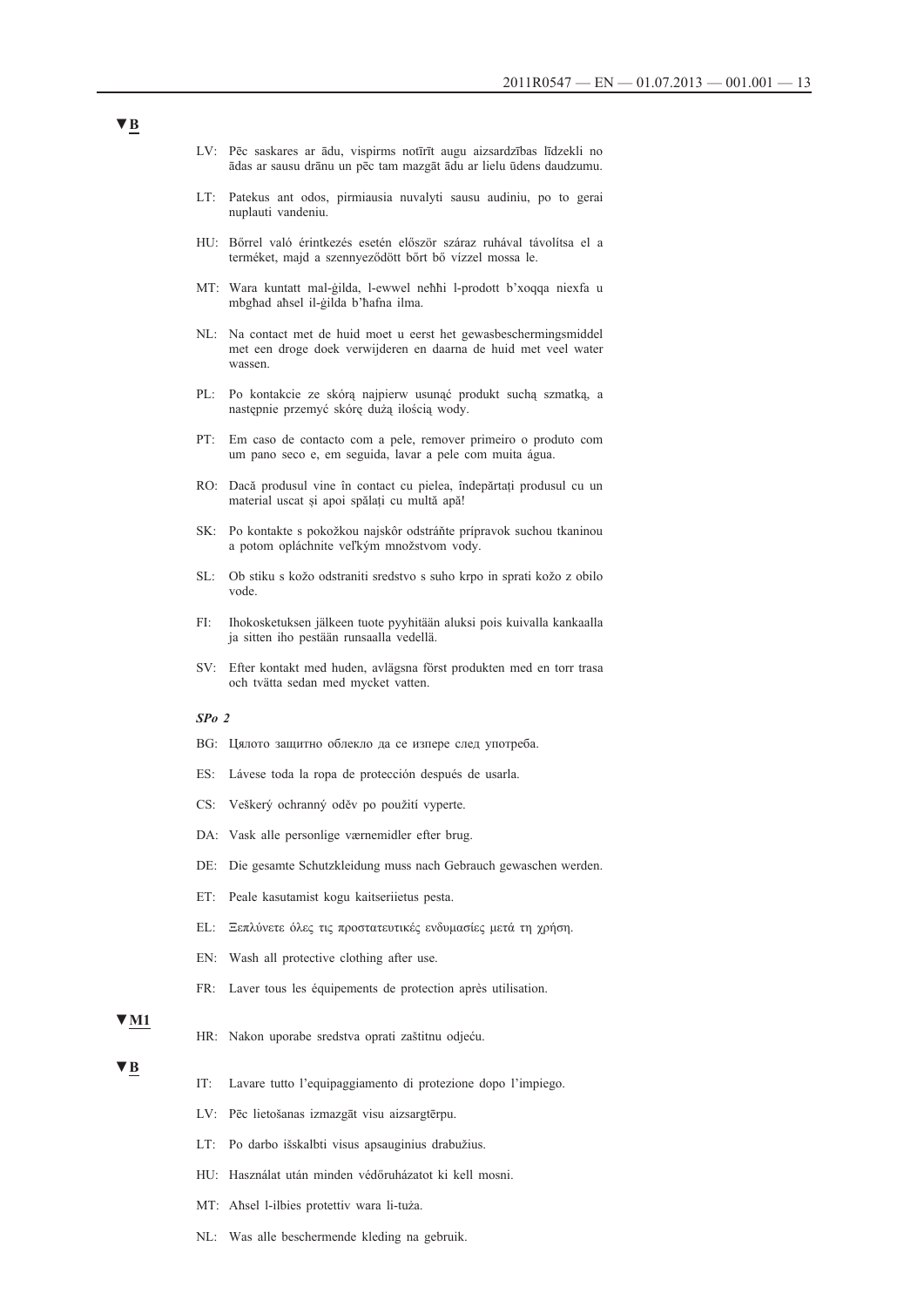- PL: Uprać odzież ochronną po użyciu.
- PT: Depois da utilização do produto, lavar todo o vestuário de protecção.
- RO: A se spăla toate echipamentele de protecție după utilizare!
- SK: Ochranný odev po aplikácii očistite.
- SL: Po uporabi oprati vso zaščitno obleko.
- FI: Kaikki suojavaatteet pestävä käytön jälkeen.
- SV: Tvätta alla skyddskläder efter användning.

#### *SPo 3*

- BG: След запалване на продукта да не се вдишва дима и третираната зона да се напусне незабавно.
- ES: Tras el inicio de la combustión del producto, abandónese inmediatamente la zona tratada sin inhalar el humo.
- CS: Po vznícení přípravku nevdechujte kouř a ihned opusťte ošetřovaný prostor.
- DA: Efter antænding af produktet, undgå at indånde røgen og forlad det behandlede område øjeblikkeligt.
- DE: Nach Anzünden des Mittels Rauch nicht einatmen und die behandelte Fläche sofort verlassen.
- ET: Peale vahendi süttimist suitsu mitte sisse hingata ning käideldud alalt otsekohe lahkuda.
- EL: Μετά την ανάφλεξη του προϊόντος μην εισπνεύσετε τον καπνό και απομακρυνθείτε αμέσως από την περιοχή χρήσης.
- EN: After igniting the product, do not inhale smoke and leave the treated area immediately.
- FR: Après déclenchement de la fumigation, ne pas inhaler la fumée et quitter la zone traitée immédiatement.

#### **▼M1**

HR: Nakon rimjene sredstva ne udisati dim i odmah napustiti tretirano područje.

### **▼B**

- IT: Una volta iniziata la combustione, non inalare il fumo e abbandonare immediatamente la zona trattata.
- LV: Pēc augu aizsardzības līdzekļa aizdedzināšanas, neieelpot dūmus un nekavējoties atstāt apstrādāto platību.
- LT: Užsidegus neįkvėpti dūmų ir nedelsiant palikti apdorotą plotą.
- HU: A termék meggyújtása után óvakodjon a keletkező füst belélegzésétől, és azonnal hagyja el a kezelt területet.
- MT: Wara li tqabbad il-prodott, tiblax id-duħħan u warrab minnufih mill-post li jkun ġie ittrattat.
- NL: Nadat u het product hebt aangestoken, mag u de rook niet inademen en moet u de behandelde ruimte onmiddellijk verlaten.
- PL: Po zapaleniu produktu nie wdychać dymu i niezwłocznie opuścić obszar poddany zabiegowi.
- PT: Depois de iniciada a fumigação do produto, não inalar os fumos e sair imediatamente da zona em tratamento.
- RO: După fumigarea produsului, nu inhalați fumul și părăsiți imediat zona tratată!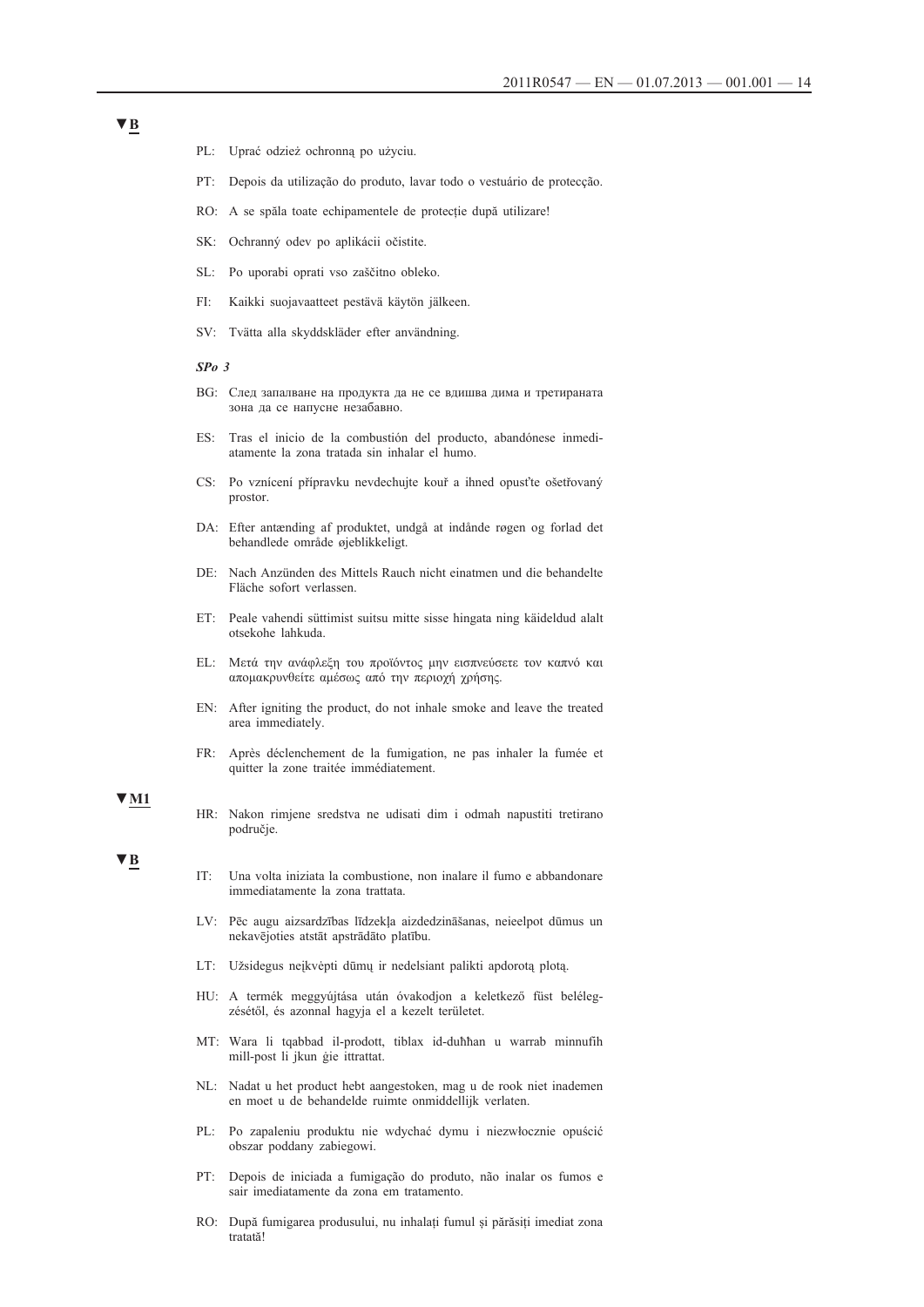- SK: Po zapálení prípravku, nevdychujte dym a okamžite opustite ošetrovaný priestor.
- SL: Po zažigu sredstva ne vdihavati dima in takoj zapustiti tretirano območje.
- FI: Tuotteen syttyessä vältettävä savun hengittämistä ja poistuttava käsitellyltä alueelta viipymättä.
- SV: När produkten antänts, andas inte in röken och lämna det behandlade området genast.

#### *SPo 4*

- BG: Опаковката да се отвори на открито и при сухо време.
- ES: El recipiente debe abrirse al aire libre y en tiempo seco.
- CS: Obal s přípravkem musí být otevřen ve venkovním prostředí a za sucha.
- DA: Beholderen skal åbnes udendørs og under tørre forhold.
- DE: Der Behälter muss im Freien und Trockenen geöffnet werden.
- ET: Pakend tuleb avada õues ning kuivades tingimustes.
- EL: Το δοχείο πρέπει να ανοιχθεί στο ύπαιθρο και σε συνθήκες ξηρασίας.
- EN: The container must be opened outdoors and in dry conditions.
- FR: L'emballage doit être ouvert à l'extérieur par temps sec.

**▼M1**

HR: Ambalažu otvoriti na otvorenom mjestu i u suhim uvjetima.

#### **▼B**

- IT: L'imballaggio deve essere aperto all'esterno e in condizioni di tempo secco.
- LV: Iepakojumu atvērt ārpus telpām un sausos apstākļos.
- LT: Pakuotę atidaryti lauke, esant sausoms oro sąlygoms.
- HU: A tartályt csak a szabad levegőn, száraz időben lehet kinyitni.
- MT: Il-kontenitur għandu jinfetaħ f'ambjent miftuħ u xott.
- NL: De verpakking moet buiten, in droge omstandigheden, worden geopend.
- PL: Opakowanie otwierać na zewnątrz i w suchych warunkach.
- PT: Abrir a embalagem ao ar livre e com tempo seco.
- RO: Ambalajul trebuie deschis în aer liber și pe vreme uscată!
- SK: Nádobu otvárajte vonku a za suchého počasia.
- SL: Embalažo odpreti na prostem in v suhih razmerah.
- FI: Pakkaus avattava ulkona kuivissa olosuhteissa.
- SV: Behållaren måste öppnas utomhus och under torra förhållanden.

*SPo 5*

- BG: Да се проветрят основно/да се посочи време/третираните площи/ оранжериите до изсъхване на разтвора, преди отново да се влезе в тях.
- ES: Ventilar las zonas/los invernaderos tratados [bien/durante un tiempo especificado/hasta que se haya secado la pulverización] antes de volver a entrar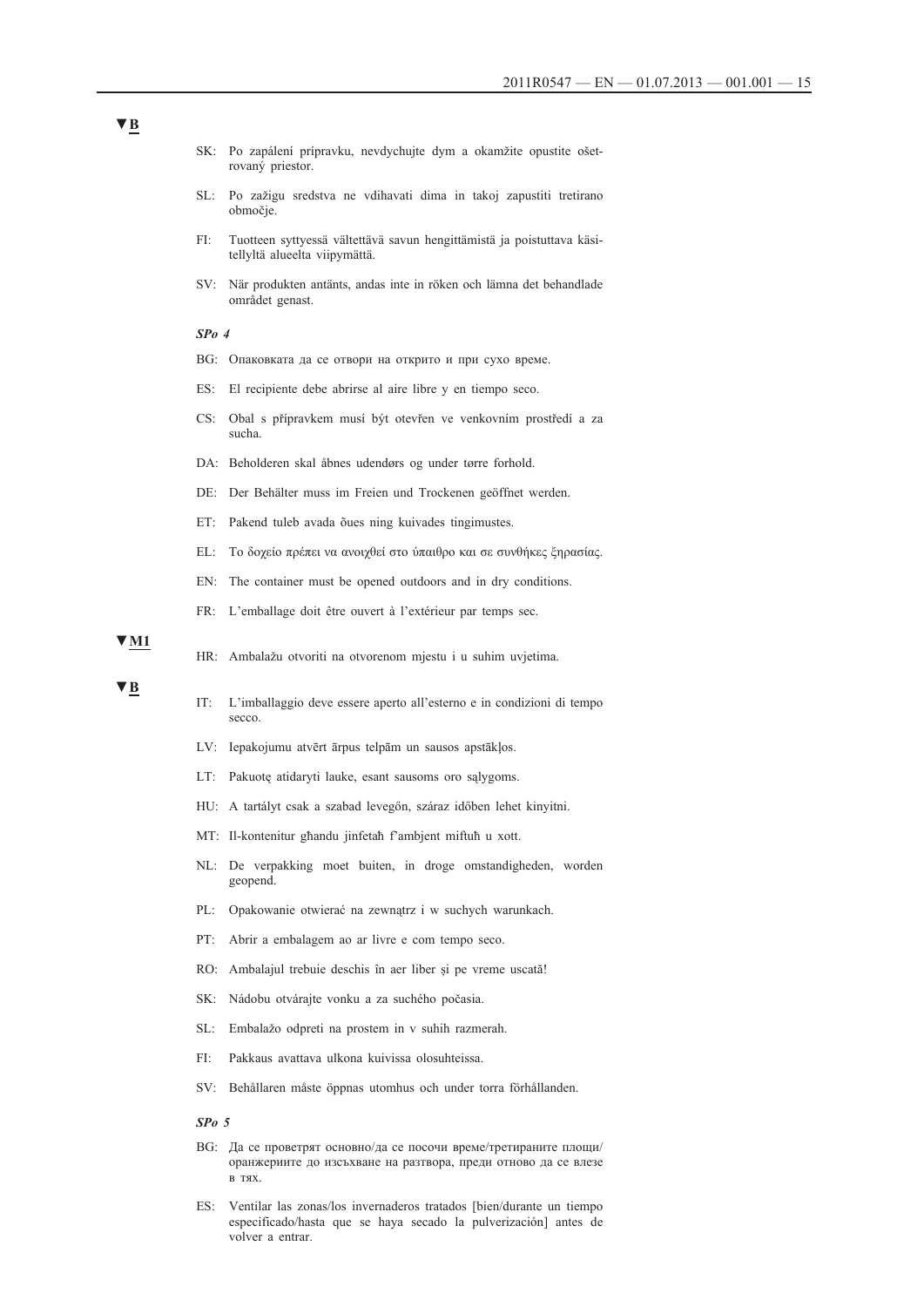- CS: Před opětovným vstupem ošetřené prostory/skleníky [důkladně /uveďte dobu/ do zaschnutí postřikového nánosu] vyvětrejte.
- DA: De behandlede områder/drivhuse ventileres [grundigt/eller angivelse af tid/indtil sprøjtemidlet er tørret], før man igen går ind i dem.
- DE: Vor dem Wiederbetreten ist die behandelte Fläche/das Gewächshaus (gründlich/oder Zeit angeben/bis zur Abtrocknung des Spritzbelages) zu lüften.
- ET: Õhutada käideldud alad/põhjalikult kasvuhooned/määratletud aja jooksul/enne uuesti sisenemist kuni pihustatud vahendi kuivamiseni.
- EL: Να αερίσετε τους χώρους/τα θερμοκήπια όπου χρησιμοποιήθηκαν φυτοφάρμακα [πλήρως/ή να προσδιοριστεί η χρονική περίοδος/μέχρι να στεγνώσει το προϊόν] πριν ξαναμπείτε.
- EN: Ventilate treated areas/greenhouses thoroughly/time to be specified/until spray has dried before re-entry.
- FR: Ventiler [à fond/ou durée à préciser/jusqu'au séchage de la pulvérisation] les zones/serres traitées avant d'y accéder.

**▼M1**

**▼B**

- HR: Prije ponovnog ulaska temeljito provjetriti tretirane površine/staklenike (treba navesti vrijeme) dok se primijenjeno sredstvo ne osuši.
- IT: Ventilare [a fondo/per una durata da specificare/fino all'essiccazione dello spray] le zone serre trattate prima di accedervi.
- LV: Pirms atgriešanās rūpīgi vēdināt apstrādātās platības/siltumnīcas (norāda laiku) kamēr izsmidzinātais šķidrums nožuvis.
- LT: Gerai išvėdinti apdorotus plotus/šiltnamius (vėdinimo laikas turi būti nurodytas). Įeiti į apdorotus plotus leidžiama tik visiškai jiems išdžiūvus.
- HU: A kezelt területet/üvegházakat [alaposan/az előírt időn át/a permet felszáradásáig] szellőztesse az oda való visszatérés előtt.
- MT: Ħalli l-arja tgħaddi minn dawk il-postijiet/serer li ġew ittrattati sew/ speċifika t-tul ta' ħin/sakemm jinxef il-bexx qabel ma terġa' tidħol.
- NL: Voordat u opnieuw behandelde ruimten/kassen binnengaat, moet u die [grondig ventileren/gedurende (geef de periode aan) ventileren/ ventileren tot de spuitvloeistof is opgedroogd].
- PL: Dokładnie wietrzyć obszar poddany zabiegowi/szklarnie/przez określony czas/Przed ponownym wejściem poczekać do wyschnięcia cieczy.
- PT: Arejar [bem] os locais/estufas tratados [durante (neste caso, precisar o período)/até à secagem do pulverizado] antes de neles voltar a entrar.
- RO: A se ventila zonele/serele tratate, în întregime/(să se specifice timpul necesar)/până la uscarea produsului pulverizat, înainte de a reintra!
- SK: Pred ďalším vstupom dôkladne vyvetrajte ošetrovaný priestor/ skleník tak, aby rozprášený roztok prípravku zaschol/ uveďte potrebný čas/.
- SL: Pred ponovnim vstopom temeljito zračiti tretirane površine/rastlinjake/ določi se čas/dokler se nanešeno sredstvo ne posuši.
- FI: Käsitellyt alueet/kasvihuoneet/käsiteltyjä alueita/kasvihuoneita tuuletettava (perusteellisesti/tai täsmennetään tuuletusaika/- kunnes tuote on kuivunut) ennen sinne palaamista.
- SV: Vädra (omsorgsfullt/eller ange tidsperiod/tills produkten torkat) före vistelse i behandlade utrymmen/växthus.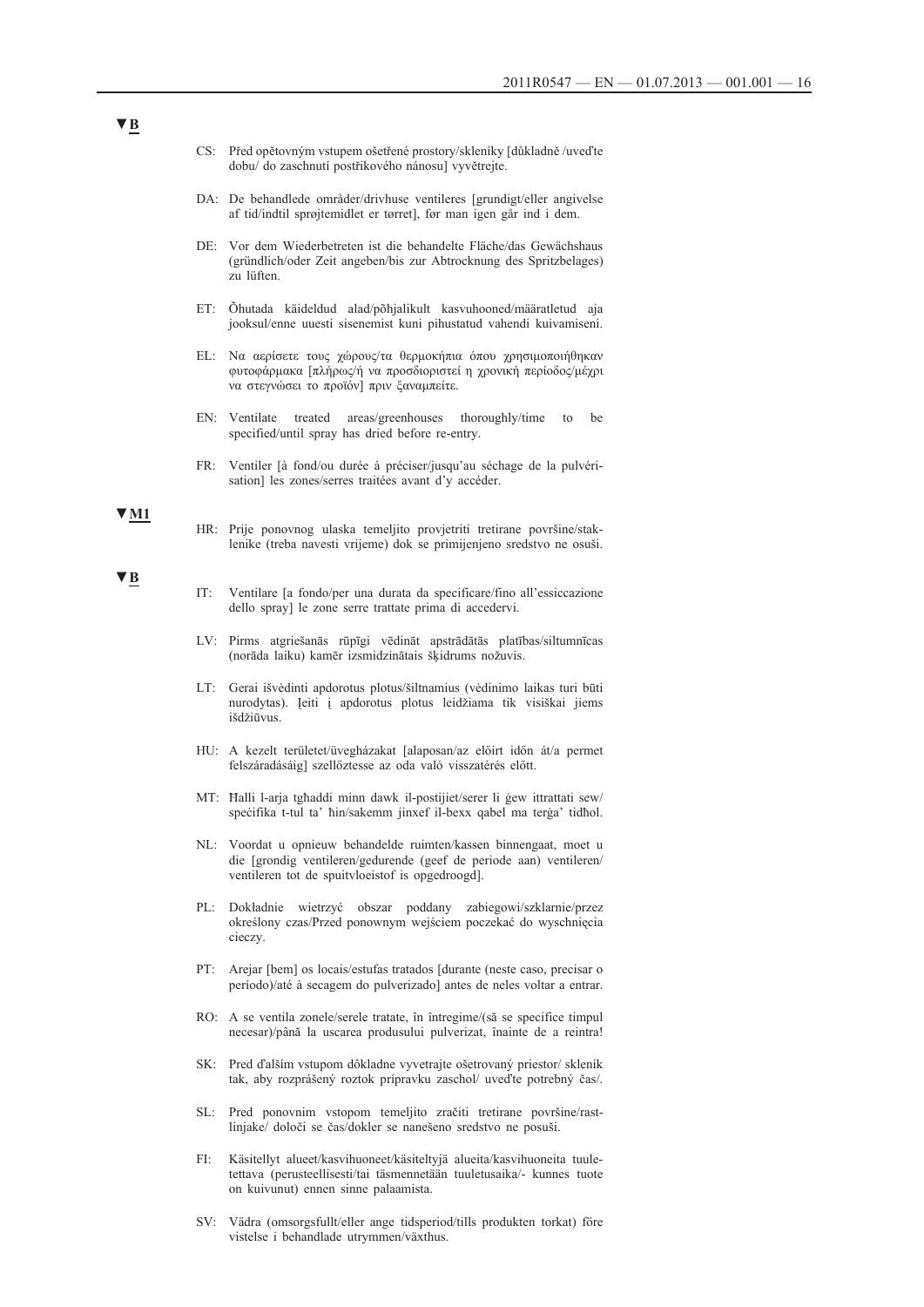*SPe 1*

- BG: С цел опазване на подпочвените води/почвообитаващите организми, да не се прилага този или друг продукт, съдържащ (да се посочи активното вещество или групата активни вещества според случая) повече от (да се посочи срока или честотата).
- ES: Para proteger [las aguas subterráneas/los organismos del suelo], no aplicar este producto ni ningún otro que contenga (precísese la sustancia o la familia de sustancias, según corresponda) más de (indíquese el tiempo o la frecuencia).
- CS: Za účelem ochrany podzemních vod/půdních organismo neaplikujte tento ani žádný jiný přípravek obsahující (uveďte účinnou látku nebo popřípadě skupinu účinných látek) déle/více než (uveďte určitou lhůtu nebo četnost aplikací).
- DA: For at beskytte [grundvandet/jordorganismer] må dette produkt eller andre produkter, der indeholder (angiv navnet på aktivstoffet eller gruppe af aktivstoffer), kun anvendes/ikke anvendes mere end (angiv tidsperiode eller antal behandlinger).
- DE: Zum Schutz von (Grundwasser/Bodenorganismen) das Mittel '…' oder andere … haltige Mittel (Identifizierung des Wirkstoffes oder einer Wirkstoffgruppe) nicht mehr als … (Angabe der Anwendungshäufigkeit in einem bestimmten Zeitraum) anwenden.
- ET: Põhjavee/mullaorganismide kaitsmiseks mitte kasutada seda või ükskõik millist muud vahendit, mis sisaldab (määratleda vastavalt toimeaine või aine klass) rohkem kui (periood või määratletav sagedus).
- EL: Για να προστατέψετε [τα υπόγεια νερά/τους οργανισμούς στο έδαφος] μην χρησιμοποιείτε αυτό ή οποιοδήποτε άλλο προϊόν που περιέχει (προσδιορίστε τη δραστική ουσία ή την κατηγορία των ουσιών αναλόγως) περισσότερο από (να προσδιοριστεί η χρονική περίοδος ή η συχνότητα).
- EN: To protect groundwater/soil organisms do not apply this or any other product containing (identify active substance or class of substances, as appropriate) more than (time period or frequency to be specified).
- FR: Pour protéger [les eaux souterraines/les organismes du sol], ne pas appliquer ce produit ou tout autre produit contenant (préciser la substance ou la famille de substances selon le cas) plus de (fréquence à préciser).

#### **▼M1**

- HR: Zbog zaštite podzemnih voda/organizama u tlu ne upotrebljavati ovo ili drugo sredstvo koje sadrži (*navodi se aktivna tvar ili skupine aktivnih tvari, gdje je bitno*) više od (*navodi se vremenski razmak ili broj primjena*).
- **▼B**

IT: Per proteggere [le acque sotterranee/gli organismi del suolo] non applicare questo o altri prodotti contenenti (specificare la sostanza attiva o la classe di sostanze, secondo il caso) più di (indicare la durata o la frequenza).

- LV: Lai aizsargātu gruntsūdeni/augsnes organismus, nelietot augu aizsardzības līdzekli '…' vai citu augu aizsardzības līdzekli, kurš satur '…' (norāda darbīgo vielu vai darbīgo vielu grupu) vairāk nekā … (norāda apstrāžu skaitu noteiktā laika periodā).
- LT: Siekiant apsaugoti požeminį vandenį/dirvos organizmus nenaudoti šio ar bet kurio kito produkto, kurio sudėtyje yra (nurodyti veikliąją medžiagą ar medžiagų grupę, kaip tinka) dažniau kaip (laikas ar dažnumas turi būti nurodytas).

<sup>2.2.</sup> *Safety precautions related to the environment (SPe)*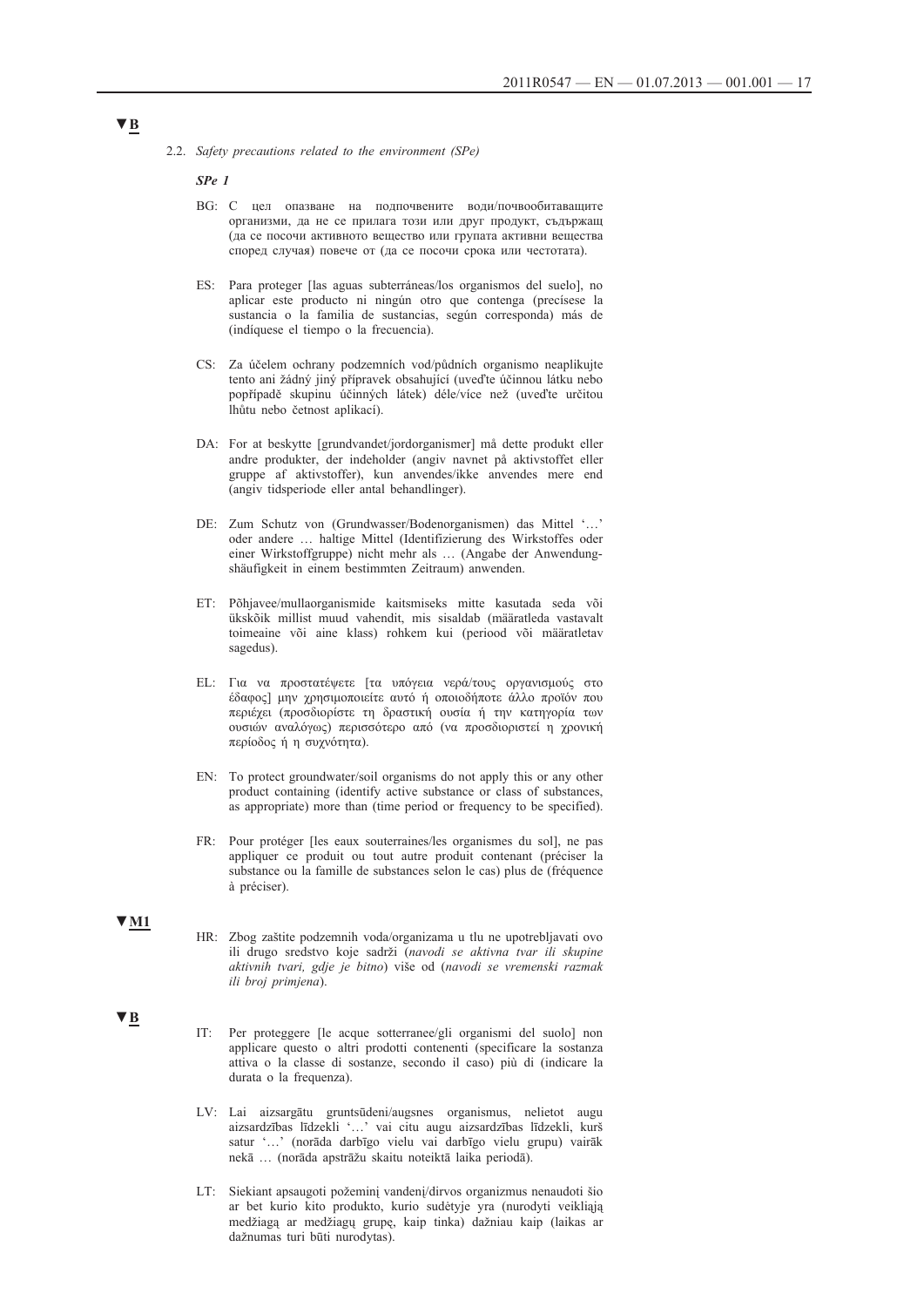- HU: A talajvíz/a talaj élő szervezeteinek védelme érdekében ezt vagy (a megfelelő hatóanyag vagy anyagcsoport)-ot tartalmazó bármilyen más készítményt ne használja (az előírt időtartam/- gyakoriság)-nál hosszabb ideig/többször.
- MT: Sabiex tipproteġi l-ilma tal-pjan/organiżmi fil-ħamrija tapplikax dan il-prodott jew xi prodott ieħor li jkun fih (identifica s-sustanza jew klassi ta' sustanzi attivi kif imiss) iżjed minn (specifika ż-żmien jew il-frekwenza).
- NL: Om [het grondwater/de bodemorganismen] te beschermen mag u dit product of andere producten die (geef naar gelang van het geval de naam van de werkzame stof of van de categorie werkzame stoffen) bevatten, niet langer dan gedurende (geef de tijdsduur aan) gebruiken/ten hoogste (geef de frequentie) gebruiken.
- PL: W celu ochrony wód gruntowych/organizmów glebowych nie stosować tego lub żadnego innego produktu zawierającego (określić substancję aktywną lub klasę substancji, kiedy dotyczy) nie dłużej niż (określony czas)/nie częściej niż (określona częstotliwość).
- PT: Para protecção [das águas subterrâneas/dos organismos do solo], não aplicar este produto ou qualquer outro que contenha (indicar, consoante o caso, a substância activa ou a família de substâncias activas) durante mais de (período a precisar) ou mais do que (frequência a precisar).
- RO: Pentru protecția apei freatice/organismelor din sol, nu aplicați acest produs sau alt produs care conține (identificați substanța activă sau clasa corespunzătoare, după caz) mai mult de (să se specifice perioada de timp sau frecvența tratamentelor)!
- SK: Z dôvodu ochrany podzemnej vody nepoužívajte tento alebo iný prípravok obsahujúci (uveďte účinnú látku alebo skupinu účinných látok) dlhšie ako (upresnite obdobie alebo frekvenciu).
- SL: Zaradi zaščite podtalnice/talnih organizmov ne uporabljati tega ali drugih sredstev, ki vsebujejo (navede se aktivno snov ali skupino aktivnih snovi) več kot (navede se časovno obdobje ali število tretiranj).
- FI: (Pohjaveden/maaperän eliöiden) suojelemiseksi vältettävä tämän tai minkä tahansa muun tuotteen, joka sisältää (tapauksen mukaan tehoaine tai aineluokka), käyttöä useammin (ajanjakso tai käyttötiheys).
- SV: För att skydda (grundvatten/marklevande organismer), använd inte denna produkt eller andra produkter innehållande (ange verksamt ämne eller grupp av ämnen) mer än (ange tidsperiod eller antal behandlingar).

#### *SPe 2*

- BG: Да не са прилага при (да се посочи типа почва или ситуацията) почви, с цел опазване на подпочвените води/водните организми.
- ES: Para proteger [las aguas subterráneas/los organismos acuáticos], no aplicar en suelos (precísese la situación o el tipo de suelos).
- CS: Za účelem ochrany podzemních vod/vodních organismo neaplikujte přípravek na půdách (uveďte druh půdy nebo situaci).
- DA: For at beskytte [grundvandet/organismer, der lever i vand] må dette produkt ikke anvendes (på beskrevet jordtype eller under beskrevne forhold).
- DE: Zum Schutz von (Grundwasser/Gewässerorganismen) nicht auf (genaue Angabe der Bodenart oder Situation) Böden ausbringen.
- ET: Põhjavee/veeorganismide kaitsmiseks mitte kasutada (määratleda pinnasetüüp või olukord).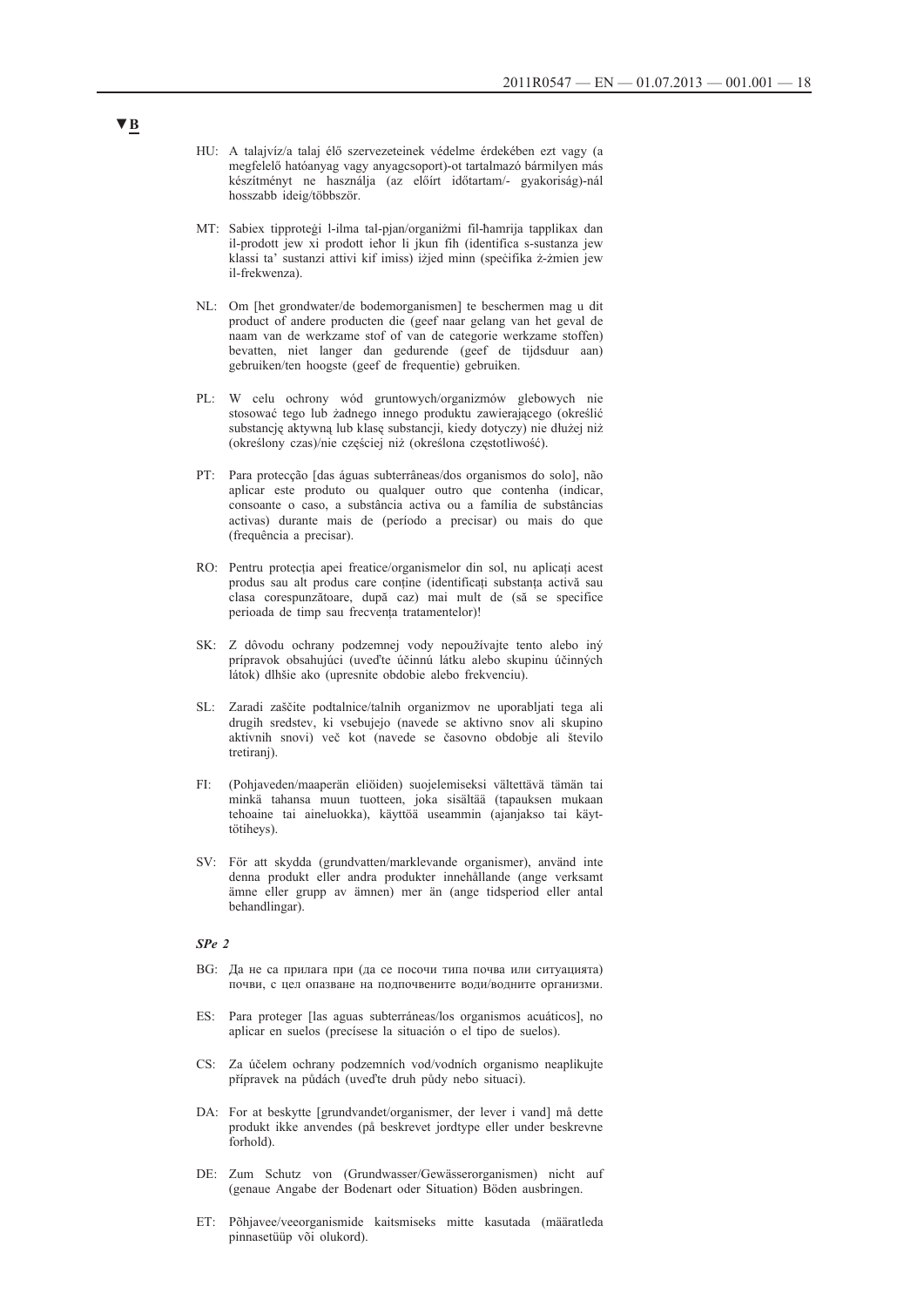| ΕL: Για να προστατέψετε [τα υπόγεια νερά/τους υδρόβιους οργα- |  |  |  |  |  |  |
|---------------------------------------------------------------|--|--|--|--|--|--|
| νισμούς μην χρησιμοποιείτε το προϊόν αυτό σε εδάφη (προσ-     |  |  |  |  |  |  |
| διορίστε τον τύπο του εδάφους ή τις ιδιαίτερες συνθήκες).     |  |  |  |  |  |  |

- EN: To protect groundwater/aquatic organisms do not apply to (soil type or situation to be specified) soils.
- FR: Pour protéger [les eaux souterraines/les organismes aquatiques], ne pas appliquer ce produit sur (type de sol ou situation à préciser).
- HR: Zbog zaštite podzemnih voda/vodenih organizama ne upotrebljavati na *(navodi se tip tla ili drugi posebni uvjeti)* tlu.

### **▼B**

**▼M1**

- IT: Per proteggere [le acque sotterranee/gli organismi acquatici] non applicare sul suolo (indicare il tipo di suolo o la situazione).
- LV: Lai aizsargātu gruntsūdeņus/ūdens organismus, nelietot (norāda augsnes tipu vai apstākļus) augsnēs.
- LT: Siekiant apsaugoti požeminį vandenį/vandens organizmus nenaudoti (nurodyti dirvožemio tipą ar situaciją) dirvožemiuose.
- HU: A talajvíz/a vízi szervezetek védelme érdekében (az előírt talajtípus vagy helyzet) talajokra ne használja.
- MT: Biex tipproteġi l-ilma tal-pjan/organiżmi ta' l-ilma tapplikax f'ħamrija (speċifika t-tip ta' ħamrija jew is-sitwazzjoni).
- NL: Om [het grondwater/in het water levende organismen] te beschermen mag dit product niet worden gebruikt op (benoem het soort bodem of geef een beschrijving ervan) bodems.
- PL: W celu ochrony wód gruntowych/organizmów wodnych nie stosować na glebach (określić typ gleby lub warunki glebowe).
- PT: Para protecção [das águas subterrâneas/dos organismos aquáticos], não aplicar este produto em solos (precisar a situação ou o tipo de solo).
- RO: Pentru protecția apei freatice/organismelor acvatice, nu aplicați pe sol (să se specifice tipul de sol sau situația în cauză)!
- SK: Z dôvodu ochrany podzemnej vody/vodných organizmov neaplikujte na (upresnite typ pôdy alebo situáciu) pôdu.
- SL: Zaradi zaščite podtalnice/vodnih organizmov ne uporabljati na (navede se tip tal ali druge posebne razmere) tleh.
- FI: (Pohjaveden/vesieliöiden) suojelemiseksi ei saa käyttää (täsmennetään maaperätyyppi tai tilanne) maaperään.
- SV: För att skydda (grundvatten/vattenlevande organismer), använd inte denna produkt på (ange jordtyp eller markförhållande).

#### *SPe 3*

- BG: Да се осигури нетретирана буферна зона от (да се посочи разстоянието) до неземеделски земи/повърхностни води, с цел опазване на водните организми/растенията, които не са обект на третиране/членестоногите, които не са обект на третиране/ насекомите.
- ES: Para proteger [los organismos acuáticos/las plantas no objetivo/ los artrópodos no objetivo/los insectos], respétese sin tratar una banda de seguridad de (indíquese la distancia) hasta [la zona no cultivada/las masas de agua superficial].
- CS: Za účelem ochrany vodních organismů/necílových rostlin/necílových členovců/hmyzu dodržujte neošetřené ochranné pásmo (uveďte vzdálenost) vzhledem k nezemědělské půdě/- povrchové vodě.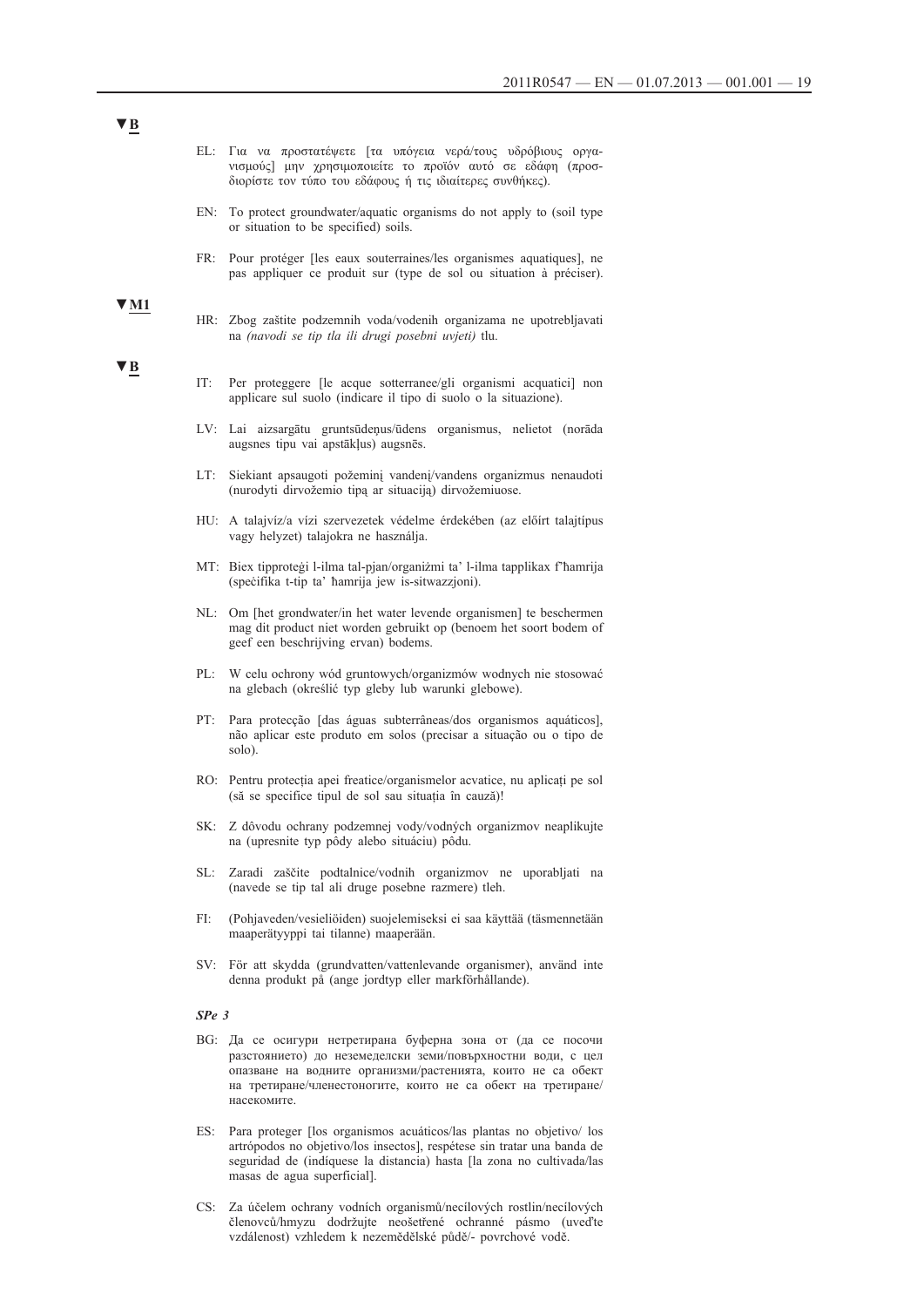- DA: Må ikke anvendes nærmere end (angiv afstand) fra [vandmiljøet, vandløb, søer m.v./ikke dyrket område] for at beskytte [organismer, der lever i vand/landlevende ikkemålorganismer, vilde planter, insekter og leddyr].
- DE: Zum Schutz von (Gewässerorganismen/Nichtzielpflanzen/- Nichtzielarthropoden/Insekten) eine unbehandelte Pufferzone von (genaue Angabe des Abstandes) zu (Nichtkulturland/Oberflächengewässer) einhalten.
- ET: Veeorganismide/mittetaimsete sihtliikide/mittesihtlülijalgsete/- putukate kaitsmiseks pidada kinni mittepritsitavast puhvervööndist (määratleda kaugus) põllumajanduses mittekasutatavast maast/pinnaseveekogudest.
- EL: Για να προστατέψετε [τους υδρόβιους οργανισμούς/μη στοχευόμενα φυτά/μη στοχευόμενα αρθρόποδα/έντομα] να αφήσετε μιαν αψέκαστη ζώνη προστασίας (προσδιορίστε την απόσταση) μέχρι [μη γεωργική γη/σώματα επιφανειακών υδάτων].
- EN: To protect aquatic organisms/non-target plants/non-target arthropods/ insects respect an unsprayed buffer zone of (distance to be specified) to non-agricultural land/surface water bodies.
- FR: Pour protéger [les organismes aquatiques/les plantes non cibles/les arthropodes non cibles/les insectes], respecter une zone non traitée de (distance à préciser) par rapport à [la zone non cultivée adjacente/aux points d'eau].

#### **▼M1**

HR: Zbog zaštite vodenih organizama/neciljanog bilja/neciljanih člankonožaca/kukaca treba poštovati sigurnosno područje od (*navesti razmake*) do nepoljoprivredne/vodene površine.

#### **▼B**

- IT: Per proteggere [gli organismi acquatici/gli insetti/le piante non bersaglio/gli artropodi non bersaglio] rispettare una fascia di sicurezza non trattata di (precisare la distanza) da [zona non coltivata/corpi idrici superficiali].
- LV: Lai aizsargātu ūdens organismus/ar lietojumu nesaistītos augus/ar lietojumu nesaistītos posmkājus/kukaiņus, ievērot aizsargjoslu (norāda attālumu) līdz lauksaimniecībā neizmantojamai zemei/ūdenstilpēm un ūdenstecēm.
- LT: Siekiant apsaugoti vandens organizmus/netikslinius augalus/- netikslinius nariuotakojus/vabzdžius būtina išlaikyti apsaugos zoną (nurodyti atstumą) iki ne žemės ūkio paskirties žemės/paviršinio vandens telkinių.
- HU: A vízi szervezetek/nem célzott növények/nem célzott ízeltlábúak/ rovarok védelme érdekében a nem mezőgazdasági földterülettől/ felszíni vizektől (az előírt távolság) távolságban tartson meg egy nem permetezett biztonsági övezetet.
- MT: Sabiex tipproteġi organiżmi ta' l-ilma/pjanti mhux immirati/ artropodi/insetti mhux immirati, irrispetta żona confini ħielsa mill-bexx ta' (speċifika d-distanza) minn art mhix agrikola/ għadajjar ta' l-ilma fil-wiċċ.
- NL: Om [in het water levende organismen/niet tot de doelsoorten behorende planten en dieren/niet tot de doelsoorten behorende geleedpotigen/ de insecten] te beschermen mag u in een bufferzone van (geef de afstand aan) rond [niet-landbouwgrond/oppervlaktewater] niet spuiten.
- PL: W celu ochrony organizmów wodnych/roślin nie będących obiektem zwalczania/stawonogów/owadów nie będących obiektem zwalczania konieczne jest określenie strefy buforowej w odległości (określona odległość) od terenów nieużytkowanych rolniczo/zbiorników i cieków wodnych.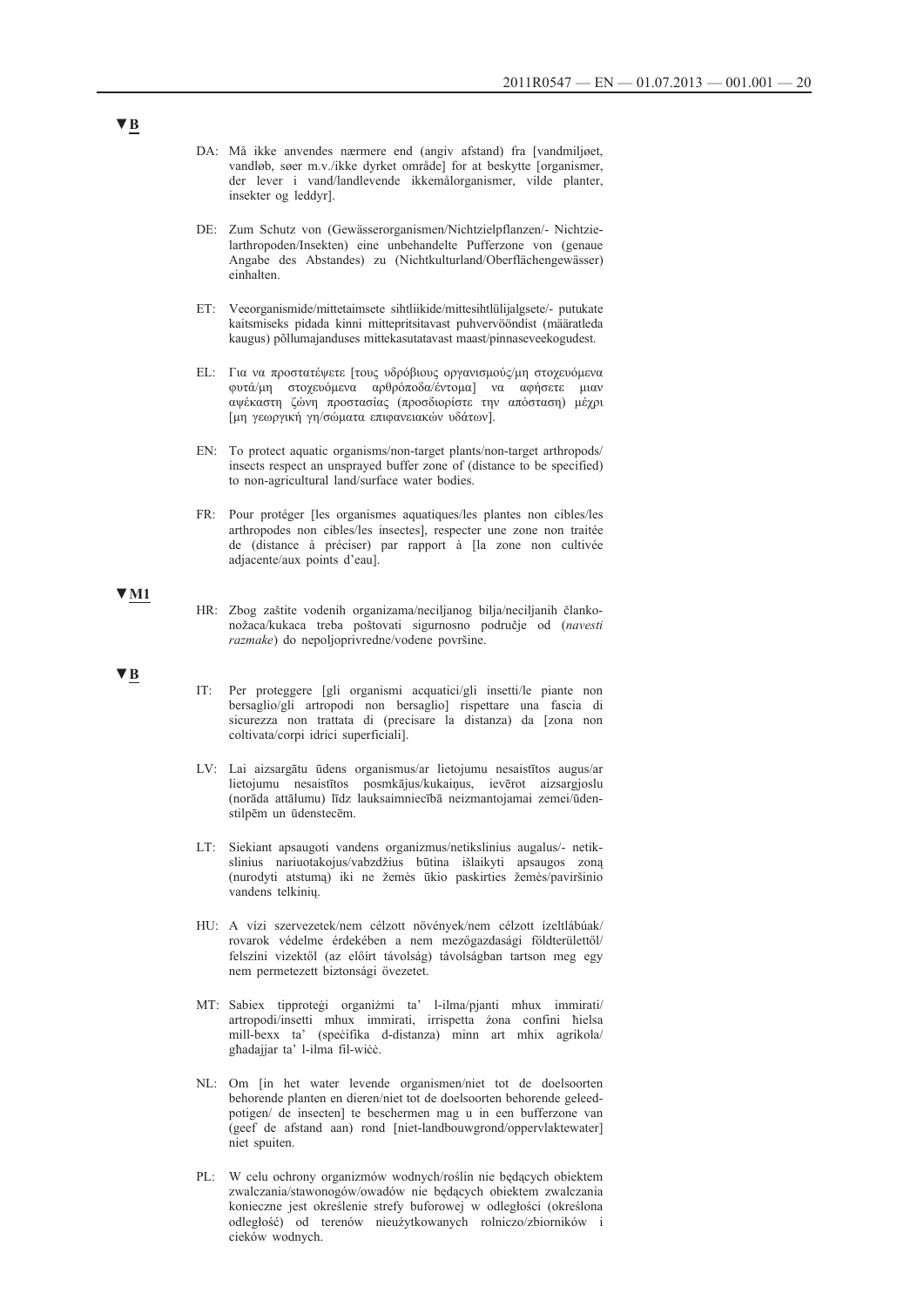- PT: Para protecção [dos organismos aquáticos/das plantas nãovisadas/ dos insectos/artrópodes não-visados], respeitar uma zona não-pulverizada de (distância a precisar) em relação [às zonas não-cultivadas/às águas de superfície].
- RO: Pentru protecția organismelor acvatice/plantelor ne-țintă/artropodelor/ insectelor ne-țintă respectați o zonă tampon netratată de (să se specifice distanța) până la terenul necultivat/ apa de suprafață!
- SK: Z dôvodu ochrany vodných organizmov/necielených rastlín/ necielených článkonožcov/hmyzu udržiavajte medzi ošetrovanou plochou a neobhospodarovanou zónou/- povrchovými vodnými plochami ochranný pás zeme v dĺžke (upresnite dĺžku).
- SL: Zaradi zaščite vodnih organizmov/neciljnih rastlin/neciljnih členonožcev/žuželk upoštevati netretiran varnostni pás (navede se razdaljo) do nekmetijske površine/vodne površine.
- FI: (Vesieliöiden/muiden kuin torjuttavien kasvien/muiden kuin torjuttavien niveljalkaisten/hyönteisten) suojelemiseksi (muun kuin maatalousmaan/pintavesialueiden) väliin on jätettävä (täsmennetään etäisyys) ruiskuttamaton suojavyöhyke.
- SV: För att skydda (vattenlevande organismer/andra växter än de man avser att bekämpa/andra leddjur än de man avser att bekämpa/ insekter), lämna en sprutfri zon på (ange avstånd) till (icke-jordbruksmark/vattendrag).

#### *SPe 4*

- BG: Да не се прилага върху непропускливи повърхности като асфалт, бетон, паваж, железопътни линии и други такива с висок риск за оттичане, с цел опазване на водните орга- низми/растенията, които не са обект на третиране.
- ES: Para proteger [los organismos acuáticos/las plantas no objetivo], no aplicar sobre superficies impermeables como el asfalto, el cemento, los adoquines, [las vías del ferrocarril] ni en otras situaciones con elevado riesgo de escorrentía.
- CS: Za účelem ochrany vodních organismů/necílových rostlin neaplikujte přípravek na nepropustný povrch, jako je asfalt, beton, dlážděný povrch, železniční trať nebo v jiných případech, kdy hrozí vysoké riziko odplavení.
- DA: Må ikke anvendes på befæstede arealer såsom asfalterede, beton-, sten- eller grusbelagte områder og veje [jernbanespor] eller på andre områder, hvorfra der er en stor risiko for runoff til omgivelserne. [For at beskytte organismer, der lever i vand/planter, man ikke ønsker at bekæmpe].
- DE: Zum Schutz von (Gewässerorganismen/Nichtzielpflanzen) nicht auf versiegelten Oberflächen wie Asphalt, Beton, Kopfsteinpflaster (Gleisanlagen) bzw. in anderen Fällen, die ein hohes Abschwemmungsrisiko bergen, ausbringen.
- ET: Veeorganismide/mittesihtliikide kaitsmiseks mitte kasutada läbilaskmatutel pindadel nagu näiteks asfalt, betoon, munakivi, raudteerööpad ning muudes oludes, kus on kõrge lekkimisoht.
- EL: Για να προστατέψετε [υδρόβιους οργανισμούς/μη στοχευόμενα φυτά] να μην χρησιμοποιείται σε αδιαπέραστες επιφάνειες όπως άσφαλτο, σκυρόδεμα, λιθόστρωτα [σιδηροτροχιές] και άλλες επιφάνειες με υψηλό κίνδυνο απορροής.
- EN: To protect aquatic organisms/non-target plants do not apply on impermeable surfaces such as asphalt, concrete, cobblestones, railway tracks and other situations with a high risk of run-off.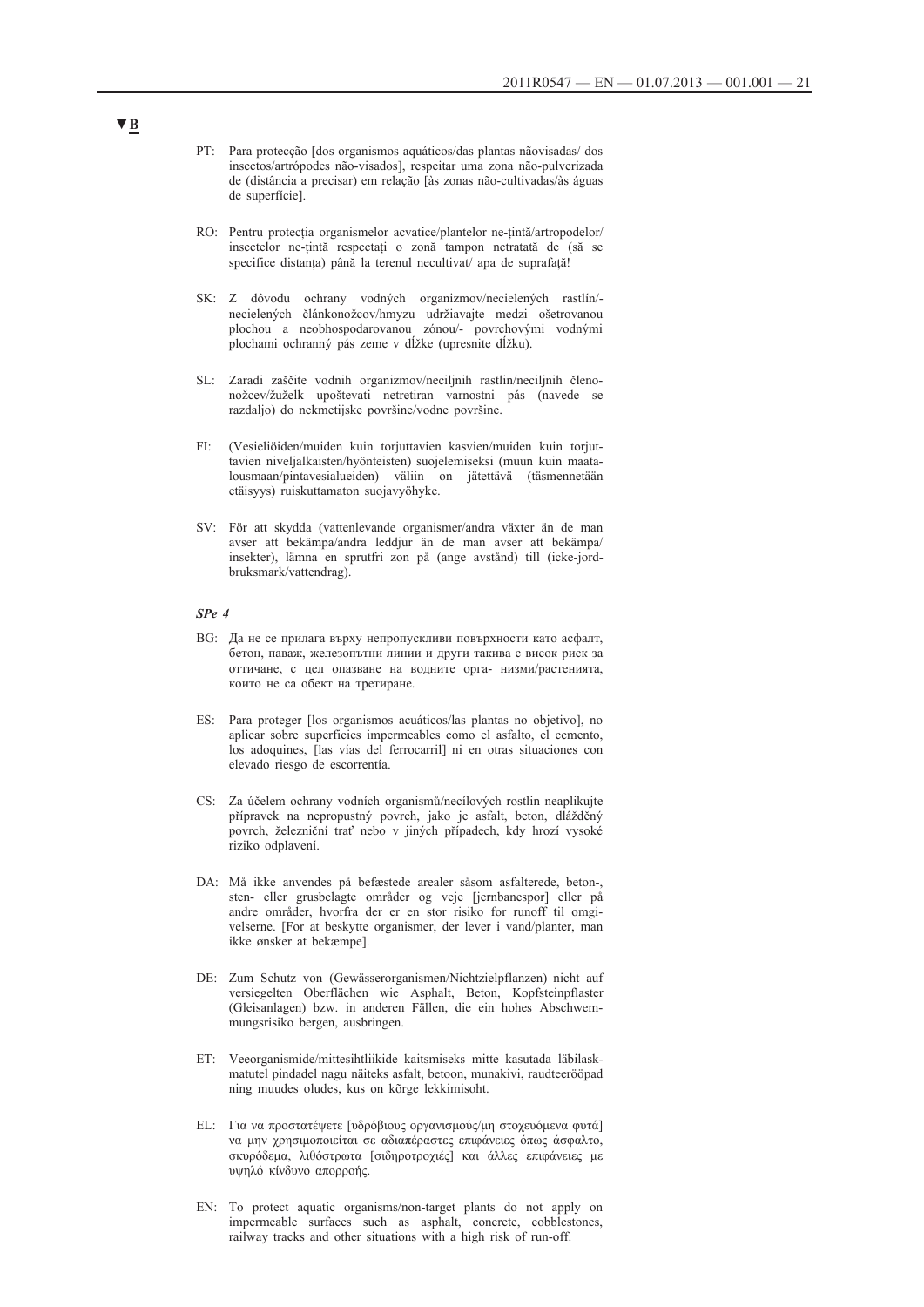- FR: Pour protéger [les organismes aquatiques/les plantes non cibles], ne pas appliquer sur des surfaces imperméables telles que le bitume, le béton, les pavés, [les voies ferrées] et dans toute autre situation où le risque de ruissellement est important.
- **▼M1**
- HR: Zbog zaštite vodenih organizama/neciljanog bilja ne upotrebljavati na nepropusnim površinama kao što su asfalt, beton, kamene kocke za popločavanje, željezničke pruge i druge površine na kojima postoji velika mogućnost površinskog ispiranja.
- IT: Per proteggere [gli organismi acquatici/le piante non bersaglio] non applicare su superfici impermeabili quali bitume, cemento, acciottolato, [binari ferroviari] e negli altri casi ad alto rischio di deflusso superficiale.
- LV: Lai aizsargātu ūdens organismus/ar lietojumu nesaistītos augus, nelietot augu aizsardzības līdzekli uz necaurlaidīgas virsmas, piemēram, asfalta, betona, bruģa, sliežu ceļiem, un citās vietās ar augstu noteces risku.
- LT: Siekiant apsaugoti vandens organizmus/netikslinius augalus nenaudoti ant nepralaidžių paviršių tokių kaip asfaltas, betonas, grindinio akmenys, geležinkelio bėgių ar kitose situacijose, kuriuose didelė nuotėkio tikimybė.
- HU: A vízi szervezetek/nem célzott növények védelme érdekében a vizet nem áteresztő felületeken (pl. aszfalt, beton, utcakövezet, vasúti pályák és az elfolyás egyéb veszélye esetén) ne alkalmazza.
- MT: Biex tipproteġi organiżmi ta' l-ilma/pjanti mhux immirati tapplikax fuq uċuh impermeabbli bħal l-asfalt, konkrit, ċangaturi, linji tal-ferrovija u sitwazzjonijiet oħra b'riskju kbir ta' skul.
- NL: Om [in het water levende organismen/niet tot de doelsoorten behorende planten en dieren] te beschermen mag u dit product niet gebruiken op ondoordringbare oppervlakken, zoals asfalt, beton [,/en] kasseien [en spoorlijnen,] of op andere plaatsen waar het product gemakkelijk kan wegstromen.
- PL: W celu ochrony organizmów wodnych/roślin nie będących obiektem zwalczania nie stosować na nieprzepuszczalnych powierzchniach, takich jak: asfalt, beton, bruk, torowiska i innych przypadkach, gdy istnieje wysokie ryzyko spływania cieczy.
- PT: Para protecção [dos organismos aquáticos/das plantas nãovisadas], não aplicar este produto em superfícies impermeáveis, como asfalto, betão, empedrados [ou linhas de caminho de ferro], nem em qualquer outra situação em que o risco de escorrimentos seja elevado.
- RO: Pentru protecția organismelor acvatice/plantelor ne-țintă nu aplicați pe suprafețe impermeabile precum asfalt, ciment, pavaj, cale ferată sau în alte situații în care există risc maré de scurgere!
- SK: Z dôvodu ochrany vodných organizmov/necielených rastlín neaplikujte na nepriepustné povrchy, ako je asfalt, betón, dlažobné kocky, koľajnice a iné povrchy, pri ktorých je zvýšené riziko stekania vody.
- SL: Zaradi zaščite vodnih organizmov/neciljnih rastlin ne uporabljati na neprepustnih površinah kot so asfalt, beton, tlak, železniški tiri in drugih površinah, kjer je velika nevarnost odtekanja.
- FI: (Vesieliöiden/muiden kuin torjuttavien kasvien) suojelemiseksi ei saa käyttää läpäisemättömillä pinnoilla, kuten asvaltilla, betonilla, katukivillä, (rautatiekiskoilla) ja muissa tilanteissa, joissa on suuri huuhtoutumisen vaara.

### **▼B**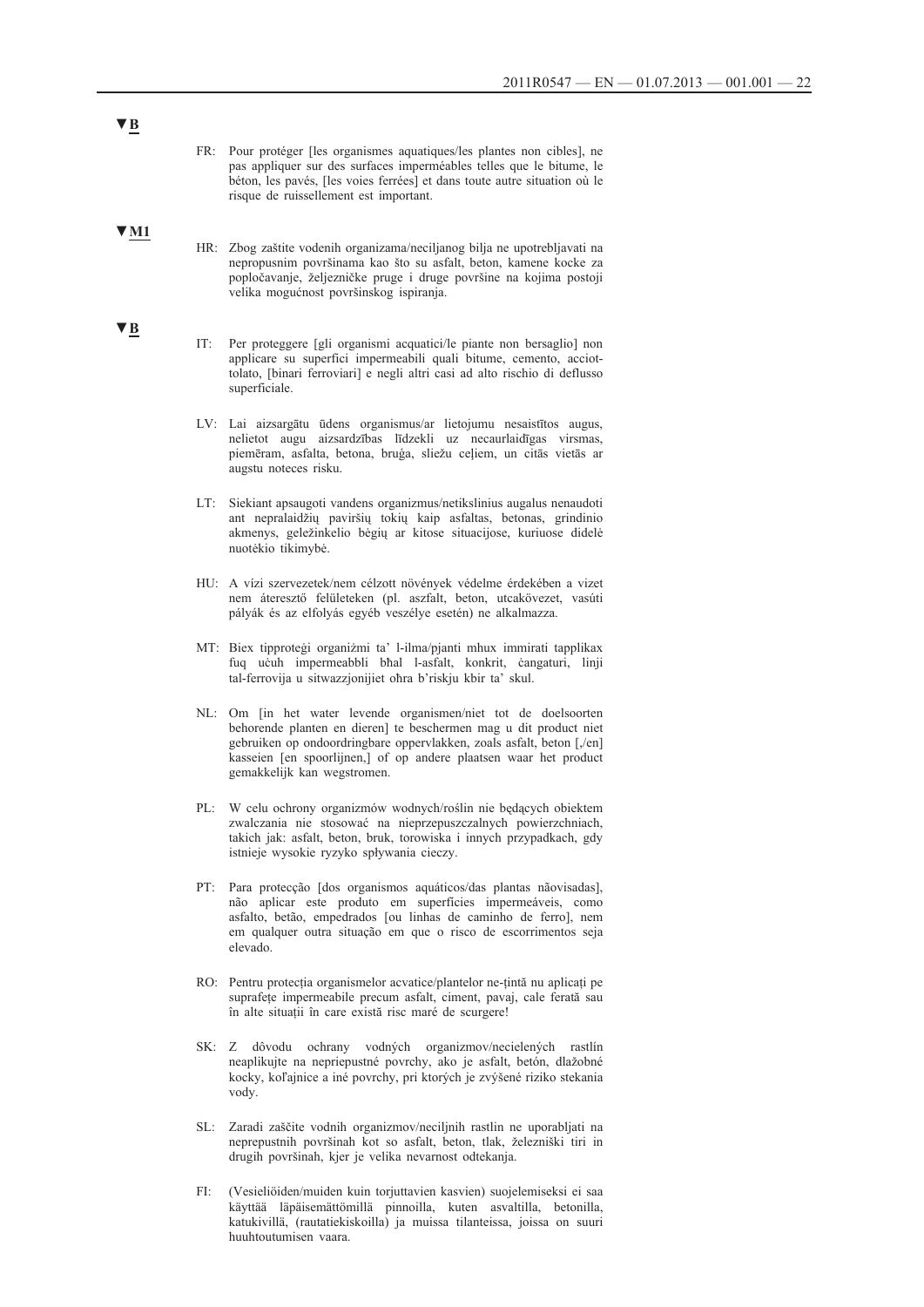SV: För att skydda (vattenlevande organismer/andra växter än de man avser att bekämpa), använd inte denna produkt på hårdgjorda ytor såsom asfalt, betong, kullersten, (järnvägsspår) och andra ytor med hög risk för avrinning.

#### *SPe 5*

- BG: Продуктът трябва да е напълно инкорпориран в почвата, с цел опазване на птиците/дивите бозайници. Уверете се, че продуктът е напълно инкорпориран и в края на редовете.
- ES: Para proteger [las aves/los mamíferos silvestres], el producto debe incorporarse completamente al suelo; asegurarse de que se incorpora al suelo totalmente al final de los surcos.
- CS: Za účelem ochrany ptáků/volně žijících savců musí být přípravek zcela zapraven do půdy; zajistěte, aby był přípravek zcela zapraven do půdy také na konci výsevních nebo výsadbových řádků.
- DA: For at beskytte [fugle/vilde pattedyr] skal produktet omhyggeligt graves ned i jorden. Sørg for, at produktet også er helt tildækket for enden af rækkerne.
- DE: Zum Schutz von (Vögeln/wild lebenden Säugetieren) muss das Mittel vollständig in den Boden eingearbeitet werden; es ist sicherzustellen, dass das Mittel auch am Ende der Pflanzbzw. Saatreihen vollständig in den Boden eingearbeitet wird.
- ET: Lindude/metsloomade kaitsmiseks peab vahend täielikult mullaga ühinema; tagada vahendi täielik ühinemine ka ridade lõpus.
- EL: Για να προστατέψετε [πουλιά/άγρια θηλαστικά] το προϊόν πρέπει να καλυφθεί πλήρως από το έδαφος. Βεβαιωθείτε πως το προϊόν έχει καλυφθεί πλήρως στις άκρες των αυλακιών.
- EN: To protect birds/wild mammals the product must be entirely incorporated in the soil; ensure that the product is also fully incorporated at the end of rows.
- FR: Pour protéger [les oiseaux/mammifères sauvages], le produit doit être entièrement incorporé dans le sol; s'assurer que le produit est également incorporé en bout de sillons.

#### **▼M1**

HR: Zbog zaštite ptica/divljih vrsta sisavaca sredstvo mora biti u potpunosti inkorporirano u tlo, uključujući i krajnje redove.

#### **▼B**

- IT: Per proteggere [gli uccelli/i mammiferi selvatici] il prodotto deve essere interamente incorporato nel terreno; assicurarsi che il prodotto sia completamente incorporato in fondo al solco.
- LV: Lai aizsargātu putnus/savvaļas zīdītājus, augu aizsardzības līdzekli pilnībā iestrādāt augsnē; nodrošināt līdzekļa pilnīgu iestrādi augsnē arī kultūraugu rindu galos.
- LT: Siekiant apsaugoti paukščius/laukinius gyvūnus būtina produktą visiškai įterpti į dirvą, užtikrinti, kad produktas būtų visiškai įterptas vagų gale.
- HU: A madarak/vadon élő emlősök védelme érdekében a terméket teljes egészében be kell dolgozni a talajba; ügyeljen arra, hogy az anyag a sorok végén is teljes egészében be legyen dolgozva.
- MT: Sabiex tipproteġi għasafar/mammiferi selvaġġi l-prodott għandu jkun inkorporat għal kollox fil-ħamrija; żgura li lprodott ikun ukoll inkorporat għal kollox f'tarf ir-raddi.
- NL: Om [de vogels/de wilde zoogdieren] te beschermen moet het product volledig in de bodem worden ondergewerkt; zorg ervoor dat het product ook aan het einde van de rij is ondergewerkt.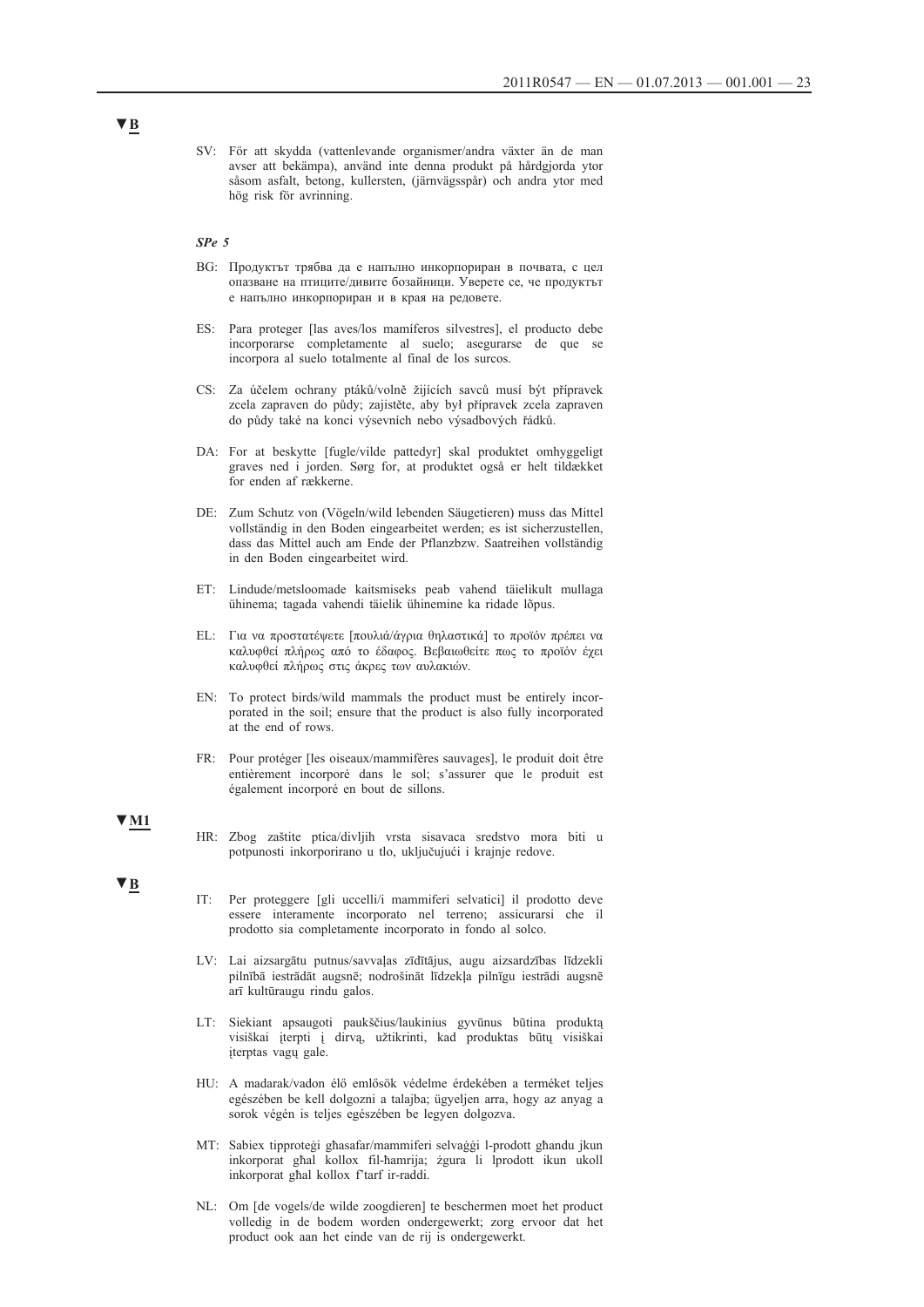- PL: W celu ochrony ptaków/dzikich ssaków produkt musi być całkowicie przykryty glebą; zapewnić że produkt jest również całkowicie przykryty na końcach rzędów.
- PT: Para protecção [das aves/dos mamíferos selvagens], incorporar totalmente o produto no solo, incluindo no final dos sulcos.
- RO: Pentru protecția păsărilor/mamiferelor sălbatice, produsul trebuie încorporat în totalitate în sol! A se asigura că produsul este încorporat în totalitate la sfârșitul rândurilor!
- SK: Z dôvodu ochrany vtákov/divo žijúcich cicavcov sa musí všetok prípravok zakryť pôdou. Presvedčte sa, či je prípravok dobre zakrytý pôdou aj na konci brázdy.
- SL: Zaradi zaščite ptic/divjih vrst sesalcev je treba sredstvo popolnoma vdelati v tla; zagotoviti, da je sredstvo v celowi vdelano v tla tudi na koncih vrst.
- FI: (Lintujen/luonnonvaraisten nisäkkäiden) suojelemiseksi tuote on sekoitettava maaperään; varmistettava, että tuote sekoittuu maaperään täysin myös vakojen päässä.
- SV: För att skydda (fåglar/vilda däggdjur) måste produkten nedmyllas helt och hållet i jorden; se till att produkten även nedmyllas helt i slutet av raderna.

#### *SPe 6*

- BG: Да се отстранят разлетите/разпилените количества, с цел опазване на птиците/дивите бозайници.
- ES: Para proteger [las aves/los mamíferos silvestres], recójase todo derrame accidental.
- CS: Za účelem ochrany ptáků/volně žijících savců odstraňte rozsypaný nebo rozlitý přípravek.
- DA: For at beskytte [fugle/vilde pattedyr] skal alt spildt produkt fjernes.
- DE: Zum Schutz von (Vögeln/wild lebenden Säugetieren) muss das verschüttete Mittel beseitigt werden.
- ET: Lindude/metsloomade kaitsmiseks kõrvaldada mahavalgunud vahend.
- EL: Για να προστατέψετε [πουλιά/άγρια ζώα] μαζέψτε όσο προϊόν έχει χυθεί κατά λάθος.
- EN: To protect birds/wild mammals remove spillages.
- FR: Pour protéger [les oiseaux/les mammifères sauvages], récupérer tout produit accidentellement répandu.

#### **▼M1**

**▼B**

- HR: Zbog zaštite ptica/divljih vrsta sisavaca treba ukloniti rasuto sredstvo.
- IT: Per proteggere [gli uccelli/i mammiferi selvatici] recuperare il prodotto fuoriuscito accidentalmente.
- LV: Lai aizsargātu putnus/savvaļas zīdītājus, novērst izšļakstīšanos.
- LT: Siekiant apsaugoti paukščius/laukinius gyvūnus pašalinti pabiras ar išsiliejusį produktą.
- HU: A madarak/vadon élő emlősök védelme érdekében távolítsa el a véletlenül kiömlött anyagot.
- MT: Neħħi kull tixrid biex tipproteġi l-għasafar/mammiferi selvaġġi.
- NL: Om [de vogels/de wilde zoogdieren] te beschermen moet u gemorst product verwijderen.
- PL: W celu ochrony ptaków/dzikich ssaków usuwać rozlany/rozsypany produkt.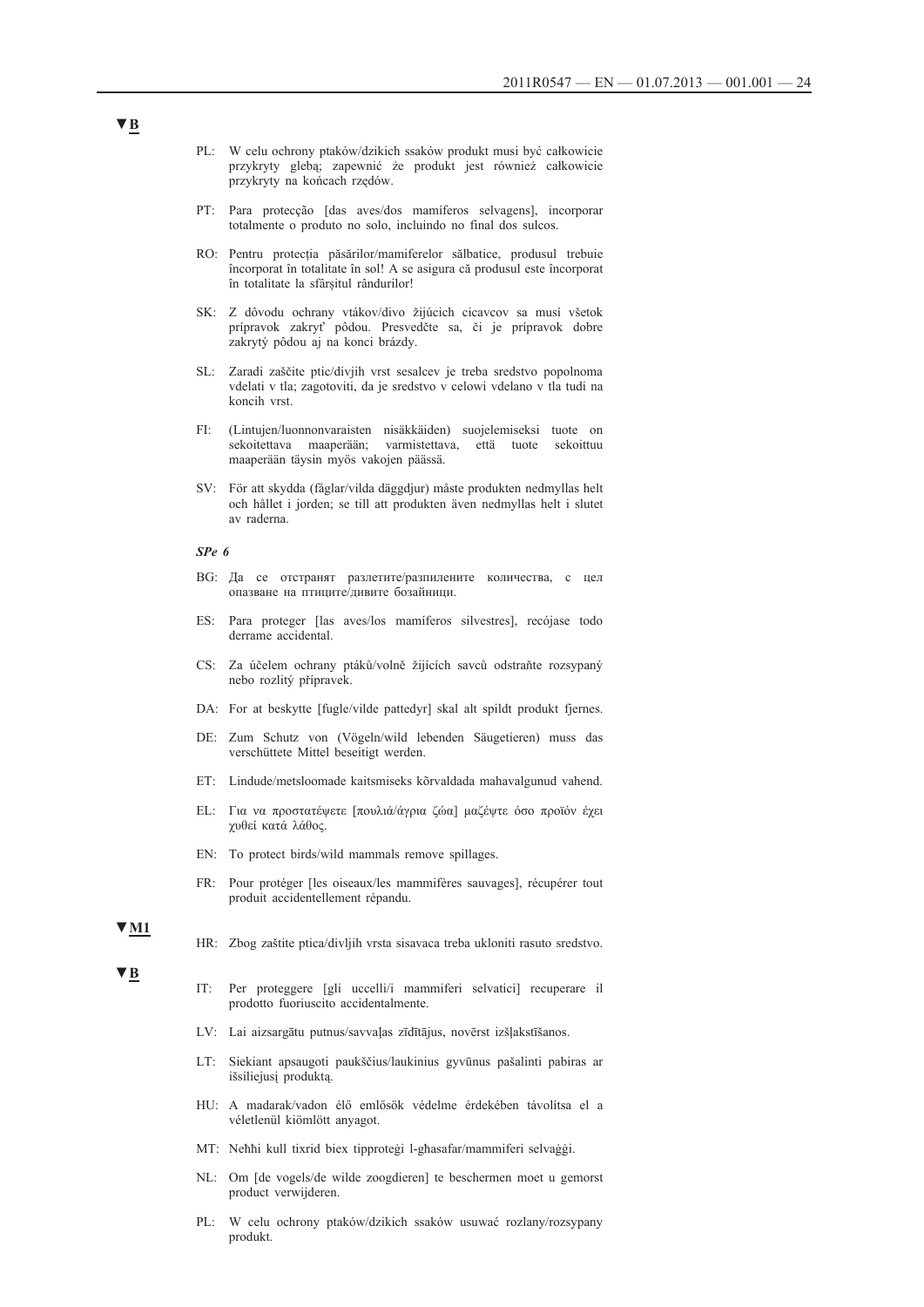- PT: Para protecção [das aves/dos mamíferos selvagens], recolher todo o produto derramado.
- RO: Pentru protecția păsărilor/mamiferelor sălbatice îndepărtați urmele de produs!
- SK: Z dôvodu ochrany vtákov/divo žijúcich cicavcov odstráňte náhodne rozsypaný prípravok.
- SL: Zaradi zaščite ptic/divjih vrst sesalcev odstraniti razsuto sredstvo.
- FI: Lintujen/luonnonvaraisten nisäkkäiden) suojelemiseksi ympäristöön vahingossa levinnyt tuote poistettava.
- SV: För att skydda (fåglar/vilda däggdjur), avlägsna spill.

#### *SPe 7*

- BG: Да не се прилага по време на размножителния период на птиците.
- ES: No aplicar durante el período de reproducción de las aves.
- CS: Neaplikujte v době hnízdění ptáků.
- DA: Må ikke anvendes i fuglenes yngletid.
- DE: Nicht während der Vogelbrutzeit anwenden.
- ET: Mitte kasutada lindude pesitsusperioodil.
- EL: Να μην χρησιμοποιείται κατά την περίοδο αναπαραγωγής των πουλιών.
- EN: Do not apply during the bird breeding period.
- FR: Ne pas appliquer durant la période de reproduction des oiseaux.

#### **▼M1**

HR: Ne primjenjivati u vrijeme parenja ptica.

#### **▼B**

- IT: Non applicare durante il periodo di riproduzione degli uccelli.
- LV: Nelietot putnu vairošanās periodā.
- LT: Nenaudoti paukščių veisimosi laikotarpiu.
- HU: A madarak költési időszaka alatt nem alkalmazható.
- MT: Tapplikax matul it-tberrik ta' l-għasafar.
- NL: Niet gebruiken tijdens het vogelbroedseizoen.
- PL: Nie stosować w okresie rozrodczym ptaków.
- PT: Não aplicar este produto durante o período de reprodução das aves.
- RO: A nu se aplica produsul în perioada de împerechere a păsărilor!
- SK: Neaplikujte v čase rozmnožovania vtákov.
- SL: Ne tretirati v času valjenja ptic.
- FI: Ei saa käyttää lintujen lisääntymisaikaan.
- SV: Använd inte denna produkt under fåglarnas häckningsperiod.

#### *SPe 8*

BG: Опасен за пчелите/Да не се прилага при култури по време на цъфтеж, с цел опазване на пчелите и други насекомиопрашители/Да не се използва на места, където има активна паша на пчели/Преместете или покрийте пчелните кошери по време на третирането и за (да се посочи срок) след третиране/Да не се прилага при наличие на цъфтяща плевелна растителност/ Плевелите да се унищожат преди цъфтежа им/Да не се прилага преди (да се посочи срок).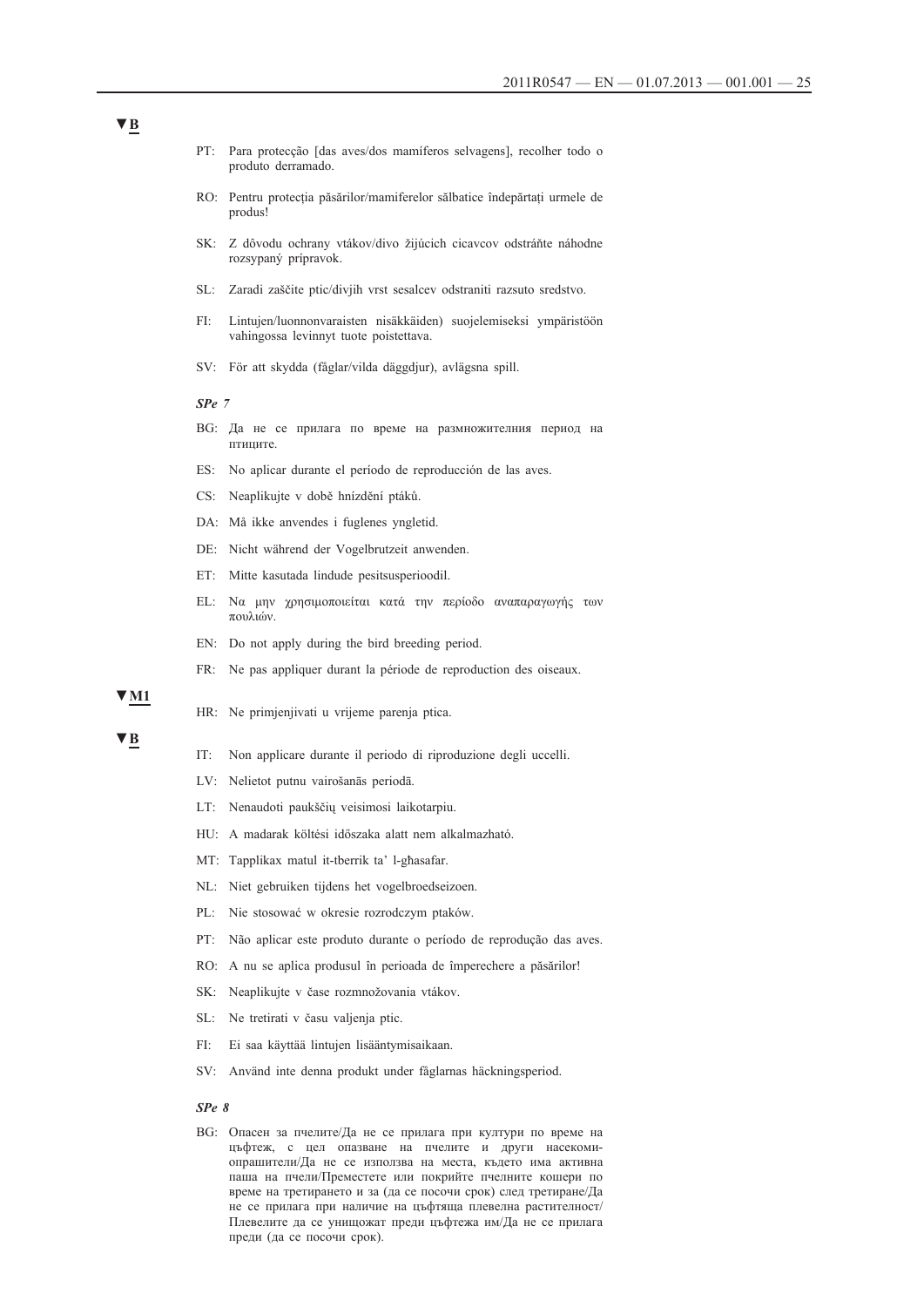- ES: Peligroso para las abejas./Para proteger las abejas y otros insectos polinizadores, no aplicar durante la floración de los cultivos./No utilizar donde haya abejas en pecoreo activo./Retírense o cúbranse las colmenas durante el tratamiento y durante (indíquese el tiempo) después del mismo./No aplicar cuando las malas hierbas estén en floración./Elimínense las malas hierbas antes de su floración./No aplicar antes de (indíquese el tiempo).
- CS: Nebezpečný pro včely./Za účelem ochrany včel a jiných hmyzích opylovačů neaplikujte na kvetoucí plodiny./Neaplikujte na místech, na nichž jsou včely aktivní při vyhledávání potravy./Úly musí být během aplikace a po aplikaci (uveďte dobu) přemístěny nebo zakryty./Neaplikujte, jestliže se na pozemku vyskytují kvetoucí plevele./Plevele odstraňte před jejich kvetením./Neaplikujte před (uveďte dobu).
- DA: Farligt for bier./For at beskytte bier og andre bestøvende insekter må dette produkt ikke anvendes i blomstrende afgrøder./Må ikke anvendes i biernes flyvetid./Tildæk eller flyt bikuber i behandlingsperioden og i (nævn antal timer/dage) efter behandlingen./Må ikke anvendes i nærheden af blomstrende ukrudt./Fjern ukrudt inden blomstring./ Må ikke anvendes inden (tidspunkt).
- DE: Bienengefährlich./Zum Schutz von Bienen und anderen bestäubenden Insekten nicht auf blühende Kulturen aufbringen./ Nicht an Stellen anwenden, an denen Bienen aktiv auf Futtersuche sind./Bienenstöcke müssen während der Anwendung und für (Angabe der Zeit) nach der Behandlung entfernt oder abgedeckt werden./Nicht in Anwesenheit von blühenden Unkräutern anwenden./Unkräuter müssen vor dem Blühen entfernt werden./Nicht vor (Angabe der Zeit) anwenden.
- ET: Mesilastele ohtlik/Mesilaste ning muude tolmlevate putukate kaitsmiseks mitte kasutada põllumajanduskultuuride õitsemise ajal/Mitte kasutada aktiivsel korjealal/Kasutamise ajaks ning (määratleda aeg) peale töötlemist tarud eemaldada või katta kinn/Õitseva umbrohu olemasolu korral mitre kasutada/Umbrohi enne õitsemist eemaldada/Mitte kasutada enne (määratleda aeg).
- EL: Επικίνδυνο για τις μέλισσες. Για να προστατέψετε τις μέλισσες και άλλα έντομα επικονίασης μην χρησιμοποιείτε το προϊόν σε καλλιέργειες κατά την ανθοφορία./Μην χρησιμοποιείτε το προϊόν κατά την περίοδο που οι μέλισσες συλλέγουν γύρη./Απομακρύνετε ή καλύψτε τις κυψέλες κατά τη χρήση του προϊόντος και επί (αναφέρατε το χρόνο) μετά τη χρήση./Μην χρησιμοποιείτε το προϊόν κατά την περίοδο ανθοφορίας ζιζανίων./Απομακρύνετε τα ζιζάνια πριν από την ανθοφορία./Μην το χρησιμοποιείτε πριν (αναφέρατε το χρόνο).
- EN: Dangerous to bees./To protect bees and other pollinating insects do not apply to crop plants when in flower./Do not use where bees are actively foraging./Remove or cover beehives during application and for (state time) after treatment./ Do not apply when flowering weeds are present./ Remove weeds before flowering./Do not apply before (state time).
- FR: Dangereux pour les abeilles./Pour protéger les abeilles et autres insectes pollinisateurs, ne pas appliquer durant la floraison./ Ne pas utiliser en présence d'abeilles./Retirer ou couvrir les ruches pendant l'application et (indiquer la période) après traitement./Ne pas appliquer lorsque des adventices en fleur sont présentes./Enlever les adventices avant leur floraison./Ne pas appliquer avant (indiquer la date).
- HR: Opasno za pčele./Radi zaštite pčela i drugih oprašivača ne tretirati usjev za vrijeme cvatnje./Ne primjenjivati u vrijeme ispaše pčela./ Skloniti ili pokriti košnicu tijekom primjene i određeno vrijeme (*navesti vrijeme*) nakon primjene./Ne primjenjivati u vrijeme cvatnje korova koji su prisutni./Odstraniti korove prije cvatnje./Ne primjenjivati sredstvo prije (*navesti vrijeme*).

### **▼B**

**▼M1**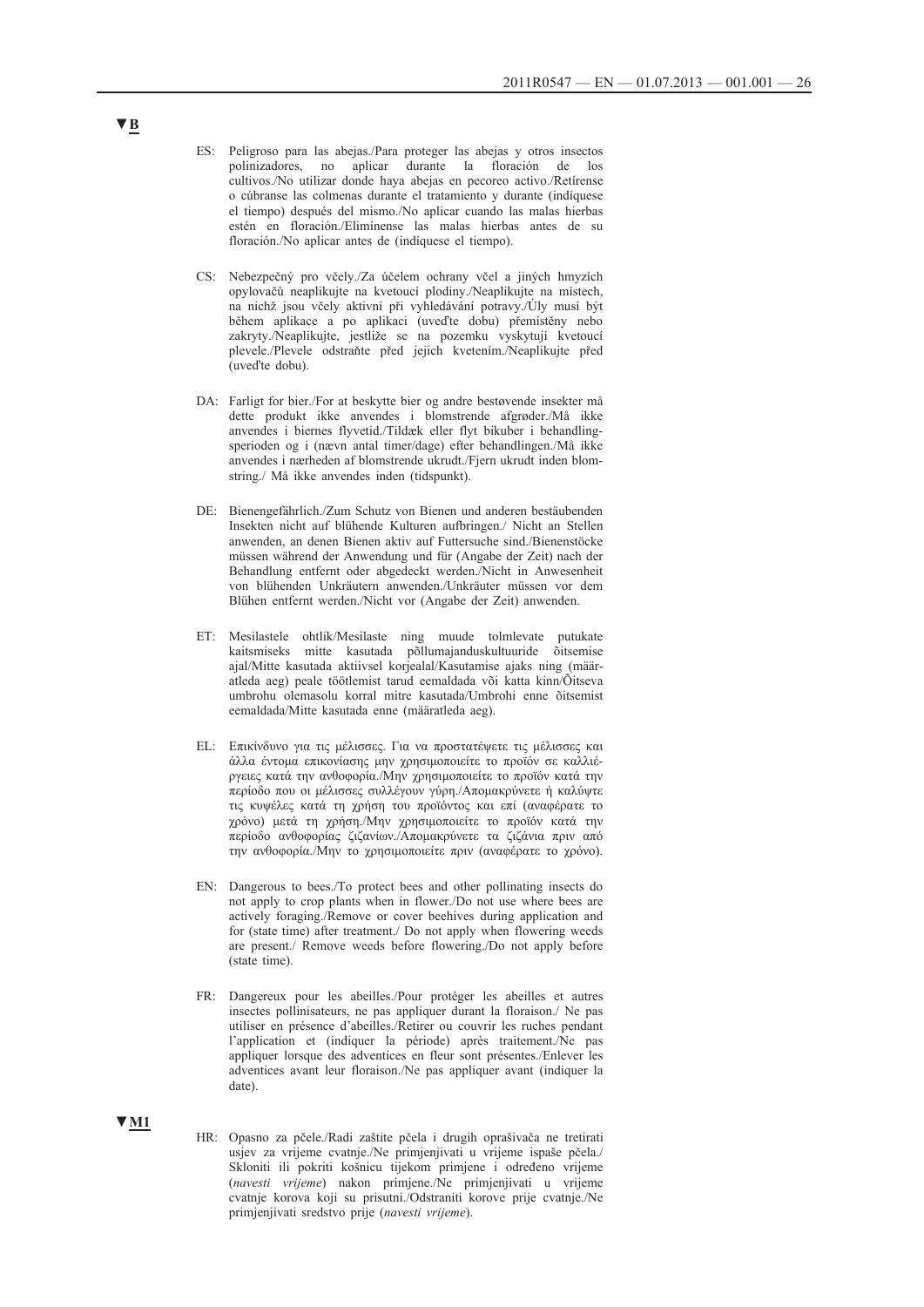- IT: Pericoloso per le api./Per proteggere le api e altri insetti impollinatori non applicare alle colture al momento della fioritura./ Non utilizzare quando le api sono in attività./Rimuovere o coprire gli alveari durante l'applicazione e per (indicare il periodo) dopo il trattamento./Non applicare in presenza di piante infestanti in fiore./Eliminare le piante infestanti prima della fioritura./Non applicare prima di (indicare il periodo).
- LV: Bīstams bitēm. Lai aizsargātu bites un citus apputeksnētājus, nelietot kultūraugu ziedēšanas laikā. Nelietot vietās, kur bites aktīvi meklē barību. Bišu stropus pārvietot vai pārsegt augu aizsardzības līdzekļa smidzināšanas laikā un … (norāda uz cik ilgu laiku) pēc smidzināšanas darba beigām. Nelietot platībās, kurās ir ziedošas nezāles. Apkarot nezāles pirms ziedēšanas. Nelietot pirms … (norāda laiku).
- LT: Pavojingas bitėms/Siekiant apsaugoti bites ir kitus apdulkinančius vabzdžius nenaudoti augalų žydėjimo metu/Nenaudoti bičių aktyvaus maitinimosi metu/Pašalinti ar uždengti bičių avilius purškimo metu ar (nurodyti laiką) po purškimo./Nenaudoti kai yra žydinčių piktžolių/Sunaikinti piktžoles iki jų žydėjimo/Nenaudoti iki (nurodyti laiką).
- HU: Méhekre veszélyes/A méhek és egyéb beporzást végző bovaro védelme érdekében virágzási időszakban nem alkalmazható/ Méhek aktív táplálékszerzési időszaka idején nem alkalmazható/ Az alkalmazás idejére és a kezelés után (megadott időszak) ideig távolítsa el vagy fedje be a méhkaptárakat/- Virágzó gyomnövények jelenléte esetén nem alkalmazható/- Virágzás előtt távolítsa el a gyomnövényeket/(megadott időpont) előtt nem alkalmazható.
- MT: Perikoluż għan-naħal/Sabiex tħares in-naħal u insetti oħra tad-dakra tapplikax fuq uċuħ tar-raba' meta jkunu bilfjur/ Tużax fejn in-naħal ikun qed jirgħa sew/Neħħi jew agħtti l-ġarar tan-naħal waqt l-applikazzjoni u għal (speċifika l-ħin) wara t-trattament/Tapplikax meta jkun hemm ħaxix ħażin bil-fjur/Neħħi l-ħaxix ħażin qabel ma jwarrad/ Tapplikax qabel (speċifika l-ħin).
- NL: Gevaarlijk voor bijen./Om de bijen en andere bestuivende insecten te beschermen mag u dit product niet gebruiken op in bloei staande gewassen./Gebruik dit product niet op plaatsen waar bijen actief naar voedsel zoeken./Verwijder of bedek bijenkorven tijdens het gebruik van het product en gedurende (geef de tijdsduur aan) na de behandeling./Gebruik dit product niet in de buurt van in bloei staand onkruid./Verwijder onkruid voordat het bloeit./Gebruik dit product niet vóór (geef de datum of de periode aan).
- PL: [Niebezpieczne dla pszczół/W celu ochrony pszczół i innych owadów zapylających nie stosować na rośliny uprawne w czasie kwitnienia/Nie używać w miejscach gdzie pszczoły mają pożytek/Usuwać lub przykrywać ule podczas zabiegu i przez (określić czas) po zabiegu/Nie stosować kiedy występują kwitnące chwasty/Usuwać chwasty przed kwitnieniem/Nie stosować przed (określić czas).
- PT: Perigoso para as abelhas./Para protecção das abelhas e de outros insectos polinizadores, não aplicar este produto durante a floração das culturas./Não utilizar este produto durante o período de presença das abelhas nos campos./- Remover ou cobrir as colmeias durante a aplicação do produto e durante (indicar o período) após o tratamento./Não aplicar este produto na presença de infestantes em floração./ Remover as infestantes antes da floração./Não aplicar antes de (critério temporal a precisar).
- RO: Periculos pentru albine!/Pentru a proteja albinele și alte insecte polenizatoare nu aplicați pe plante în timpul înfloritului!/ Nu utilizați produsul în timpul sezonului activ al albinelor!/ Îndepărtați sau acoperiți stupii în timpul aplicării și (să se specifice perioada de timp) după tratament!/Nu aplicați produsul în perioada de înflorire a buruienilor!/Distrugeți buruienile înainte de înflorire!/Nu aplicați înainte de (să se specifice perioada de timp)!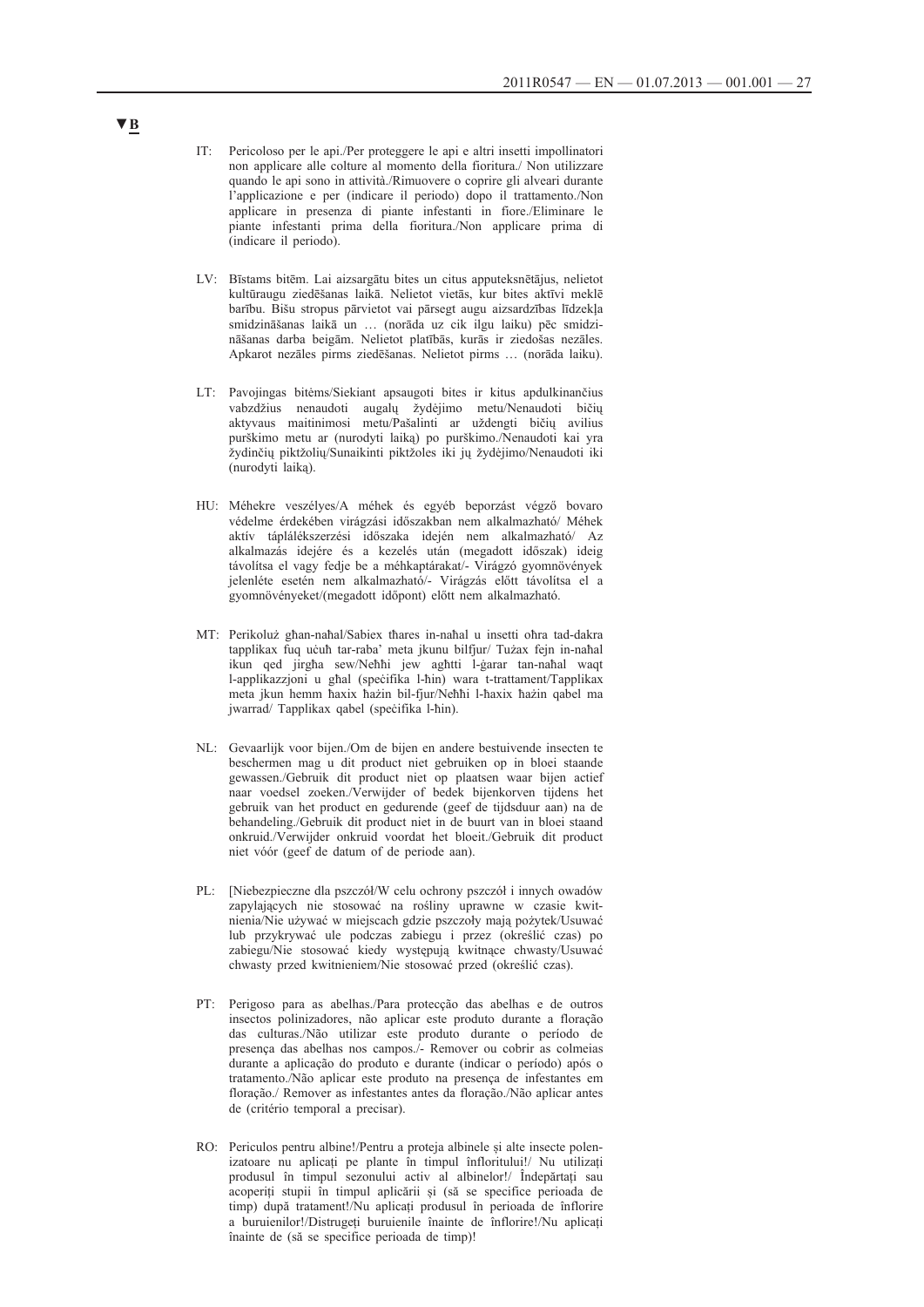- SK: Nebezpečný pre včely/Z dôvodu ochrany včiel a iného opeľujúceho hmyzu neaplikujte na plodiny v čase kvetu/Nepoužívajte, keď sa v okolí nachádzajú včely/Počas aplikácie a (uveďte čas) po aplikácii úle prikryte alebo presuňte na iné miesto/Neaplikujte, keď sa v okolí nachádzajú kvitnúce buriny/ Odstráňte buriny pred kvitnutím/ Neaplikujte pred (uveďte čas).
- SL: Nevarno za čebele./Zaradi zaščite čebel in drugih žuželk opraševalcev ne tretirati rastlin med cvetenjem./Ne tretirati v času paše čebel./Med tretiranjem in (navede se časovno obdobje) po tretiranju odstraniti ali pokriti čebelje panje./Ne tretirati v prisotnosti cvetočega plevela./ Odstraniti plevel pred cvetenjem./Ne tretirati pred (navede se časovno obdobje).
- FI: Vaarallista mehiläisille./Mehiläisten ja muiden pölyttävien hyönteisten suojelemiseksi ei saa käyttää viljelykasvien kukinta-aikaan./Ei saa käyttää aikana, jolloin mehiläiset lentävät aktiivisesti./Mehiläispesät poistettava tai suojattava levittämisen ajaksi ja (aika) ajaksi käsittelyn jälkeen./Ei saa käyttää, jos alueella on kukkivia rikkakasveja./Poista rikkakasvit ennen kukinnan alkua./Ei saa käyttää ennen (aika).
- SV: Farligt för bin./För att skydda bin och andra pollinerande insekter, använd inte denna produkt på blommande gröda./Får inte användas där bin aktivt söker efter föda./Avlägsna eller täck över bikupor under behandling och under (ange tidsperiod) efter behandling./Använd inte denna produkt då det finns blommande ogräs./Avlägsna ogräs före blomning./ Använd inte denna produkt före (ange tidsperiod).
- 2.3. *Safety precautions related to good agricultural practice*

#### *SPa 1*

- BG: Да не се прилага този или друг продукт, съдържащ (да се посочи активното вещество или групата активни вещества според случая) повече от (да се посочи броя на приложенията или срока), за да се избегне развитието на резистентност.
- ES: Para evitar la aparición de resistencias, no aplicar este producto ni ningún otro que contenga (indíquese la sustancia activa o la clase de sustancias, según corresponda) más de (indíquese el número de aplicaciones o el plazo).
- CS: K zabránění vzniku rezistence neaplikujte tento ani žádný jiný přípravek, který obsahuje (uveďte účinnou látku nebo popřípadě skupinu účinných látek) více/déle než (uveďte četnost aplikací nebo lhůtu).
- DA: For at undgå udviklingen af resistens må dette produkt eller andre produkter, der indeholder (angiv aktivstof eller gruppe af aktivstoffer), kun anvendes/ikke anvendes mere end (i tidsperioden eller antal gange).
- DE: Zur Vermeidung einer Resistenzbildung darf dieses oder irgendein anderes Mittel, welches (entsprechende Benennung des Wirkstoffes oder der Wirkstoffgruppe) enthält, nicht mehr als (Angabe der Häufigkeit oder der Zeitspanne) ausgebracht werden.
- ET: Resistentsuse tekkimise vältimiseks seda või ükskõik millist muud vahendit mitte kasutada rohkem kui (kasutamiskordade arv või määratletav periood), mis sisaldab (määratleda vastavalt toimeaine või ainete liik).
- EL: Προκειμένου να μην αναπτυχθεί ανθεκτικότητα μην χρησιμοποιείτε αυτό ή οποιοδήποτε άλλο προϊόν που περιέχει (προσδιορίστε τη δραστική ουσία ή την κατηγορία των ουσιών αναλόγως) περισσότερο από (να προσδιοριστεί η συχνότητα) φορές.
- EN: To avoid the build-up of resistance do not apply this or any other product containing (identify active substance or class of substances, as appropriate) more than (number of applications or time period to be specified).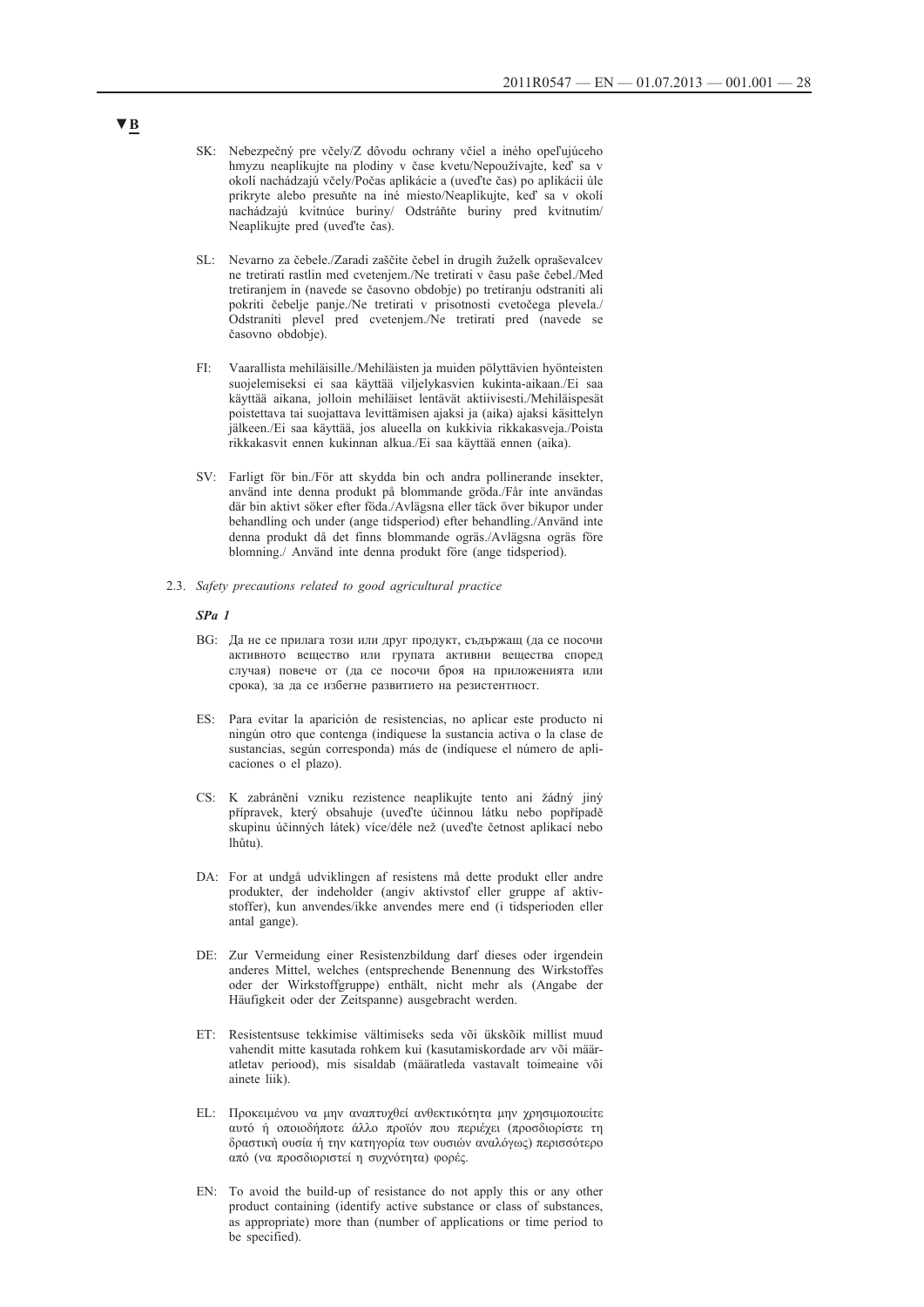- FR: Pour éviter le développement de résistances, ne pas appliquer ce produit ou tout autre contenant (préciser la substance ou la famille de substances selon le cas) plus de (nombre d'applications ou durée à préciser).
- **▼M1**
- HR: Zbog sprečavanja pojave rezistentnosti ne primjenjivati ovo ili neko drugo sredstvo koje sadrži (*navodi se aktivna tvar ili skupina aktivnih tvari*) više od (*navesti razmak između primjena ili broj primjena*).
- IT: Per evitare l'insorgenza di resistenza non applicare questo o altri prodotti contenenti (indicare la sostanza attiva o la classe di sostanze, a seconda del caso) più di (numero di applicazioni o durata da precisare).
- LV: Lai izvairītos no rezistences veidošanās, nelietot šo vai jebkuru citu augu aizsardzības līdzekli, kurš satur … (norāda darbīgās vielas vai darbīgo vielu grupas nosaukumu) vairāk nekā … (norāda apstrāžu skaitu vai laiku).
- LT: Siekiant išvengti atsparumo išsivystymo, nenaudoti šio produkto ar kito produkto, kurio sudėtyje yra (nurodyti veikliają medžiagą ar medžiagų grupę) dažniau kaip (nurodyti apdorojimų skaičių arba laikotarpį).
- HU: Rezisztancia kialakulásának elkerülése érdekében ezt vagy (a megfelelő hatóanyag vagy anyagcsoport)-ot tartalmazó bármilyen más készítményt ne használja (az előírt kezelésszám vagy időszakok)-nál többször/hosszabb ideig.
- MT: Sabiex tevita li tinbena reżistenza tapplikax dan jew xi prodott ieħor li jkun fih (identifika s-sustanza jew klassi ta' sustanzi attivi kif imiss) aktar minn (l-għadd ta' applikazzjonijiet jew il-ħin li għandu jkun speċifikat)
- NL: Om resistentieopbouw te voorkomen mag u dit product of andere producten die (geef naar gelang van het geval de naam van de werkzame stof of van de categorie werkzame stoffen) bevatten, niet vaker gebruiken dan (geef het aantal toepassingen aan)/niet langer gebruiken dan (geef de tijdsduur aan).
- PL: W celu uniknięcia powstawania odporności nie stosować tego lub żadnego innego produktu zawierającego (określić substancję aktywną lub klasę substancji, kiedy dotyczy) nie dłużej niż (określony czas)/nie częściej niż (określona częstotliwość).
- PT: Para evitar o desenvolvimento de resistências, não aplicar este produto ou qualquer outro que contenha (indicar, consoante o caso, a substância activa ou a família de substâncias activas) mais de (número ou período de aplicações a precisar).
- RO: Pentru a evita apariția rezistenței nu aplicați acest produs sal orice alt produs conținând (să se specifice substanța activă sal clasa de substanțe, după caz) mai mult de (să se specifice numărul de tratamente sau perioada de timp)!
- SK: Na zabránenie vzniku rezistencie neaplikujte tento alebo iný prípravok obsahujúci (uveďte účinnú látku alebo skupinu látok) dlhšie ako (upresnite počet aplikácií alebo časový úsek).
- SL: Zaradi preprečevanja nastanka odpornosti ne uporabljati tega ali drugih sredstev, ki vsebujejo (navede se aktivno snov ali skupino aktivnih snovi) več kot (navede se časovno obdobje ali število tretiranj).
- FI: Resistenssin kehittymisen estämiseksi ei saa käyttää tätä tai mitä tahansa muuta tuotetta, joka sisältää (tapauksen mukaan tehoaine tai aineluokka), käyttöä useammin (käyttötiheys).
- SV: För att undvika utveckling av resistens använd inte denna produkt eller andra produkter innehållande (ange verksamt ämne eller grupp av ämnen) mer än (ange antal behandlingar eller tidsperiod).

### **▼B**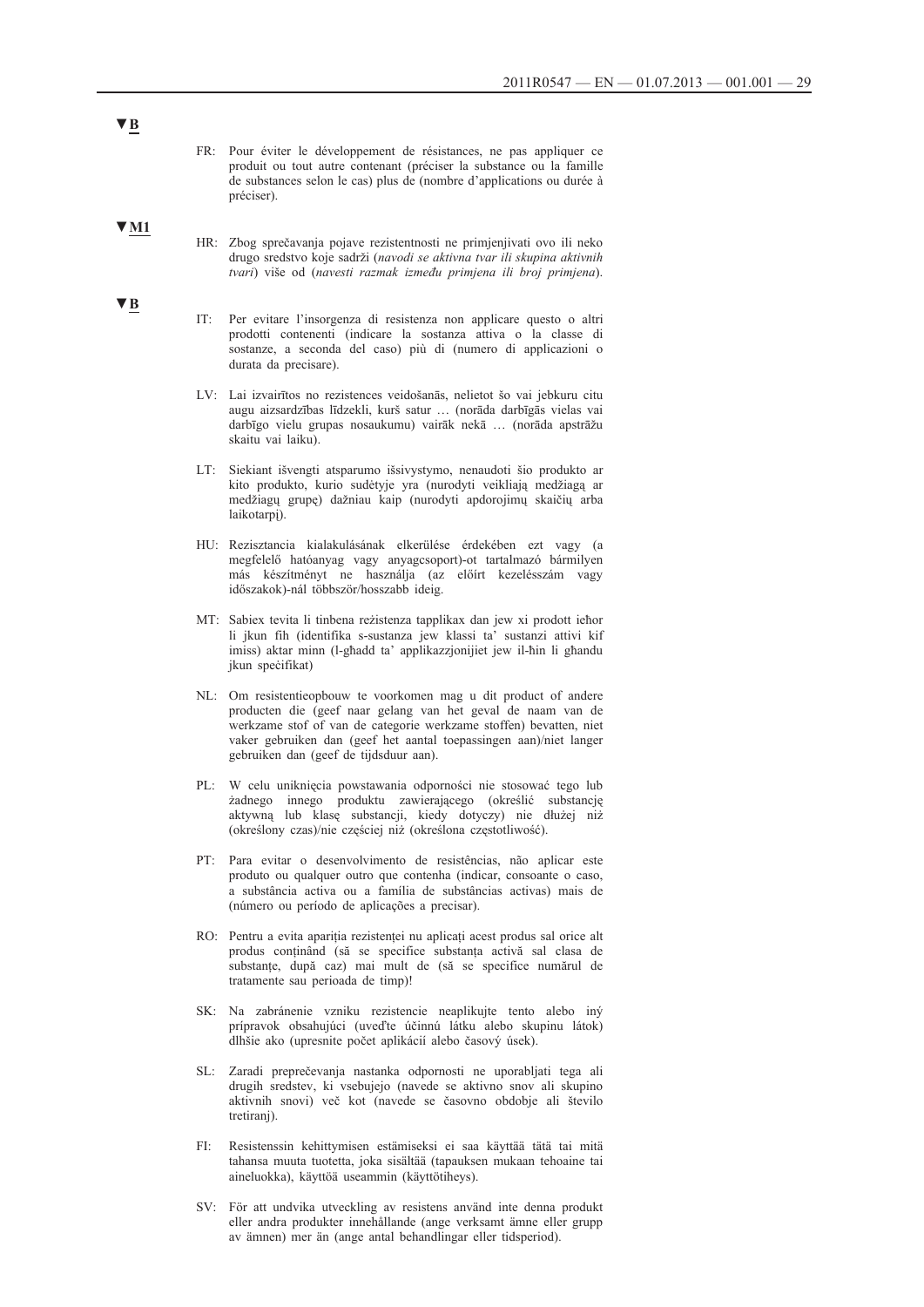2.4. *Specific safety precautions for rodenticides (SPr)*

*SPr 1*

- BG: Примамките да се поставят така, че да бъде сведен до минимум риска от консумация от други животни. Блоковите примамки да се поставят така, че да не могат да бъдат разнесени от гризачи.
- ES: Los cebos deben colocarse de forma que se evite el riesgo de ingestión por otros animales. Asegurar los cebos de manera que los roedores no puedan llevárselos.
- CS: Nástrahy musí být kladeny tak, aby se minimalizovalo riziko požití jinými zvířaty. Zabezpečte nástrahy, aby nemohly být hlodavci rozvlékány.
- DA: Produktet skal anbringes på en sådan måde, at risikoen for, at andre dyr kan indtage produktet, formindskes mest muligt. F.eks. ved at produktet anbringes inde i en kasse med små indgangshuller til gnaverne eller inde i gnavernes eget gangsystem. Pas på, at produkt i blokform ikke kan flyttes væk af de gnavere, der skal bekæmpes.
- DE: Die Köder verdeckt und unzugänglich für andere Tiere ausbringen. Köder sichern, so dass ein Verschleppen durch Nagetiere nicht möglich ist.
- ET: Peibutussööt tuleb ohutult ladustada selliselt, et minimeerida teiste loomade poolt tarbimise ohtu. Peibutussöödabriketid kindlustada selliselt, et närilised neid ära vedada ei saaks.
- EL: Τα δολώματα θα πρέπει να τοποθετηθούν με τρόπο τέτοιο που να ελαχιστοποιηθεί η πιθανότητα να καταναλωθούν από άλλα ζώα. Ασφαλίστε τα δολώματα έτσι ώστε να μην μπορούν να τα παρασύρουν τα τρωκτικά.
- EN: The baits must be securely deposited in a way so as to minimise the risk of consumption by other animals. Secure bait blocks so that they cannot be dragged away by rodents.
- FR: Les appâts doivent être disposés de manière à minimiser le risque d'ingestion par d'autres animaux. Sécuriser les appâts afin qu'ils ne puissent pas être emmenés par les rongeurs.

#### **▼M1**

- HR: Mamci trebaju biti postavljeni na način kojim se sprečava konzumiranje drugim životinjama. Mamce u obliku blokova treba postaviti tako da ih glodavci ne mogu raznositi.
- **▼B**
	- IT: Le esche devono essere disposte in modo da minimizzare il rischio di ingerimento da parte di altri animali. Fissare le esche in modo che non possano essere trascinate via dai roditori.
	- LV: Ēsmu ejā ievietot tā, lai, tā nebūtu pieejama citiem dzīvniekiem. Ēsmu nostiprināt, lai grauzēji to nevarētu aizvilkt.
	- LT: Jaukas turi būti saugiai išdėstytas taip, kad sumažėtų rizika kitiems gyvūnams jį vartoti. Jauko blokai turi būti taip saugomi, kad graužikai negalėtų jų ištampyti.
	- HU: A csalétket úgy kell biztonságosan kihelyezni, hogy a lehető legkisebb legyen annak a veszélye, hogy abból más állatok is fogyasztanak. A csalétket úgy kell rögzíteni, hogy azt a rágcsálók ne hurcolhassák el.
	- MT: Il-lixki għandhom jitqegħdu hekk li jitnaqqas ir-riskju li jkunu mittiekla minn annimali oħrajn. Orbot il-blokki tallixka sew fejn ikunu biex ma' jiġux mkaxkra minn fuq ilpost minn rodenti.
	- NL: De lokmiddelen moeten zo worden geplaatst dat het risico dat andere dieren ervan eten zoveel mogelijk wordt beperkt. Maak de blokjes stevig vast, zodat ze niet door de knaagdieren kunnen worden weggesleept.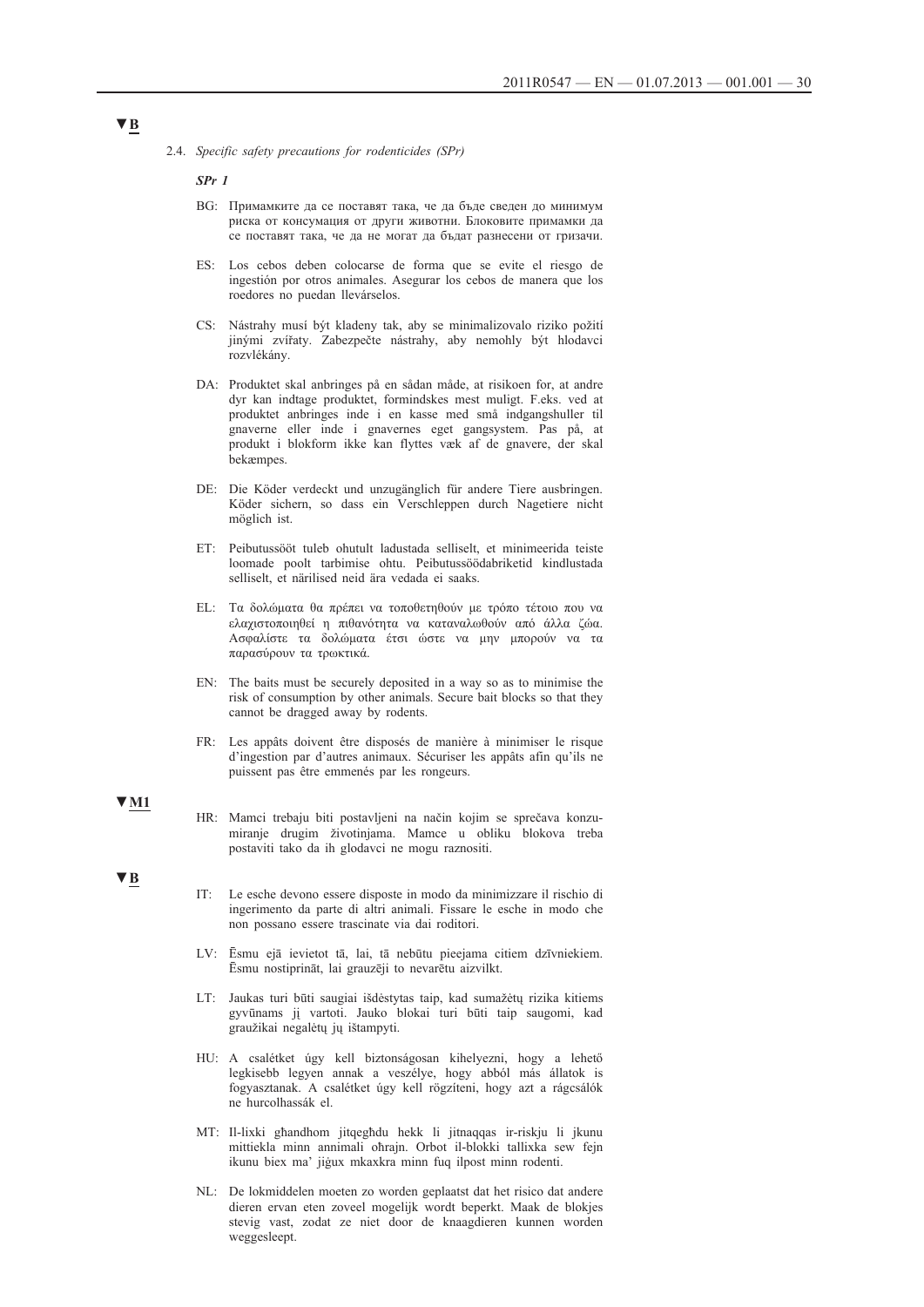- PL: Przynęty muszą być rozłożone w taki sposób, aby zminimalizować ryzyko zjedzenia przez inne zwierzęta. Zabezpieczyć przynętę w ten sposób, aby nie mogła zostać wywleczona przez gryzonie.
- PT: Colocar os iscos de modo a minimizar o risco de ingestão por outros animais. Fixar os iscos, para que não possam ser arrastados pelos roedores.
- RO: Momeala trebuie depozitată în condiții de securitate astfel încât să se micșoreze riscul de a fi consumată de către alte animale! A se asigura momeala astfel încât să nu poată fi mutată de către rozătoare!
- SK: Návnady sa musia umiestniť tak, aby sa k nim nedostali iné zvieratá. Zabezpečte návnady tak, aby ich hlodavce nemohli odtiahnuť.
- SL: Vabe je treba nastaviti varno, tako da je tveganje zaužitja za druge živali minimalno. Zavarovati vabe tako, da jih glodalci ne morejo raznesti.
- FI: Syötit on sijoitettava siten, että ne eivät eiheuta riskiä muille eläimille. Syötit on kiinnitettävä siten, että jyrsijät eivät saa vietyä niitä mukanaan.
- SV: Betena måste placeras så att andra djur inte kan förtära dem. Förankra betena så att de inte kan släpas iväg av gnagare.

#### *SPr 2*

- BG: Третираните площи трябва да бъдат обозначени в периода на третиране. Да се посочи опасността от отравяне (първично или вторично) с антикоагуланта и да се укаже неговата противоотрова.
- ES: La zona tratada debe señalizarse durante el tratamiento. Debe advertirse del riesgo de intoxicación (primaria o secundaria) por el anticoagulante así como del antídoto correspondiente.
- CS: Plocha určená k ošetření musí být během ošetřování označena. Je třeba upozornit na nebezpečí otravy (primární nebo sekundární) antikoagulantem a uvést protijed.
- DA: Det behandlede område skal afmærkes i behandlingsperioden. Faren for forgiftning (primær eller sekundær) ved indtagelse af antikoaguleringsmidler, samt modgiften herfor, skal nævnes på opslag.
- DE: Die zu behandelnde Fläche muss während der Behandlungszeit markiert sein. Die Gefahr der (primären oder sekundären) Vergiftung durch das Antikoagulans und dessen Gegenmittel sollte erwähnt werden.
- ET: Käideldud ala tuleb käitlemisperioodiks märgistada. Antikoagulandi mürgituse (esmane või teisene) oht ning selle vastane antidoot peab olema ära mainitud.
- EL: Η περιοχή στην οποία έχει χρησιμοποιηθεί το προϊόν πρέπει να έχει σημαδευτεί κατά την περίοδο χρήσης. Θα πρέπει να αναφέρεται ο κίνδυνος (πρωτογενούς ή δευτερογενούς) δηλη- τηρίασης από το αντιπηκτικό καθώς και το αντίδοτο σε περίπτωση δηλητηρίασης.
- EN: Treatment area must be marked during the treatment period. The danger from being poisoned (primary or secondary) by the anticoagulant and the antidote against it should be mentioned.
- FR: La zone de traitement doit faire l'objet d'un marquage pendant la période de traitement. Le risque d'empoisonnement (primaire ou secondaire) par l'anticoagulant, ainsi que son antidote doivent être mentionnés.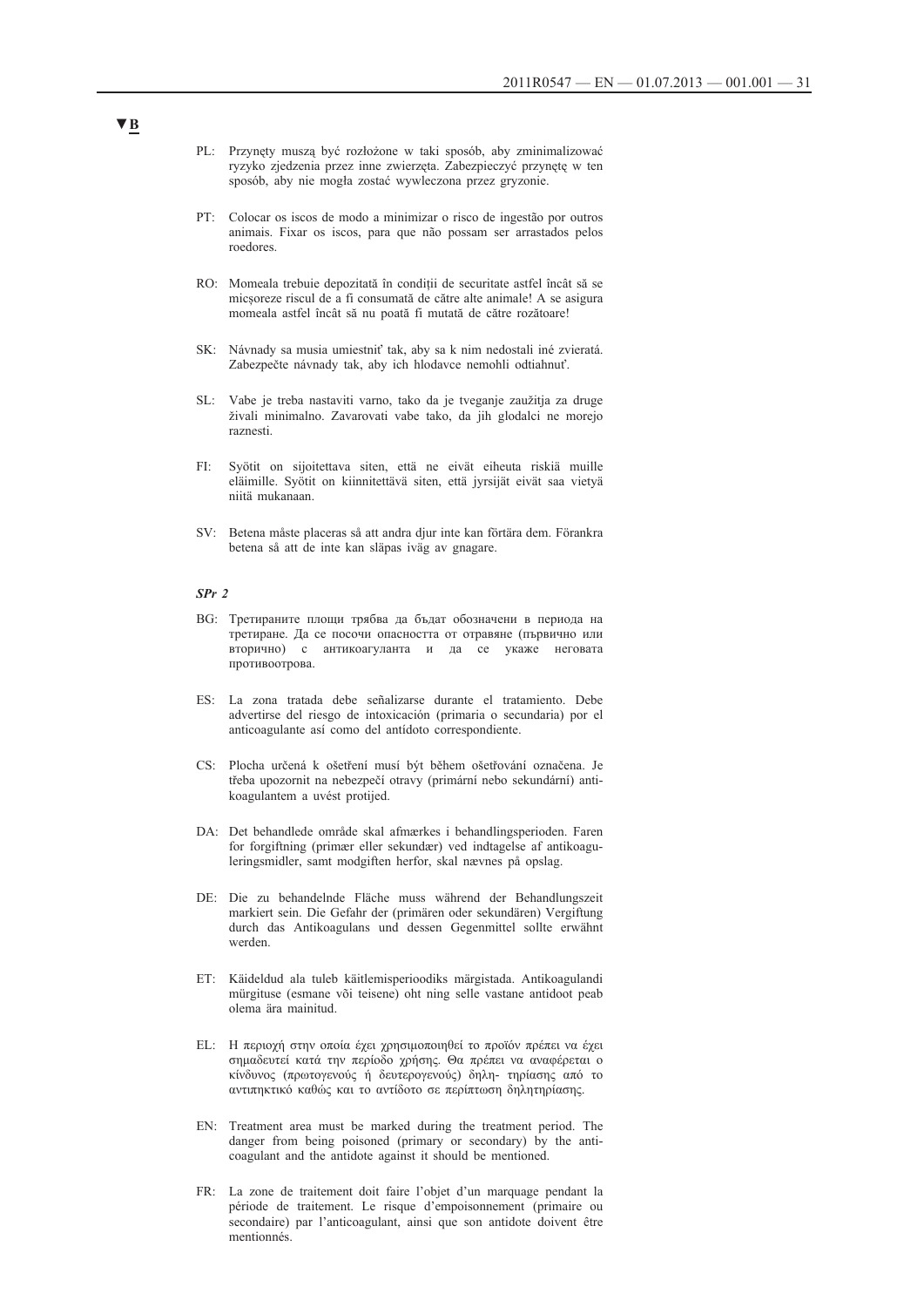- HR: Tretirano područje mora biti u vrijeme primjene označeno. Mora biti navedena opasnost od trovanja (primarnog i sekundarnog) antikoagulansima, kao i odgovarajući protuotrov.
- **▼B**
- IT: Durante il trattamento la zona interessata deve essere chiaramente segnalata. Il pericolo di avvelenamento (primario o secondario) dovuto all'anticoagulante deve essere evidenziato assieme al relativo antidoto.
- LV: Apstrādes laikā apstrādājamo platību marķēt. Norādīt saindēšanās (primārās vai sekundārās) apdraudējumu ar antikoagulantu un tā antidotu.
- LT: Apdorojami plotai turi būti pažymėti visą apdorojimo laikotarpį. Turi būti paminėtas apsinuodijimo antikoaguliantu pavojus (tiesioginis ar netiesioginis) ir nurodytas priešnuodis.
- HU: A kezelt területet a kezelés ideje alatt külön jelöléssel kell megjelölni. A jelölésben fel kell hívni a figyelmet a véralvadásgátló szertől való mérgeződés veszélyére és annak ellenszerére.
- MT: Il-post ittrattat għandu jkun immarkat filwaqt li jkun qiegħed jiġi itrattat. Għandu jissemma l-periklu ta' avvelenament (primarju jew sekondarju) bl-antikoagulant u l-antitodu tiegħu.
- NL: De behandelde zone moet tijdens de verdelgingsperiode worden gemarkeerd. Het risico van een (primaire of secundaire) vergiftiging door het antistollingsmiddel moet worden vermeld, alsmede het tegengif.
- PL: Obszar poddany zabiegowi musi być oznakowany podczas zabiegu. Niebezpieczeństwo zatrucia (pierwotnego lub wtórnego) antykoagulantem i antidotum powinno być wyszczególnione.
- PT: Durante o período de tratamento, marcar a zona, com menção ao perigo de envenenamento (primário ou secundário) pelo anticoagulante e indicação do antídoto deste último.
- RO: Zona de tratament trebuie marcată în timpul perioadei de aplicare! A se menționa riscul de otrăvire (principal și secundar) cu anticoagulant și antitodul specific!
- SK: Ošetrovaná plocha sa počas ošetrenia musí označiť. Musí sa uviesť nebezpečenstvo možnej otravy (primárnej alebo sekundárnej) antikoagulantami a protilátky.
- SL: Tretirano območje je treba v času tretiranja označiti. Navesti je treba nevarnost zastrupitve (neposredne ali posredne) z antikoagulanti in ustrezne antidote.
- FI: Käsiteltävä alue on merkittävä käsittelyaikana. Antikoagulantin aiheuttama myrkytysvaara (primaarinen tai sekundaarinen) ja vasta-aine mainittava.
- SV: Det behandlade området skall markeras under behandlingsperioden. Faran för förgiftning (primär eller sekundär) av antikoagulanten samt motgift skall anges.

#### *SPr 3*

- BG: Мъртвите гризачи да се отстраняват от третираната площ всеки ден през целия период на третиране. Да не се изхвърлят в кофи за боклук или на сметища.
- ES: Durante el tratamiento, los roedores muertos deben retirarse diariamente de la zona tratada. No tirarlos en cubos de basura ni en vertederos.
- CS: Mrtvé hlodavce během doby použití přípravku denně odstraňujte. Neodkládejte je do nádob na odpadky ani na smetiště.

### **▼M1**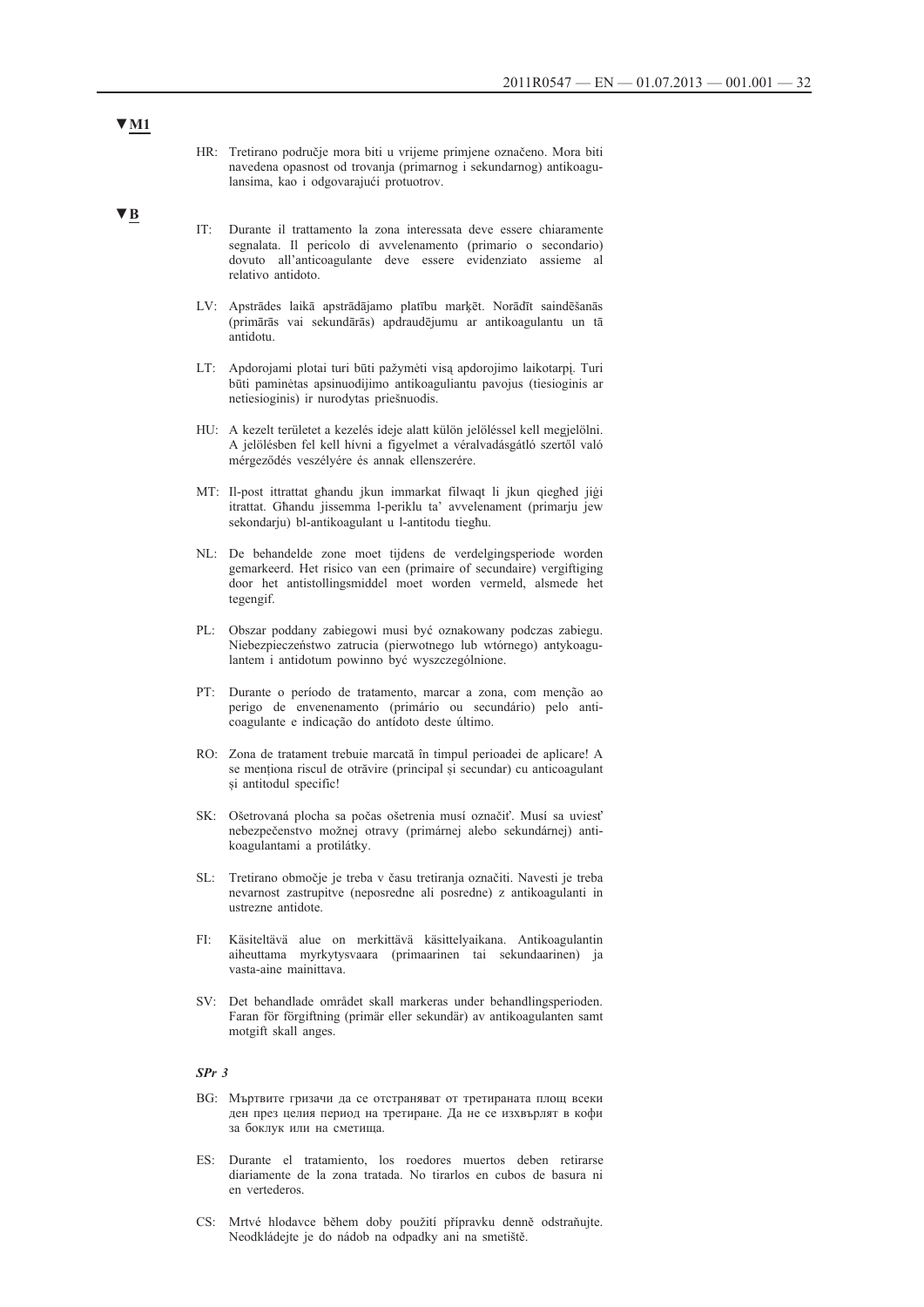- DA: Døde gnavere skal fjernes fra behandlingsområdet hver dag. Anbring ikke de døde gnavere i åbne affaldsbeholdere.
- DE: Tote Nager während der Einsatzperiode täglich entfernen. Nicht in Müllbehältern oder auf Müllkippen entsorgen.
- ET: Surnud närilised tuleb eemaldada käitlemisalalt käitlemise ajal iga päev. Mitte panna prügikastidesse või prügi mahapaneku kohtadesse.
- EL: Τα νεκρά τρωκτικά πρέπει να απομακρύνονται καθημερινά από την περιοχή χρήσης σε όλη τη διάρκεια χρησιμοποίησης του προϊόντος. Να μην τοποθετούνται σε κάδους απορ- ριμμάτων ούτε σε σακούλες σκουπιδιών.
- EN: Dead rodents must be removed from the treatment area each day during treatment. Do not place in refuse bins or on rubbish tips.
- FR: Les rongeurs morts doivent être retirés quotidiennement de la zone de traitement pendant toute la période du traitement. Ne pas les jeter dans les poubelles ni les décharges.

#### **▼M1**

HR: Tijekom tretiranja uginule glodavce treba svakodnevno uklanjati. Ne smije ih se odlagati u kante za smeće ili odlagališta smeća.

#### **▼B**

- IT: I roditori morti devono essere rimossi quotidianamente dalla zona del trattamento per tutta la durata dello stesso e non devono essere gettati nei rifiuti o nelle discariche.
- LV: Apstrādes laikā beigtos grauzējus no apstrādātās platības aizvākt katru dienu. Neizmest tos atkritumu tvertnēs vai kaudzēs.
- LT: Žuvę graužikai turi būti surenkami iš apdoroto ploto kiekvieną dieną viso naikinimo metu. Nemesti i šiukšlių dėžes arba sąvartynus.
- HU: Az elhullott rágcsálókat a kezelés alatt naponta el kell távolítani a kezelt területről. A tetemeket tilos hulladéktartályban vagy hulladéklerakóban elhelyezni.
- MT: Għandhom jitneħħew kuljum ir-rodenti mejta mill-post ittrattat. Tarmihomx f'kontenituri taż-żibel jew fuq ilmiżbliet.
- NL: Tijdens de verdelgingsperiode moeten de knaagdieren elke dag uit de behandelde zone worden verwijderd. Gooi ze niet in vuilnisbakken of op storten.
- PL: Martwe gryzonie usuwać z obszaru poddanego zabiegowi każdego dnia. Nie wyrzucać do pojemników na śmieci i nie wywozić na wysypiska śmieci.
- PT: Durante o período de tratamento, remover diariamente os roedores mortos da zona de tratamento, mas sem os deitar ao lixo ou depositar em lixeiras.
- RO: Rozătoarele moarte trebuie să fie îndepărtate din zona tratată în fiecare zi în timpul tratamentului! A nu se arunca în recipientele pentru gunoi sau la gropile de gunoi!
- SK: Mŕtve hlodavce treba z ošetrovanej plochy každý deň odstrániť. Nehádžte ich do odpadových nádob alebo na smetisko.
- SL: Poginule glodalce je treba odstraniti s tretiranega območja sproti, vsak dan v času tretiranja, vendar ne v zabojnike za odpadke ali odlagališča smeti.
- FI: Kuolleet jyrsijät on kerättävä käsittelyaikana alueelta päivittäin. Niitä ei saa heittää jätesäiliöihin tai kaatopaikoille.
- SV: Döda gnagare skall tas bort från behandlingsområdet varje dag under behandlingen. Får inte läggas i soptunnor eller på soptipp.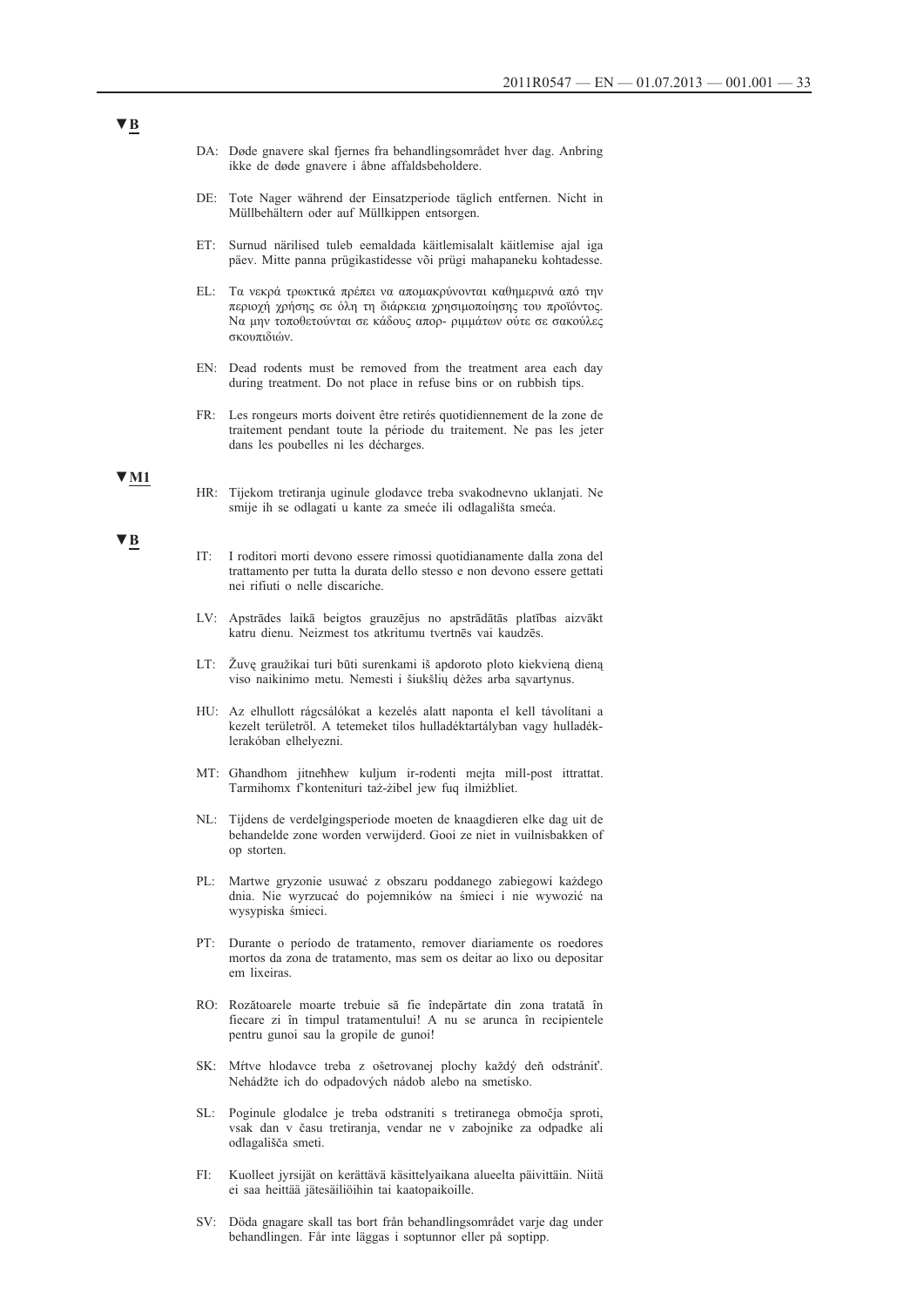#### 3. **Attribution criteria for standard phrases for specific safety precautions**

#### 3.1. *Introduction*

In general, plant-protection products are only authorised for those specified uses, which are acceptable on the basis of an assessment according to the uniform principles laid down in the Annex to Regulation (EU) No [Office of Publications please insert number-Commission Regulation (EU) No …/… of […] implementing Regulation (EC) No 1107/2009 of the European Parliament and of the Council as regards uniform principles for evaluation and authorisation of plant protection products].

As far as applicable, the specific safety precautions shall reflect the results of such assessments according to the uniform principles and shall be applied in particular in those cases where risk-mitigation measures are necessary to prevent unacceptable effects.

3.2. *Attribution criteria for standard phrases for safety precautions for operators*

#### *SPo 1*

After contact with skin, first remove product with a dry cloth and then wash the skin with plenty of water.

The phrase shall be assigned for plant-protection products containing ingredients which may react violently with water, such as cyanide salts or aluminium phosphide.

#### *SPo 2*

Wash all protective clothing after use.

The phrase is recommended when protective clothing is required to protect operators. It is obligatory for all plant protection products classified as T or T+.

### *SPo 3*

After igniting the product, do not inhale smoke and leave the treated area immediately.

The phrase may be assigned to plant-protection products used for fumigation in cases where the use of a respiratory mask is not warranted.

### *SPo 4*

The container must be opened outdoors and in dry conditions.

The phrase shall be assigned to plant-protection products containing active substances which may react violently with water or damp air, such as aluminium phosphide, or which may cause spontaneous combustion, such as (alkylenebis-) dithiocarbamates. This phrase may also be assigned to volatile products classified with R20, 23 or 26. Expert judgement must be applied in individual cases, to assess whether the properties of the preparation and the packaging are such as to cause harm to the operator.

#### *SPo 5*

Ventilate treated areas/greenhouses thoroughly/*time to be specified*/until spray has dried before re-entry.

The phrase may be assigned to plant-protection products used in greenhouses or other confined spaces, such as stores.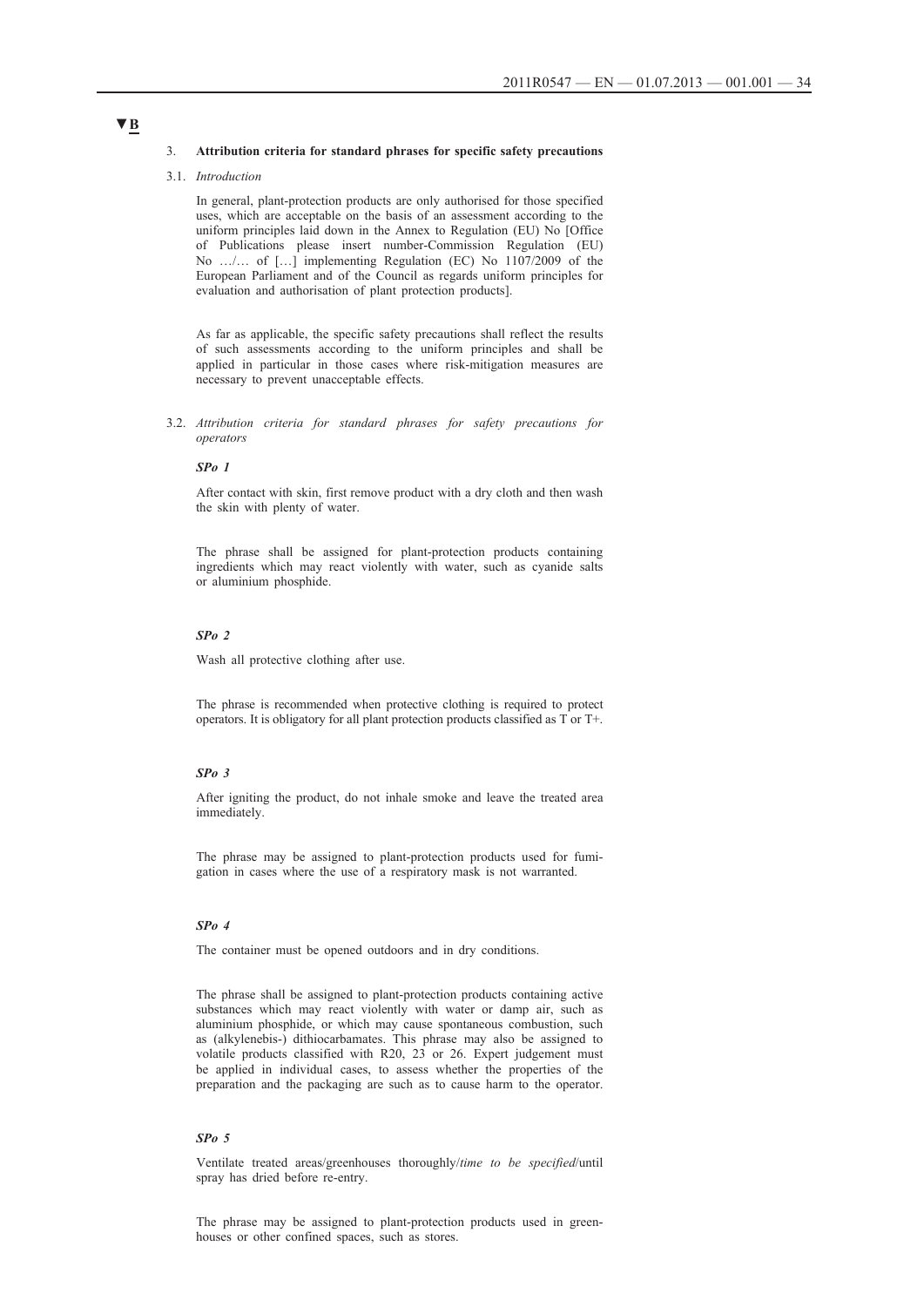3.3. *Attribution criteria for standard phrases for safety precautions for the environment*

#### *SPe 1*

To protect groundwater/soil organisms do not apply this or any other product containing *(identify active substance or class of substances, as appropriate)* more than *(time period or frequency to be specified)*.

The phrase shall be assigned to plant-protection products for which an evaluation according to the uniform principles shows for one or more of the labelled uses that risk-mitigation measures are necessary to avoid accumulation in soil, effects on earthworms or other soil-dwelling organisms or soil microflora and/or contamination of groundwater.

#### *SPe 2*

To protect groundwater/effects on aquatic organisms do not apply to *(soil type or situation to be specified)* soils.

The phrase may be assigned as a risk-mitigation measure to avoid any potential contamination of groundwater or surface water under vulnerable conditions (e.g. associated to soil type, topography or for drained soils), if an evaluation according to the uniform principles shows for one or more of the labelled uses that risk-mitigation measures are necessary to avoid unacceptable effects.

#### *SPe 3*

To protect aquatic organisms/non-target plants/non-target arthropods/insects respect an unsprayed buffer zone of *(distance to be specified)* to non-agricultural land/surface water bodies.

The phrase shall be assigned to protect non-target plants, non-target arthropods and/or aquatic organisms, if an evaluation according to the uniform principles shows for one or more of the labelled uses that risk-mitigation measures are necessary to avoid unacceptable effects.

#### *SPe 4*

To protect aquatic organisms/non-target plants do not apply on impermeable surfaces such as asphalt, concrete, cobblestones, railway tracks and other situations with a high risk of run-off.

Depending on the use pattern of the plant-protection product, Member States may assign the phrase to mitigate the risk of run-off in order to protect aquatic organisms or non-target plants.

#### *SPe 5*

To protect birds/wild mammals the product must be entirely incorporated in the soil; ensure that the product is also fully incorporated at the end of rows.

The phrase shall be assigned to plant-protection products, such as granules or pellets, which must be incorporated to protect birds or wild mammals.

#### *SPe 6*

To protect birds/wild mammals remove spillages.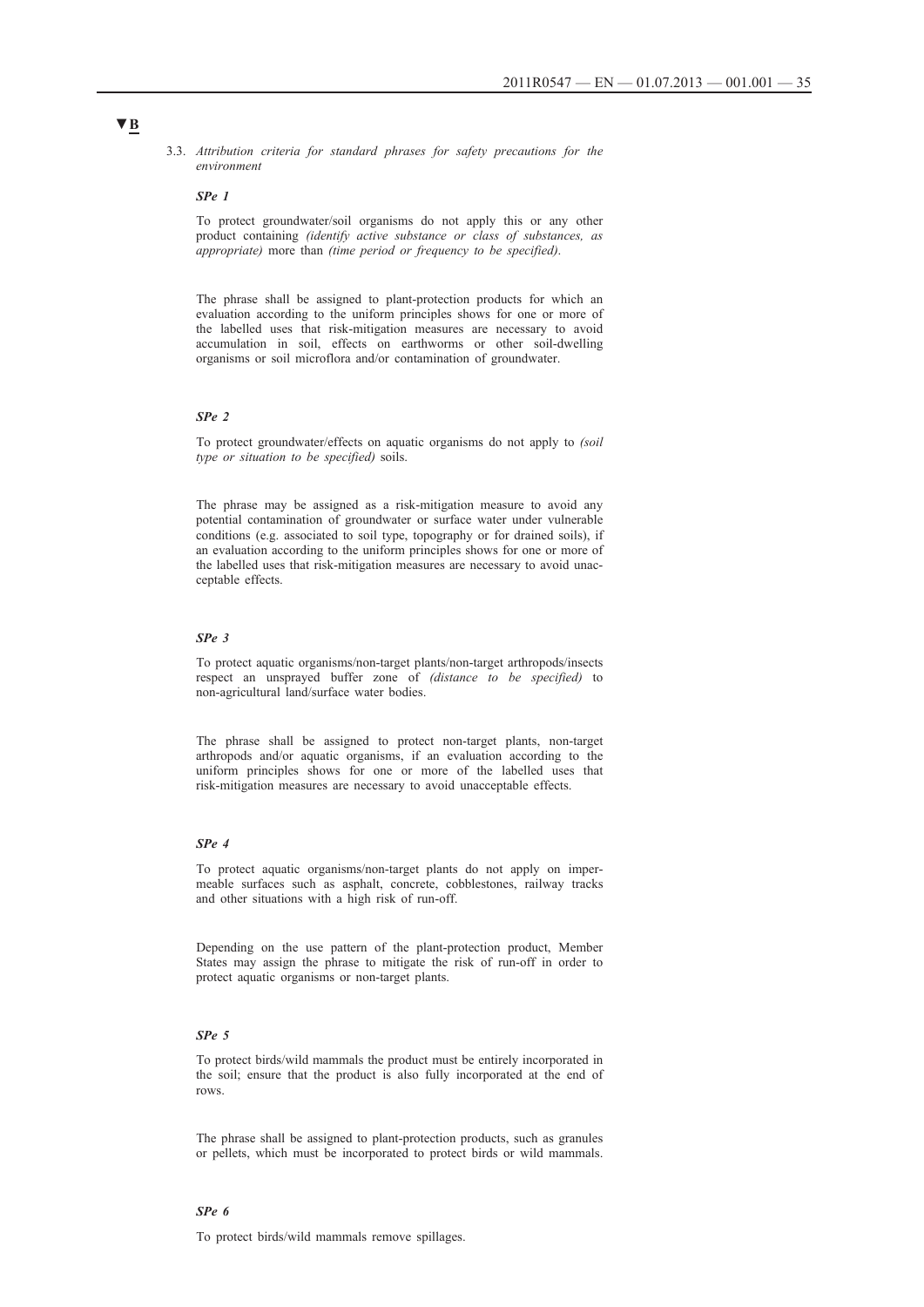The phrase shall be assigned to plant-protection products, such as granules or pellets, to avoid uptake by birds or wild mammals. It is recommended for all solid formulations, which are used undiluted.

#### *SPe 7*

Do not apply during bird breeding period.

The phrase shall be assigned when an evaluation according to the uniform principles shows that for one or more of the labelled uses such a mitigation measure is necessary.

#### *SPe 8*

Dangerous to bees/To protect bees and pollinating insects do not apply to crop plants when in flower/Do not use where bees are actively foraging/ Remove or cover beehives during application and for *(state time)* after treatment/Do not apply when flowering weeds are present/Remove weeds before flowering/Do not apply before (*state time*)

The phrase shall be assigned to plant-protection products for which an evaluation according to the uniform principles shows for one or more of the labelled uses that risk-mitigation measures must be applied to protect bees or other pollinating insects. Depending on the use pattern of the plant-protection product, and other relevant national regulatory provisions, Member States may select the appropriate phrasing to mitigate the risk to bees and other pollinating insects and their brood.

3.4. *Attribution criteria for standard phrases for safety precautions for good agricultural practice*

#### *SPa 1*

To avoid the build-up of resistance do not apply this or any other product containing (*identify active substance or class of substances, as appropriate*) more than (*number of applications or time period to be specified*).

The phrase shall be assigned when such a restriction appears necessary to limit the risk of development of resistance.

3.5. *Attribution criteria for standard phrases for specific safety precautions for rodenticides*

#### *SPr 1*

The baits must be securely deposited in a way so as to minimise the risk of consumption by other animals. Secure bait blocks so that they cannot be dragged away by rodents.

To ensure compliance of operators the phrase shall appear prominently on the label, so that misuse is excluded as far as possible.

#### *SPr 2*

Treatment area must be marked during the treatment period. The danger from being poisoned (primary or secondary) by the anticoagulant and the antidote against it shall be mentioned.

The phrase shall appear prominently on the label, so that accidental poisoning is excluded as far as possible.